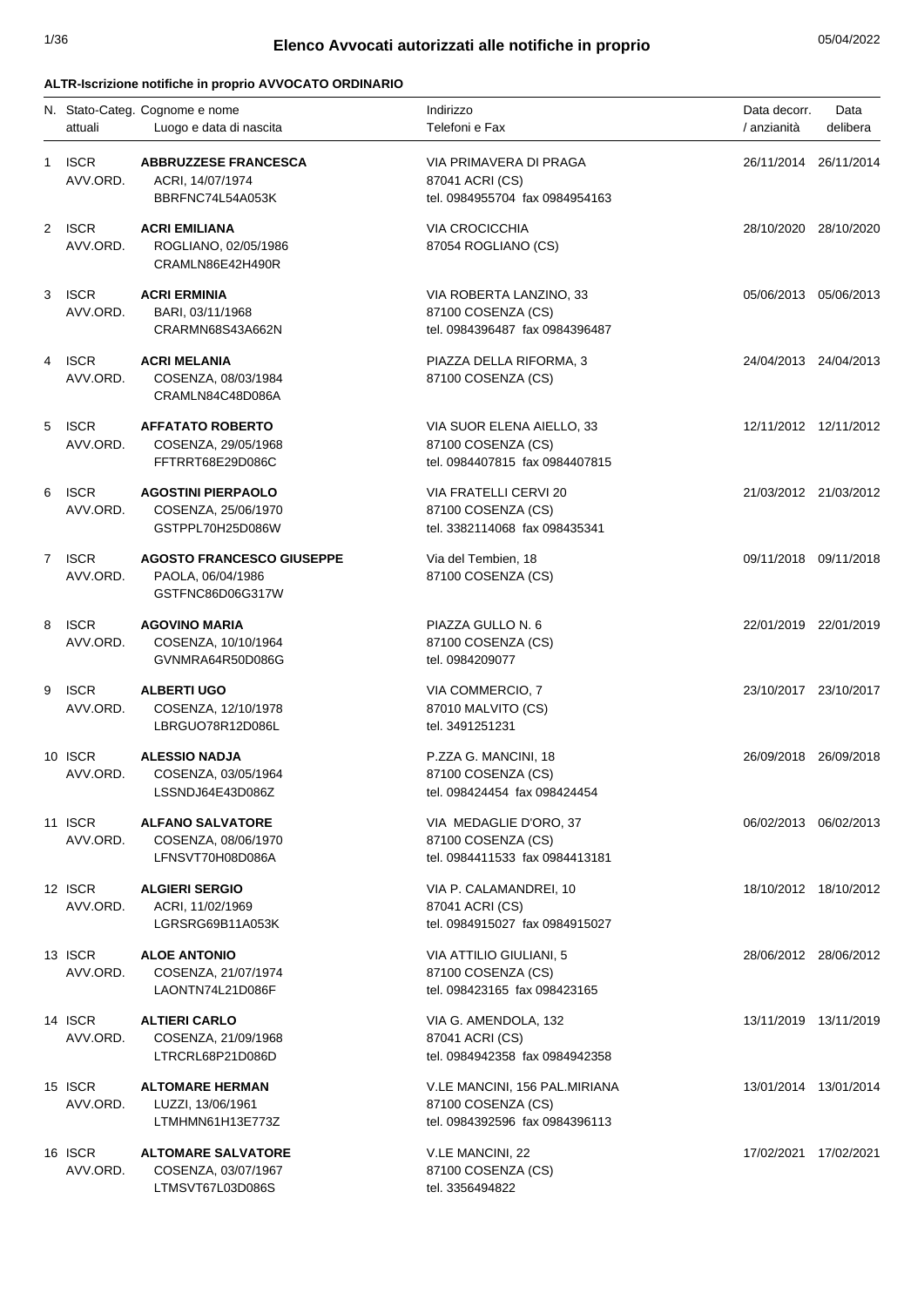| 17 ISCR<br>AVV.ORD. | <b>ALTOMARI ANGELO</b><br>COSENZA, 03/03/1972 | VIA P. BORSELLINO, 2<br>87041 ACRI (CS) | 27/03/2013 27/03/2013 |  |
|---------------------|-----------------------------------------------|-----------------------------------------|-----------------------|--|
|                     | LTMNGL72C03D086I                              | tel. 0984941894 fax 0984941894          |                       |  |
| 18 ISCR             | <b>AMANTEA ALESSANDRA</b>                     | VIA ALIMENA                             | 26/02/2014 26/02/2014 |  |
| AVV.ORD.            | COSENZA, 07/06/1971                           | 87100 COSENZA (CS)                      |                       |  |
|                     | MNTLSN71H47D086I                              | tel. 0984793399 fax 0984794906          |                       |  |
| 19 ISCR             | <b>AMATO LUIGI</b>                            | VIA LICEO, 19/A                         | 27/03/2019 27/03/2019 |  |
| AVV.ORD.            | CROTONE, 01/10/1982                           | 87100 COSENZA (CS)                      |                       |  |
|                     | MTALGU82R01D122T                              | tel. 098423587 fax 098423587            |                       |  |
| 20 ISCR             | <b>AMATRUDA ANDREA</b>                        | VIA ERNESTO FAGIANI, 3                  | 08/07/2009 08/07/2009 |  |
| AVV.ORD.            | COSENZA, 19/01/1980                           | 87100 COSENZA (CS)                      |                       |  |
|                     | MTRNDR80A19D086V                              | tel. 0984408295 fax 0984821869          |                       |  |
| 21 ISCR             | <b>AMBROGIO ENRICO</b>                        | C.SO FERA, 166                          | 03/12/2014 03/12/2014 |  |
| AVV.ORD.            | BELSITO, 08/12/1946                           | 87100 COSENZA (CS)                      |                       |  |
|                     | MBRNRC46T08A768K                              | tel. 0984393982 fax 0984393982          |                       |  |
| 22 ISCR             | <b>AMBROSIO RODOLFO</b>                       | C.SO MAZZINI, 130                       | 05/06/2008 05/06/2008 |  |
| AVV.ORD.            | CASTROVILLARI, 08/08/1965                     | 87100 COSENZA (CS)                      |                       |  |
|                     | MBRRLF65M08C349O                              | tel. 098473561 fax 098473561            |                       |  |
| 23 ISCR             | <b>AMENDOLA BARBARA</b>                       | VIA CASSARA', 41                        | 15/06/2011 15/06/2011 |  |
| AVV.ORD.            | COSENZA, 01/12/1977                           | 87100 COSENZA (CS)                      |                       |  |
|                     | MNDBBR77T41D086V                              | tel. 0984452370 fax 0984452370          |                       |  |
| 24 ISCR             | <b>AMENDOLA ROBERTA</b>                       | VIA SABOTINO, 55                        | 13/04/2016 13/04/2016 |  |
| AVV.ORD.            | COSENZA, 17/03/1986                           | 87100 COSENZA (CS)                      |                       |  |
|                     | MNDRRT86C57D086F                              | tel. 098427842 fax 098475759            |                       |  |
| 25 ISCR             | <b>AMOROSO ALESSANDRO</b>                     | VIA M. LEPORACE, 19                     | 27/10/2010 27/10/2010 |  |
| AVV.ORD.            | COSENZA, 21/01/1976                           | 87100 COSENZA (CS)                      |                       |  |
|                     | MRSLSN76A21D086G                              | tel. 09841523066 fax 09841801414        |                       |  |
| 26 ISCR             | <b>ANANIA ALESSANDRO</b>                      | VIA L. MICELI, 5                        | 27/01/2021 27/01/2021 |  |
| AVV.ORD.            | COSENZA, 26/07/1980                           | 87100 COSENZA (CS)                      |                       |  |
|                     | NNALSN80L26D086H                              | tel. 098425158 fax 09841630179          |                       |  |
| 27 ISCR             | <b>ANANIA RENATO</b>                          | VIA L. MICELI, 5                        | 18/10/2012 18/10/2012 |  |
| AVV.ORD.            | CURINGA, 24/02/1936                           | 87100 COSENZA (CS)                      |                       |  |
|                     | NNARNT36B24D218M                              | tel. 098425158 fax 09841630179          |                       |  |
| 28 ISCR             | <b>ANGOTTI DANILO</b>                         | VIA E. MARTORELLI 28/A (già Via Lazio)  | 17/04/2015 17/04/2015 |  |
| AVV.ORD.            | COSENZA, 14/02/1980                           | 87100 COSENZA (CS)                      |                       |  |
|                     | NGTDNL80B14D086A                              | tel. 0984654119 fax 0984654119          |                       |  |
| 29 ISCR             | <b>ANTONUCCI MARIA</b>                        | VIA CARLO BILOTTI, 3                    | 10/06/2006 10/06/2006 |  |
| AVV.ORD.            | COSENZA, 19/03/1967                           | 87100 COSENZA (CS)                      |                       |  |
|                     | NTNMRA67C59D086D                              | tel. 0984825166 fax 0984825166          |                       |  |
| 30 ISCR             | <b>APRILE ANTONELLO</b>                       | C.SO L. FERA, 108                       | 09/05/2014 09/05/2014 |  |
| AVV.ORD.            | COSENZA, 15/03/1976                           | 87100 COSENZA (CS)                      |                       |  |
|                     | PRLNNL76C15D086H                              | tel. 0984391024 fax 0984391024          |                       |  |
| 31 ISCR             | <b>APRILE CARLO</b>                           | C.SO LUIGI FERA, 108                    | 09/05/2014 09/05/2014 |  |
| AVV.ORD.            | COSENZA, 15/03/1976                           | 87100 COSENZA (CS)                      |                       |  |
|                     | PRLCRL76C15D086K                              | tel. 0984391024 fax 0984391024          |                       |  |
| 32 ISCR             | <b>APRILE VINCENZO</b>                        | C.SO LUIGI FERA, 108                    | 09/05/2014 09/05/2014 |  |
| AVV.ORD.            | COSENZA, 30/03/1948                           | 87100 COSENZA (CS)                      |                       |  |
|                     | PRLVCN48C30D086M                              | tel. 0984391024 fax 0984391024          |                       |  |
| 33 ISCR             | <b>ARABIA GIULIANO</b>                        | PIAZZA ZUMBINI, 72                      | 09/11/2018 09/11/2018 |  |
| AVV.ORD.            | CROTONE, 27/07/1988                           | 87100 COSENZA (CS)                      |                       |  |
|                     | RBAGLN88L27D122P                              | tel. 0984408041 fax 0984408041          |                       |  |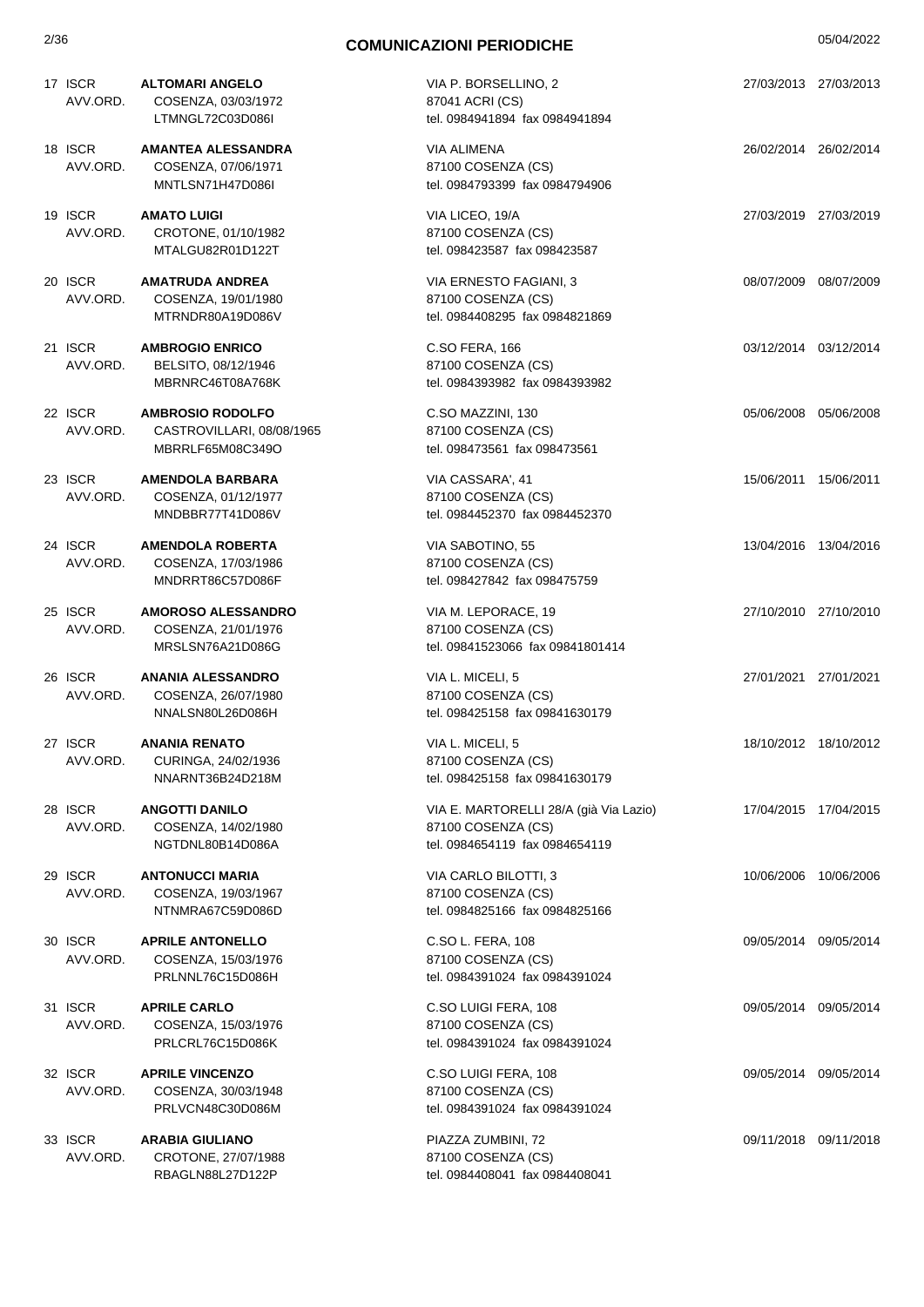#### 3/36 05/04/2022 **COMUNICAZIONI PERIODICHE**  34 ISCR **ARTURI EMILIA FRANCESCA** AVV.ORD. MONTALTO UFFUGO, 19/05/1960 RTRMFR60E59F416B VIA PANEBIANCO, 326 87100 COSENZA (CS) tel. 0984393948 fax 0984393948 21/01/2013 21/01/2013 35 ISCR **ARTUSI ANTONIO** AVV.ORD. SAN MARCO ARGENTANO, 29/12/1958 RTSNTN58T29H981R VIA XX SETTEMBRE, 25 87018 SAN MARCO ARGENTANO (CS) tel. 0984511538 fax 09841806877 20/05/2015 20/05/2015 36 ISCR **ASTORINO GIUSEPPE** AVV.ORD. SAN GIOVANNI IN FIORE, 11/01/1957 STRGPP57A11H919F VIA SAN BIAGIO, 33 87055 SAN GIOVANNI IN FIORE (CS) tel. 0984992125 fax 0984992125 09/05/2013 09/05/2013 37 ISCR **AUDIA CARMINE** AVV.ORD. SAN GIOVANNI IN FIORE, 04/04/1957 DAUCMN57D04H919M VIA L. PIRANDELLO, 10 87055 SAN GIOVANNI IN FIORE (CS) tel. 0984302887 fax 0984302887 29/05/2014 29/05/2014 38 ISCR **AUTERI FIORENZO** AVV.ORD. REGGIO CALABRIA, 20/08/1990 TRAFNZ90M20H224R VIA MILELLI, 19 87100 COSENZA (CS) tel. 098423391 fax 098423391 23/03/2022 23/03/2022 39 ISCR **AZZINNARO VINCENZO** AVV.ORD. COSENZA, 26/09/1962 ZZNVCN62P26D086P P.ZZA GULLO, 81 87100 COSENZA (CS) tel. 098437236 fax 09841863408 23/04/2014 23/04/2014 40 ISCR **BAFFA ANTONELLA** AVV.ORD. COSENZA, 08/12/1974 BFFNNL74T48D086R VIA C. FIRRAO, 1 87040 LUZZI (CS) tel. 0984541902 fax 0984541902 10/06/2020 10/06/2020 41 ISCR **BAFFA AQUILINA VALERIA** AVV.ORD. COSENZA, 17/07/1971 BFFQNV71L57D086Q V.LE KENNEDY IV TRAV. 87036 RENDE (CS) tel. 0984466466 fax 0984466466 21/01/2013 21/01/2013 42 ISCR **BAFFA MARIA VITTORIA** AVV.ORD. COSENZA, 10/07/1983 BFFMVT83L50D086O VIA CALOPRESE, 90 87100 COSENZA (CS) tel. 3487139069 26/11/2014 26/11/2014 43 ISCR **BARBAGALLO VITO FRANK** AVV.ORD. MOUNT VERNON, 17/05/1964 BRBVFR64E17Z404B VIA PERTINI, 13 87018 SAN MARCO ARGENTANO (CS) tel. 0984513300 fax 0984513300 31/07/2013 31/07/2013 44 ISCR **BARBERIO ROSSELLA** AVV.ORD. COSENZA, 17/07/1971 BRBRSL71L57D086Y VIA DE FILIPPIS, 36 87100 COSENZA (CS) tel. 09841573163 fax 09841573163 20/05/2009 20/05/2009 45 ISCR **BARONE ANDREA** AVV.ORD. COSENZA, 27/05/1974 BRNNDR74E27D086U VIA MASTRO D'ALFIO, 14 SC.A 87043 BISIGNANO (CS) tel. 0984958083 fax 0984958083 18/10/2012 18/10/2012 46 ISCR **BARONE LUCA** AVV.ORD. COSENZA, 01/12/1984 BRNLCU84T01D086H V.LE TRIESTE, 50 87100 COSENZA (CS) tel. 0984798233 fax 0984798233 24/02/2016 24/02/2016 47 ISCR **BARONE MARIA TERESA** AVV.ORD. COSENZA, 07/03/1972 BRNMTR72C47D086W P.ZZA DEI BRUZI, 5 87100 COSENZA (CS) tel. 0984795476 fax 0984795476 27/04/2012 27/04/2012 48 ISCR **BARTOLETTI ALESSANDRO** AVV.ORD. COSENZA, 25/09/1967 BRTLSN67P25D086E P.ZZA M. QUINTIERI, 7 87100 COSENZA (CS) tel. 0984396017 fax 0984396017 16/02/2015 16/02/2015 49 ISCR **BASILE OSCAR** AVV.ORD. COSENZA, 09/10/1979 BSLSCR79R09D086O VIA CALABRIA, 13 87100 COSENZA (CS) tel. 098421890 fax 098421890 23/06/2017 23/06/2017 50 ISCR **BASILE PIERLUIGI** AVV.ORD. CROTONE, 21/06/1983 BSLPLG83H21D122U VIA PANEBIANCO, 326 87100 COSENZA (CS) tel. 098436262 fax 09841712052 10/11/2014 10/11/2014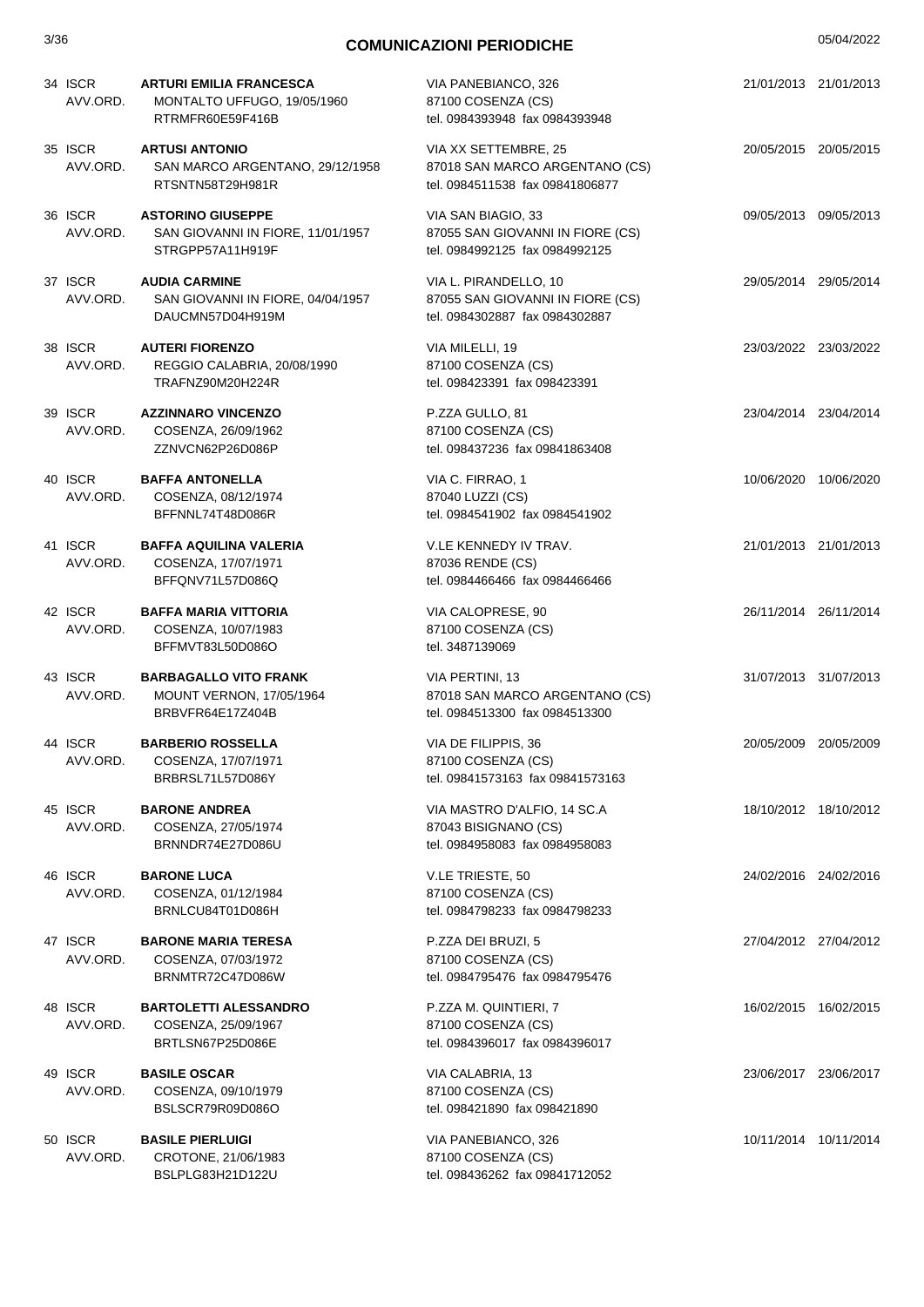| 51 ISCR<br>AVV.ORD. | <b>BASTANZIO NICOLA</b><br>COSENZA, 24/09/1976<br>BSTNCL76P24D086V      | VIA ARIOSTO N 15<br>87100 COSENZA (CS)<br>tel. 098423841                                      | 17/03/2014 17/03/2014 |  |
|---------------------|-------------------------------------------------------------------------|-----------------------------------------------------------------------------------------------|-----------------------|--|
| 52 ISCR<br>AVV.ORD. | <b>BAVASSO ELISABETTA</b><br>COSENZA, 07/09/1975<br>BVSLBT75P47D086G    | VIA A. ZUPI, 12<br>87100 COSENZA (CS)<br>tel. 0984481441 fax 1782725076                       | 23/07/2018 23/07/2018 |  |
| 53 ISCR<br>AVV.ORD. | <b>BEDINI ADELE</b><br>COSENZA, 06/08/1970<br>BDNDLA70M46D086H          | Viale Kennedy IV Trav. Scala D, 28<br>87036 RENDE (CS)<br>tel. 0984466466 fax 0984466466      | 15/09/2021 15/09/2021 |  |
| 54 ISCR<br>AVV.ORD. | <b>BELCASTRO FRANCESCO</b><br>COSENZA, 11/10/1979<br>BLCFNC79R11D086B   | Largo Internati di Ferramonti, 1<br>87100 COSENZA (CS)<br>tel. 3466339674 fax 0984392596      | 13/01/2014 13/01/2014 |  |
| 55 ISCR<br>AVV.ORD. | <b>BENVENUTO MARIATERESA</b><br>COSENZA, 27/04/1978<br>BNVMTR78D67D086S | VIA F.CILEA, 16<br>87041 ACRI (CS)<br>tel. 3478244308 fax 0984953539                          | 22/10/2013 22/10/2013 |  |
| 56 ISCR<br>AVV.ORD. | <b>BENVENUTO UMBERTO</b><br>COSENZA, 25/10/1968<br>BNVMRT68R25D086F     | C.SO LUIGI FERA, 134<br>87100 COSENZA (CS)<br>tel. 0984482576 fax 0984482576                  | 24/09/2014 24/09/2014 |  |
| 57 ISCR<br>AVV.ORD. | <b>BEVACQUA MARIA</b><br>LUZZI, 09/06/1969<br>BVCMRA69H49E773R          | VIA ROBERTA LANZINO N. 33<br>87100 COSENZA (CS)<br>tel. 09841810453 fax 09841801511           | 25/07/2014 25/07/2014 |  |
| 58 ISCR<br>AVV.ORD. | <b>BEZZON LAURA</b><br>COSENZA, 22/04/1979<br>BZZLRA79D62D086I          | VIA RITA LEVI MONTALCINI N. 6<br>87046 MONTALTO UFFUGO (CS)<br>tel. 0984429099 fax 0984429099 | 17/03/2014 17/03/2014 |  |
| 59 ISCR<br>AVV.ORD. | <b>BIAMONTE MICHELE</b><br>COSENZA, 23/10/1963<br>BMNMHL63R23D086E      | VIA GENOVA, 8<br>87036 RENDE (CS)<br>tel. 0984466273 fax 0984466273                           | 29/05/2014 29/05/2014 |  |
| 60 ISCR<br>AVV.ORD. | <b>BIANCO BARBARA ERMINIA</b><br>SION, 06/04/1973<br>BNCBBR73D46Z133N   | VIA PATINELLI NR. 1-3-5<br>87054 ROGLIANO (CS)<br>tel. 0984961047 fax 0984961047              | 25/07/2014 25/07/2014 |  |
| 61 ISCR<br>AVV.ORD. | <b>BILOTTA MARIA</b><br>COSENZA, 04/08/1951<br>BLTMRA51M44D086N         | VIA PANEBIANCO, 227<br>87100 COSENZA (CS)<br>tel. 0984408463 fax 0984408463                   | 22/10/2014 22/10/2014 |  |
| 62 ISCR<br>AVV.ORD. | <b>BILOTTA ROBERTO</b><br>ROMA, 16/11/1967<br>BLTRRT67S16H501J          | V.LE DELLA REPUBBLICA, 287<br>87100 COSENZA (CS)<br>tel. 098426992 fax 0984422128             | 21/04/2010 21/04/2010 |  |
| 63 ISCR<br>AVV.ORD. | <b>BILOTTI LISA</b><br>COSENZA, 22/12/1989<br>BLTLSI89T62D086G          | VIA TOCCI, 2/C<br>87100 COSENZA (CS)                                                          | 10/05/2021 10/05/2021 |  |
| 64 ISCR<br>AVV.ORD. | <b>BIONDO LEOPOLDO</b><br>CASALMAGGIORE, 06/04/1987<br>BNDLLD87D06B898E | VIA J.F. KENNEDY, 56/D<br>87036 RENDE (CS)<br>tel. 0984846009 fax 0984846009                  | 03/04/2017 03/04/2017 |  |
| 65 ISCR<br>AVV.ORD. | <b>BISCEGLIA ANTONELLO</b><br>COSENZA, 14/06/1967<br>BSCNNL67H14D086N   | VIA POMPONIO LETO, 5<br>87100 COSENZA (CS)<br>tel. 0984398330 fax 0984398330                  | 14/04/2004 14/04/2004 |  |
| 66 ISCR<br>AVV.ORD. | <b>BISCEGLIA EUGENIO</b><br>COSENZA, 25/03/1959<br>BSCGNE59C25D086S     | VIA DALMAZIA, 18<br>87100 COSENZA (CS)<br>tel. 098428922 fax 098474590                        | 13/10/2015 13/10/2015 |  |
| 67 ISCR<br>AVV.ORD. | <b>BISCEGLIA FRANCESCO</b><br>COSENZA, 21/07/1990<br>BSCFNC90L21D086A   | VIA DALMAZIA, 18<br>87100 COSENZA (CS)<br>tel. 098428922 fax 098474590                        | 10/06/2020 10/06/2020 |  |
|                     |                                                                         |                                                                                               |                       |  |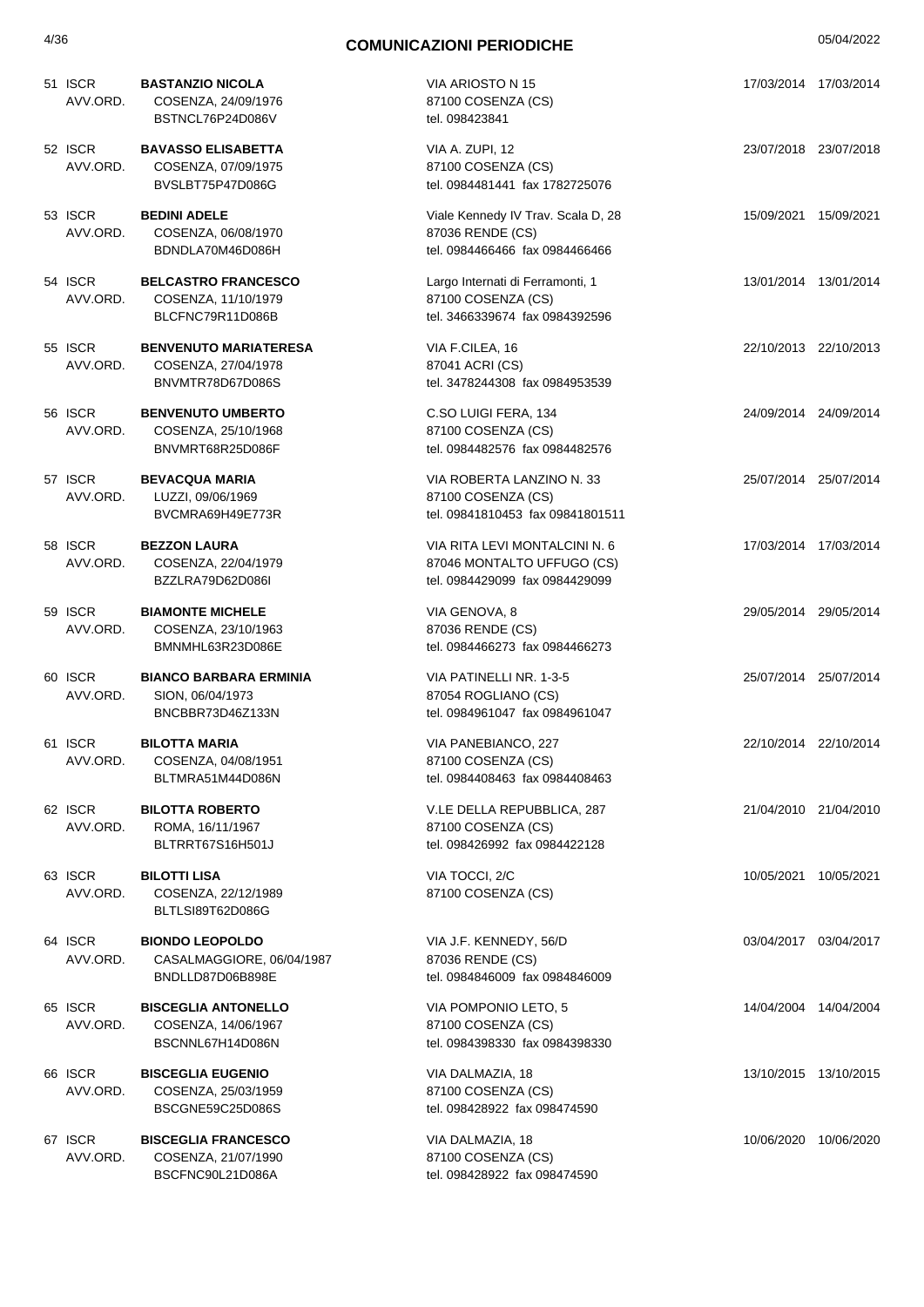| 5/36 |                     |                                                                             | <b>COMUNICAZIONI PERIODICHE</b>                                                       |                       | 05/04/2022 |
|------|---------------------|-----------------------------------------------------------------------------|---------------------------------------------------------------------------------------|-----------------------|------------|
|      | 68 ISCR<br>AVV.ORD. | <b>BISCEGLIA GIAMPIERO</b><br>COSENZA, 05/06/1958<br>BSCGPR58H05D086X       | VIA POMPONIO LETO, 5<br>87100 COSENZA (CS)<br>tel. 0984398330 fax 0984398330          | 14/04/2004 14/04/2004 |            |
|      | 69 ISCR<br>AVV.ORD. | <b>BOMBINI VINCENZO</b><br>MESSINA, 16/08/1962<br>BMBVCN62M16F158B          | V.LE DELLE MEDAGLIE D'ORO, 74<br>87100 COSENZA (CS)<br>tel. 0984658803 fax 0984658803 | 30/11/2012 30/11/2012 |            |
|      | 70 ISCR<br>AVV.ORD. | <b>BONARO BRUNO</b><br>COSENZA, 22/08/1971<br>BNRBRN71M22D086J              | VIA F. GULLO, 40<br>87050 SERRA PEDACE (CS)<br>tel. 0984437781 fax 0984437781         | 27/07/2020 27/07/2020 |            |
|      | 71 ISCR<br>AVV.ORD. | <b>BONAVITA MARIO</b><br>COSENZA, 26/10/1979<br>BNVMRA79R26D086R            | VIA NICOLA SERRA N.123/I<br>87100 COSENZA (CS)<br>tel. 0984395337 fax 0984395337      | 02/07/2015 02/07/2015 |            |
|      | 72 ISCR<br>AVV.ORD. | <b>BONOFIGLIO MARIA TERESA</b><br>COSENZA, 16/06/1959<br>BNFMTR59H56D086Z   | VIA ISONZO, 63<br>87100 COSENZA (CS)<br>tel. 098476015 fax 098476015                  | 28/06/2012 28/06/2012 |            |
|      | 73 ISCR<br>AVV.ORD. | <b>BORRELLO MICHELE</b><br>ROGGIANO GRAVINA, 09/01/1960<br>BRRMHL60A09H488P | VIA V. EMANUELE, 44<br>87017 ROGGIANO GRAVINA (CS)<br>tel. 0984507070 fax 0984507070  | 09/04/2014 09/04/2014 |            |
|      | 74 ISCR<br>AVV.ORD. | <b>BORSANI ANDREA</b><br>COSENZA, 17/06/1979<br>BRSNDR79H17D086Y            | VIA UGO CAVALCANTI, N.9<br>87100 COSENZA (CS)<br>tel. 09841816011 fax 09841816011     | 16/07/2014 16/07/2014 |            |
|      | 75 ISCR<br>AVV.ORD. | <b>BOZZO ANNAMARIA</b><br>COSENZA, 30/06/1961<br>BZZNMR61H70D086I           | VIA TERRANOVA CESARE, 24<br>87100 COSENZA (CS)<br>tel. 098432919 fax 098432919        | 22/07/2015 22/07/2015 |            |
|      | 76 ISCR<br>AVV.ORD. | <b>BRUNETTI FRANCESCA</b><br>COSENZA, 05/04/1979<br>BRNFNC79D45D086L        | VI ADUA, 5<br>87100 COSENZA (CS)<br>tel. 0984458440 fax 0984406853                    | 24/02/2016 24/02/2016 |            |
|      | 77 ISCR<br>AVV.ORD. | <b>BRUNI GAETANO</b><br>VIBO VALENTIA, 19/01/1960<br>BRNGTN60A19F537Q       | VIA G. BRODOLINI, 12<br>87041 ACRI (CS)<br>tel. 0984955415 fax 0984955415             | 26/02/2014 26/02/2014 |            |
|      | 78 ISCR<br>AVV.ORD. | <b>BRUNICELLA FRANCESCO</b><br>COSENZA, 13/04/1977<br>BRNFNC77D13D086A      | VIALE SERGIO COSMAI, 49<br>87100 COSENZA (CS)                                         | 23/07/2018 23/07/2018 |            |
|      | 79 ISCR<br>AVV.ORD. | <b>BRUNO CARMELA</b><br>COSENZA, 12/03/1968<br>BRNCML68C52D08SA             | VIA MONTESANTO, 22<br>87100 COSENZA (CS)<br>tel. 098421377 fax 098423756              | 24/09/2014 24/09/2014 |            |
|      | 80 ISCR<br>AVV.ORD. | <b>BRUNO FRANCESCA</b><br>COSENZA, 10/11/1976<br>BRNFNC76S50D086C           | VIA CALOPRESE, 90<br>87100 COSENZA (CS)<br>tel. 09841812650                           | 01/04/2010 01/04/2010 |            |
|      | 81 ISCR<br>AVV.ORD. | <b>BRUNO GIULIO</b><br>COSENZA, 29/10/1955<br>BRNGLI55R29D086B              | VIA NEGHELLI, 11/B<br>87100 COSENZA (CS)<br>tel. 098426022 fax 098426022              | 04/04/2012 04/04/2012 |            |
|      | 82 ISCR<br>AVV.ORD. | <b>BRUNO TRIESTINA</b><br>COSENZA, 12/11/1984<br>BRNTST84S52D086D           | VIA PANEBIANCO, 343<br>87100 COSENZA (CS)<br>fax 0692932174                           | 17/02/2021 17/02/2021 |            |
|      | 83 ISCR<br>AVV.ORD. | <b>BRUNO VITTORIO</b><br>COSENZA, 19/11/1969<br>BRNVTR69S19D086S            | VIA MEDAGLIE D'ORO, 154<br>87100 COSENZA (CS)<br>tel. 09841716938 fax 09841801118     | 10/07/2020 10/07/2020 |            |
|      | 84 ISCR<br>AVV.ORD. | <b>BUFANO FRANCESCHINA</b><br>COSENZA, 03/06/1989<br>BFNFNC89H43D086F       | VIA GALLUPPI, 15<br>87100 COSENZA (CS)<br>tel. 098423313 fax 098423313                | 23/09/2019 23/09/2019 |            |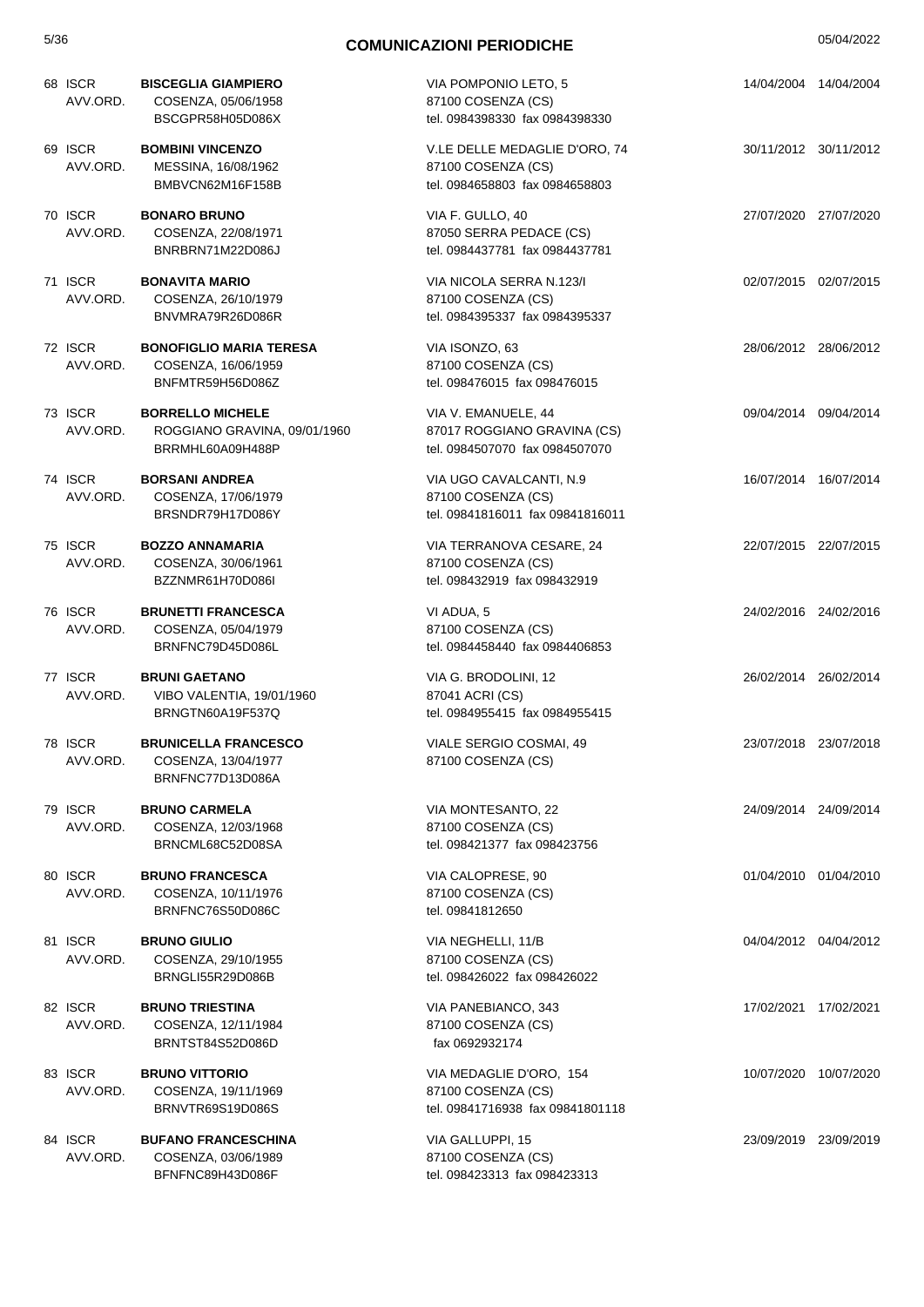| 85 ISCR<br>AVV.ORD. | <b>BURZA GIANFRANCA</b><br>ALTILIA, 26/07/1967<br>BRZGFR67L66A234K              | VIA CHIESA, 2<br>87040 ALTILIA (CS)<br>tel. 0984964690 fax 0984964690                        | 27/05/2021 27/05/2021 |
|---------------------|---------------------------------------------------------------------------------|----------------------------------------------------------------------------------------------|-----------------------|
| 86 ISCR<br>AVV.ORD. | <b>CAGLIANONE GIOVANNI</b><br>COSENZA, 25/07/1965<br>CGLGNN65L25D086Q           | Via Padre Giglio-Palazzo Molino Bruno2<br>87100 COSENZA (CS)<br>tel. 098435230 fax 098435230 | 29/07/2016 29/07/2016 |
| 87 ISCR<br>AVV.ORD. | <b>CALABRESE CANDIDA</b><br>PEDACE, 18/02/1967<br>CLBCDD67B58G400M              | VIA SOPRANA, 76<br>87059 PEDACE (CS)<br>tel. 0984436770                                      | 13/07/2012 13/07/2012 |
| 88 ISCR<br>AVV.ORD. | <b>CALABRESE FILOMENA</b><br>DACHAU, 20/08/1980<br>CLBFMN80M60Z112X             | VIA GIARDINI, 11<br>87043 BISIGNANO (CS)<br>tel. 0984955420                                  | 23/04/2014 23/04/2014 |
| 89 ISCR<br>AVV.ORD. | <b>CALABRO' LIVIO</b><br>PERUGIA, 05/11/1977<br>CLBLVI77S05G478F                | VIA SABOTINO, 54<br>87100 COSENZA (CS)<br>tel. 09841717217 fax 0230356887                    | 25/01/2010 25/01/2010 |
| 90 ISCR<br>AVV.ORD. | <b>CALDERARO ANTONELLA</b><br>COSENZA, 10/05/1988<br>CLDNNL88E50D086G           | VIA ZANOTTI BIANCO, 8<br>87100 COSENZA (CS)<br>tel. 0984825088 fax 0984825088                | 08/02/2018 08/02/2018 |
| 91 ISCR<br>AVV.ORD. | <b>CALVELLI ANTONELLO</b><br>COSENZA, 17/11/1983<br>CLVNNL83S17D086T            | VIA DEI PRINCIPI S. SEVERINO, 7<br>87043 BISIGNANO (CS)<br>tel. 0984306608 fax 0984306608    | 20/01/2015 20/01/2015 |
| 92 ISCR<br>AVV.ORD. | <b>CAMBREA FRANCESCO</b><br>CINQUEFRONDI, 28/10/1983<br>CMBFNC83R28C710M        | VIA MARCONI, 70<br>87036 RENDE (CS)<br>tel. 3403148250                                       | 26/09/2018 26/09/2018 |
| 93 ISCR<br>AVV.ORD. | <b>CAMPANELLA SERGIO</b><br>COSENZA, 19/05/1979<br>CMPSRG79E19D086G             | VIA ATTILIO GIULIANI, 5<br>87100 COSENZA (CS)<br>tel. 098423165 fax 098423165                | 18/12/2019 18/12/2019 |
| 94 ISCR<br>AVV.ORD. | <b>CAMPOLONGO RODOLFO</b><br>COSENZA, 16/04/1974<br>CMPRLF74D16D086N            | VIA E. FAGIANI, 11/A<br>87100 COSENZA (CS)<br>tel. 09841863319 fax 09841863319               | 29/05/2014 29/05/2014 |
| 95 ISCR<br>AVV.ORD. | <b>CANDIDO AURELIA</b><br>COSENZA, 23/10/1974<br>CNDRLA74R63D086L               | VIA E. DE NICOLA CITTA' 2000<br>87100 COSENZA (CS)<br>tel. 0984391603                        | 06/10/2010 06/10/2010 |
| 96 ISCR<br>AVV.ORD. | <b>CANDREVA BRUNELLA</b><br>SAN MARCO ARGENTANO, 20/12/1964<br>CNDBNL64T60H981D | C.DA COPPOLILLO, 29<br>87018 SAN MARCO ARGENTANO (CS)                                        | 26/07/2012 26/07/2012 |
| 97 ISCR<br>AVV.ORD. | <b>CANINO ANGELO</b><br>COSENZA, 21/11/1982<br>CNNNGL82S21D086J                 | VIALE TRIESTE, 80<br>87100 COSENZA (CS)<br>tel. 0984429137 fax 0984429137                    | 13/04/2016 13/04/2016 |
| 98 ISCR<br>AVV.ORD. | <b>CANINO FRANCESCO</b><br>COSENZA, 23/05/1962<br>CNNFNC62E23D086X              | <b>VIA LAZIO</b><br>87036 RENDE (CS)<br>tel. 0984401454 fax 0984401454                       | 07/03/2012 07/03/2012 |
| 99 ISCR<br>AVV.ORD. | <b>CANNALIRE EMANUELE</b><br>MONTREAL, 02/11/1973<br>CNNMNL73S02Z401W           | VIA LUIGI DE FRANCO, 26<br>87100 COSENZA (CS)<br>tel. 09841812278 fax 09841812515            | 10/02/2016 10/02/2016 |
| 100ISCR<br>AVV.ORD. | <b>CANONACO PAOLO</b><br>COSENZA, 29/11/1969<br>CNNPLA69S29D086N                | P.ZZA DELLA LIBERTA', 30<br>87036 RENDE (CS)<br>tel. 098432490 fax 098432490                 | 04/03/2009 04/03/2009 |
| 101ISCR<br>AVV.ORD. | <b>CAPALBO MARIAGRAZIA</b><br>COSENZA, 02/03/1980<br>CPLMGR80C42D086Y           | C.SO MAZZINI, 104<br>87100 COSENZA (CS)<br>tel. 098421735 fax 098426541                      | 28/11/2016 28/11/2016 |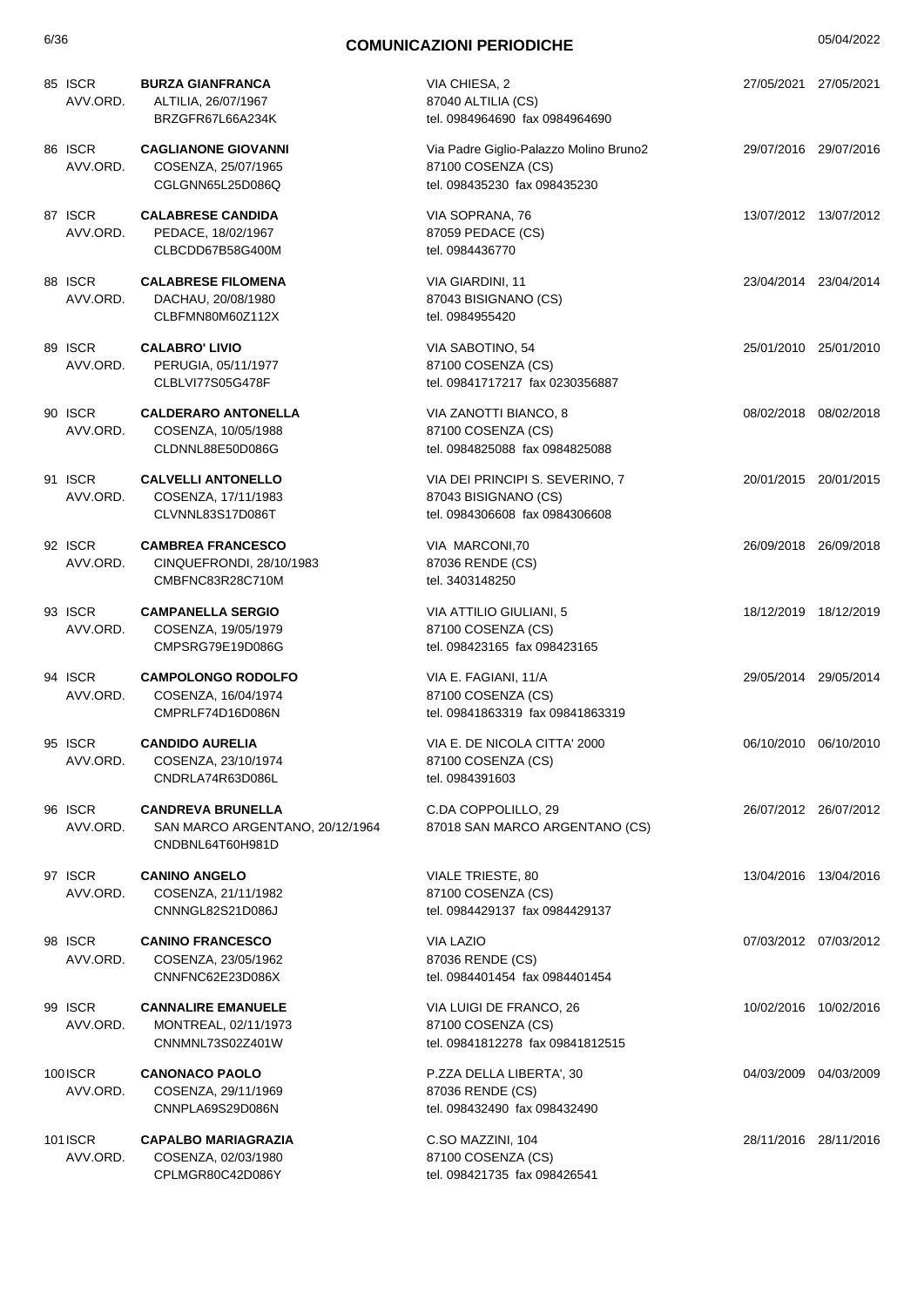| 7/36                       | <b>COMUNICAZIONI PERIODICHE</b>                                                   |                                                                                           |                       | 05/04/2022 |  |
|----------------------------|-----------------------------------------------------------------------------------|-------------------------------------------------------------------------------------------|-----------------------|------------|--|
| 102ISCR<br>AVV.ORD.        | <b>CAPOLUPO FRANCESCO</b><br>SAN DONATO DI NINEA, 20/07/1970<br>CPLFNC70L20H825M  | VIA MEDAGLIE D'ORO, 106<br>87100 COSENZA (CS)<br>tel. 0984483049 fax 0984407947           | 29/04/2015 29/04/2015 |            |  |
| <b>103ISCR</b><br>AVV.ORD. | <b>CAPORALE GIOVANNI</b><br>COSENZA, 08/07/1967<br>CPRGNN67L08D086J               | VIA CALOPRESE, 90<br>87100 COSENZA (CS)<br>tel. 0984825204 fax 0984825204                 | 20/05/2009 20/05/2009 |            |  |
| 104ISCR<br>AVV.ORD.        | <b>CAPPARELLI GABRIELLA</b><br>COSENZA, 18/01/1987<br>CPPGRL87A58D086W            | VIA MEDAGLIED'ORO, 61<br>87100 COSENZA (CS)<br>tel. 09841810754 fax 09841810754           | 27/02/2020 27/02/2020 |            |  |
| 105ISCR<br>AVV.ORD.        | <b>CAPPARELLI ROSARIA AMALIA</b><br>BUSTO ARSIZIO, 20/07/1963<br>CPPRRM63L60B300U | VIA FRASCINETO, 10<br>87040 SAN BENEDETTO ULLANO (CS)<br>tel. 0984935472 fax 0984935472   | 01/04/2010 01/04/2010 |            |  |
| <b>106ISCR</b><br>AVV.ORD. | <b>CAPUTO FRANCESCO</b><br>SAN GIOVANNI IN FIORE, 07/10/1961<br>CPTFNC61R07H919W  | VIA GRANSASSO, 74<br>87055 SAN GIOVANNI IN FIORE (CS)<br>tel. 0984999972 fax 0984975572   | 06/03/2008 06/03/2008 |            |  |
| <b>107ISCR</b><br>AVV.ORD. | <b>CARAVELLI LUIGI</b><br>COSENZA, 06/12/1977<br>CRVLGU77T06D086C                 | C. TORRES, 3<br>87017 ROGGIANO GRAVINA (CS)<br>fax 09841800559                            | 30/09/2015 30/09/2015 |            |  |
| 108ISCR<br>AVV.ORD.        | <b>CARAVETTA ROSALBA</b><br>COSENZA, 28/02/1977<br>CRVRLB77B68D086A               | VIA VIOLA, 6<br>87041 ACRI (CS)<br>tel. 3482447115                                        | 14/09/2015 14/09/2015 |            |  |
| 109ISCR<br>AVV.ORD.        | <b>CARAVITA LUIGI</b><br>CROTONE, 10/06/1981<br>CRVLGU81H10D122X                  | VIA GIOVANNI XXIII PAL.GATTO,1<br>87036 RENDE (CS)<br>tel. 0984837793 fax 0984837793      | 12/11/2012 12/11/2012 |            |  |
| 110ISCR<br>AVV.ORD.        | <b>CARBONE SIMONA</b><br>COSENZA, 21/08/1976<br>CRBSMN76M61D086P                  | VIA E. CRISTOFARO, 57<br>87100 COSENZA (CS)<br>tel. 0984483284 fax 0984483284             | 22/10/2013 22/10/2013 |            |  |
| <b>111ISCR</b><br>AVV.ORD. | <b>CARERI LAURA</b><br>ROSSANO, 18/03/1976<br>CRRLRA76C58H579T                    | via gramsci 8 Mendicino<br>87040 MENDICINO (CS)<br>tel. 09841862267 fax 0984461015        | 17/03/2014 17/03/2014 |            |  |
| <b>112ISCR</b><br>AVV.ORD. | <b>CARIATI ROBERTA</b><br>COSENZA, 05/10/1978<br>CRTRRT78R45D086B                 | VIA G. TOMMASI PAL.S.L.P.,25 FABB.C<br>87100 COSENZA (CS)<br>tel. 098432010 fax 098432010 | 18/12/2020 18/12/2020 |            |  |
| <b>113ISCR</b><br>AVV.ORD. | <b>CARNEVALE MARIELLA</b><br>COSENZA, 07/09/1991<br>CRNMLL91P47D086M              | VIA PEZZARELLA, 41<br>87010 LATTARICO (CS)                                                | 07/03/2022 07/03/2022 |            |  |
| <b>114ISCR</b><br>AVV.ORD. | <b>CAROLILLO FRANCESCA</b><br>COSENZA, 12/10/1981<br>CRLFNC81R52D086O             | VIA MONTESANTO, 22<br>87100 COSENZA (CS)<br>tel. 098421377 fax 098423756                  | 24/09/2014 24/09/2014 |            |  |
| <b>115ISCR</b><br>AVV.ORD. | <b>CARRATELLI BENEDETTO</b><br>COSENZA, 23/11/1963<br>CRRBDT63S23D086T            | VIA SABOTINO, 55<br>87100 COSENZA (CS)<br>tel. 098424271 fax 098475759                    | 25/07/2014 25/07/2014 |            |  |
| 116ISCR<br>AVV.ORD.        | <b>CARRATELLI LAURA</b><br>COSENZA, 20/07/1959<br>CRRLRA59L60D086F                | VIA SABOTINO, 55<br>87100 COSENZA (CS)<br>tel. 098427842 fax 098475759                    | 25/07/2014 25/07/2014 |            |  |
| 117ISCR<br>AVV.ORD.        | <b>CARRATELLI NICOLA</b><br>COSENZA, 20/02/1961<br>CRRNCL61B20D086B               | VIA SABOTINO, 55<br>87100 COSENZA (CS)<br>tel. 098427842 fax 098475759                    | 25/07/2014 25/07/2014 |            |  |
| 118ISCR<br>AVV.ORD.        | <b>CARRICATO RITA</b><br>COSENZA, 22/02/1966<br>CRRRTI66B62D086Y                  | <b>VIA PASTRENGO</b><br>87041 ACRI (CS)<br>tel. 0984953051 fax 0984953051                 | 22/10/2013 22/10/2013 |            |  |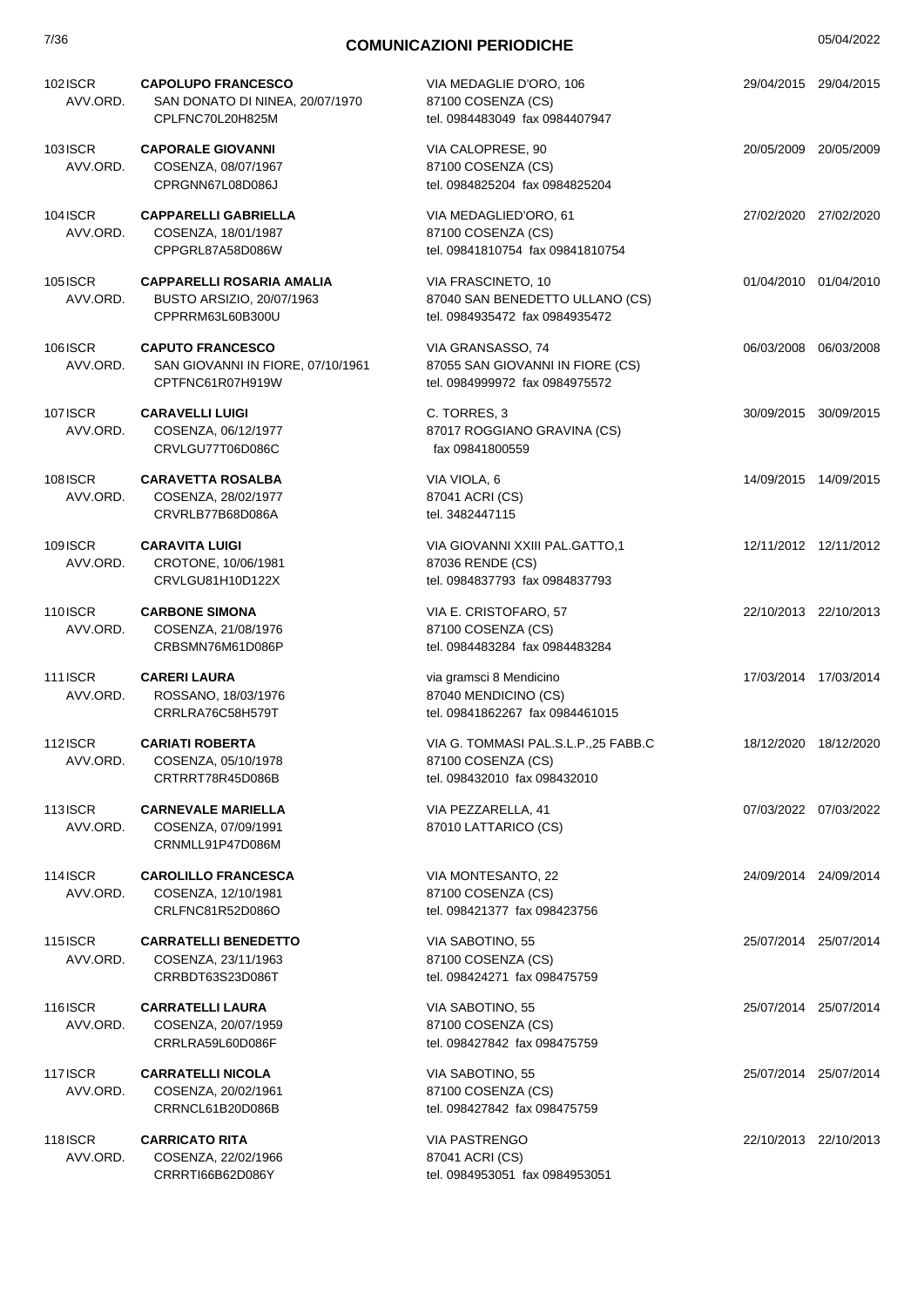| <b>119ISCR</b><br>AVV.ORD. | <b>CARRIERI PAOLO</b><br>COSENZA, 01/11/1964<br>CRRPLA64S01D086D              | VIA GIACOMO PUCCINI, 42<br>87040 CASTROLIBERO (CS)<br>tel. 0984851934 fax 0984851934   | 29/05/2014 29/05/2014 |  |
|----------------------------|-------------------------------------------------------------------------------|----------------------------------------------------------------------------------------|-----------------------|--|
| 120ISCR<br>AVV.ORD.        | <b>CARUSO GIANPAOLO</b><br>CASSANO ALLO IONIO, 15/10/1981<br>CRSGPL81R15C002A | VIA BRENTA, 22<br>87100 COSENZA (CS)<br>tel. 09841528860 fax 09841528860               | 22/10/2014 22/10/2014 |  |
| 121 ISCR<br>AVV.ORD.       | <b>CASALENO ALBERTO</b><br>COSENZA, 30/07/1988<br>CSLLRT88L30D086X            | VIA C.GABRIELE PAL.FALBOLANEVE<br>87100 COSENZA (CS)<br>tel. 0984391238 fax 0984393558 | 28/10/2020 28/10/2020 |  |
| 122ISCR<br>AVV.ORD.        | <b>CASSAVIA LAURA</b><br>ROGLIANO, 08/06/1976<br>CSSLRA76H48H490N             | VIA GIOVANNI XXIII, 11 SC.A<br>87036 RENDE (CS)<br>tel. 098432388 fax 098432388        | 26/09/2016 26/09/2016 |  |
| 123ISCR<br>AVV.ORD.        | <b>CASTIGLIONE FRANCESCO</b><br>COSENZA, 13/06/1984<br>CSTFNC84H13D086J       | VIA NICOLA SERRA, 96<br>87100 COSENZA (CS)<br>tel. 0984396306 fax 0984396306           | 20/01/2015 20/01/2015 |  |
| <b>124ISCR</b><br>AVV.ORD. | <b>CAVALCANTI ALESSANDRA</b><br>COSENZA, 29/05/1966<br>CVLLSN66E69D086U       | VIA MILELLI, 26/B<br>87100 COSENZA (CS)<br>tel. 098423665 fax 098423665                | 27/10/2010 27/10/2010 |  |
| <b>125ISCR</b><br>AVV.ORD. | <b>CAVALCANTI STEFANO</b><br>COSENZA, 17/12/1969<br>CVLSFN69T17D086B          | VIA MARTORELLI, 36<br>87100 COSENZA (CS)<br>tel. 0984392213 fax 0984407896             | 21/01/2013 21/01/2013 |  |
| <b>126ISCR</b><br>AVV.ORD. | <b>CAVALCANTI VITTORIO</b><br>COSENZA, 09/07/1951<br>CVLVTR51L09D086S         | VIA E.CRISTOFARO, 57<br>87100 COSENZA (CS)<br>tel. 098435333 fax 098435333             | 16/07/2014 16/07/2014 |  |
| 127ISCR<br>AVV.ORD.        | <b>CAVALIERE ANDREA</b><br>COSENZA, 13/10/1993<br>CVLNDR93R13D086E            | CORSO ITALIA, 90<br>87046 MONTALTO UFFUGO (CS)<br>tel. 09841864241 fax 09841800120     | 18/01/2022 18/01/2022 |  |
| 128ISCR<br>AVV.ORD.        | <b>CAVALIERE ROSSELLA</b><br>COSENZA, 27/08/1984<br>CVLRSL84M67D086F          | VIA DELLA PACE 2<br>87040 CASTROLIBERO (CS)                                            | 03/10/2018 03/10/2018 |  |
| 129ISCR<br>AVV.ORD.        | <b>CELESTINO UGO LUCIANO</b><br>ADELAIDE, 26/05/1958<br>CLSGCN58E26Z700M      | V.LE G.MANCINI PAL.EDILNOVA<br>87100 COSENZA (CS)<br>tel. 0984413914 fax 0984653375    | 10/02/2016 10/02/2016 |  |
| 130ISCR<br>AVV.ORD.        | <b>CELLINI NICOLA</b><br>COSENZA, 26/07/1975<br>CLLNCL75L26D086P              | VIA MARIO MARI, 1/C<br>87100 COSENZA (CS)<br>tel. 098422622 fax 098425605              | 28/06/2012 28/06/2012 |  |
| <b>131ISCR</b><br>AVV.ORD. | <b>CELSO MASSIMO</b><br>CHIERI, 18/08/1974<br>CLSMSM74M18C627D                | VIA MADONNA DELLA CATENA, 106<br>87041 ACRI (CS)<br>tel. 0984953022 fax 0984953022     | 03/03/2021 03/03/2021 |  |
| <b>132ISCR</b><br>AVV.ORD. | <b>CERENZIA COSMO</b><br>COSENZA, 30/10/1971<br>CRNCSM71R30D086V              | VIA A. MORO, 51/2<br>87041 ACRI (CS)<br>tel. 09841930082 fax 09841800490               | 08/11/2013 08/11/2013 |  |
| 133ISCR<br>AVV.ORD.        | <b>CERISANO SANDRO</b><br>COSENZA, 23/12/1964<br>CRSSDR64T23D086P             | VIA CALOPRESE, 56<br>87100 COSENZA (CS)<br>tel. 098438668 fax 098438668                | 12/11/2012 12/11/2012 |  |
| <b>134ISCR</b><br>AVV.ORD. | <b>CERSOSIMO EMMA</b><br>COSENZA, 12/12/1963<br>CRSMME63T52D086H              | VIA TARANTO, 9<br>00195 ROMA (RM)<br>tel. 0668134449 fax 0668195717                    | 15/12/2010 15/12/2010 |  |
| 135 ISCR<br>AVV.ORD.       | <b>CHIAPPETTA CARMELA</b><br>COSENZA, 14/08/1973<br>CHPCML73M54D086V          | V.LE TRIESTE, 60<br>87100 COSENZA (CS)<br>tel. 0984795766 fax 0984795766               | 23/09/2019 23/09/2019 |  |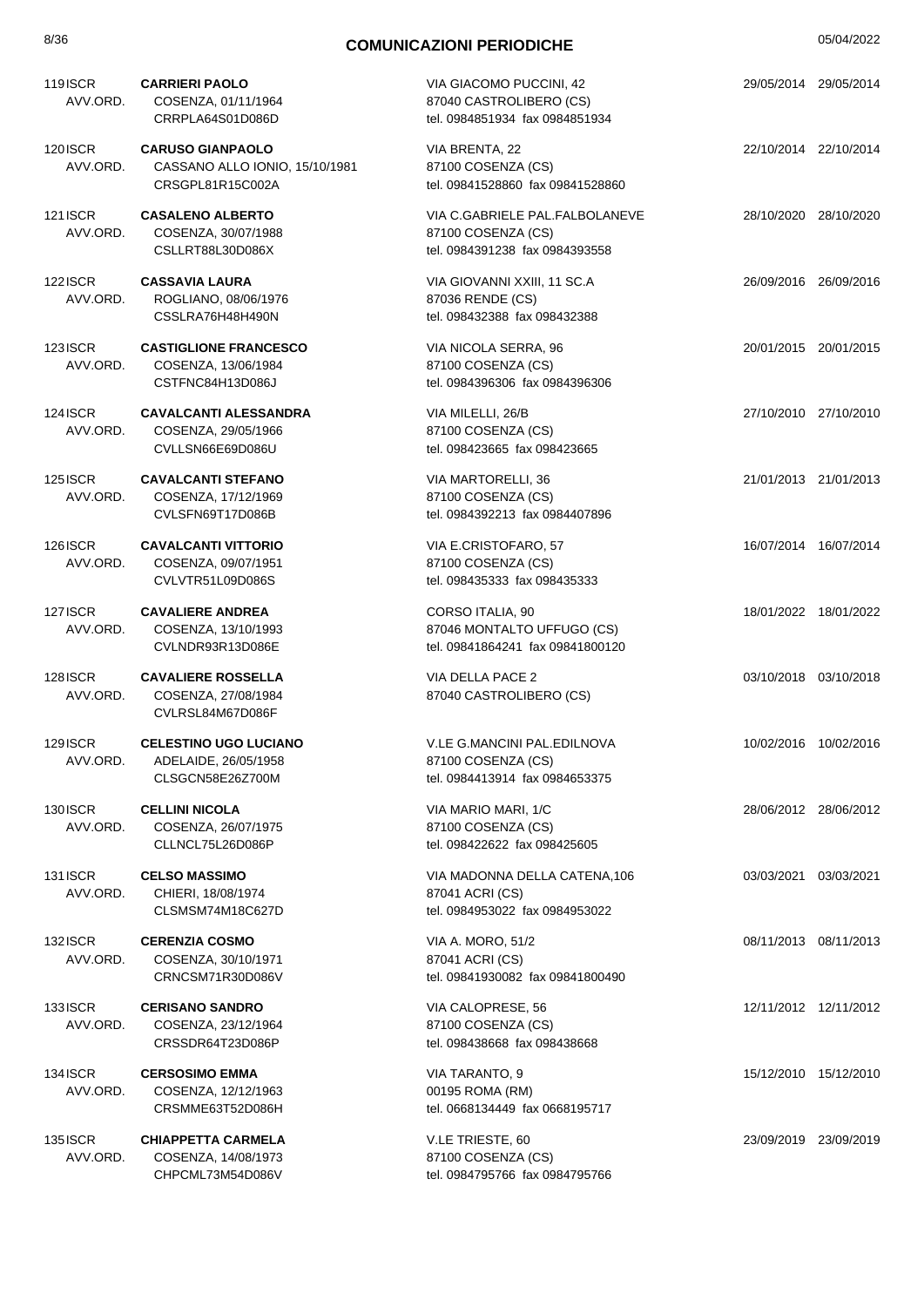| 9/36                       | <b>COMUNICAZIONI PERIODICHE</b>                                                     |                                                                                                  |                       | 05/04/2022 |
|----------------------------|-------------------------------------------------------------------------------------|--------------------------------------------------------------------------------------------------|-----------------------|------------|
| <b>136ISCR</b><br>AVV.ORD. | <b>CHIAPPETTA RAFFAELLA</b><br>TRICASE, 08/08/1976<br>CHPRFL76M48L419G              | VIA CURCIO, 28<br>87040 MARANO MARCHESATO (CS)<br>tel. 0984481470 fax 0984481470                 | 12/12/2013 12/12/2013 |            |
| 137ISCR<br>AVV.ORD.        | <b>CHIARELLI FAUSTA</b><br>COSENZA, 03/12/1983<br>CHRFST83T43D086A                  | VIA MARIA MONTESSORI, 33<br>87040 MENDICINO (CS)<br>tel. 3391768256 fax 09841711443              | 17/03/2016 17/03/2016 |            |
| <b>138ISCR</b><br>AVV.ORD. | <b>CHIARELLI GIANFRANCO</b><br>CASSANO ALLO IONIO, 20/02/1965<br>CHRGFR65B20C002J   | SAN FRANCESCO, 22<br>87058 SPEZZANO DELLA SILA (CS)<br>tel. 0984434063 fax 0984434063            | 27/03/2019 27/03/2019 |            |
| <b>139ISCR</b><br>AVV.ORD. | <b>CHIMENTI FRANCESCO</b><br>COSENZA, 30/04/1969<br>CHMFNC69D30D086P                | VIA L. ARIOSTO, 15<br>87100 COSENZA (CS)<br>tel. 098432355 fax 098432355                         | 27/06/2016 27/06/2016 |            |
| <b>140ISCR</b><br>AVV.ORD. | <b>CHIMENTI NUNZIO</b><br>COSENZA, 04/07/1972<br>CHMNNZ72L04D086R                   | VIA LUIGI DE FRANCO, 26<br>87100 COSENZA (CS)<br>tel. 09841812278                                | 27/01/2021 27/01/2021 |            |
| <b>141ISCR</b><br>AVV.ORD. | <b>CHIMENTO LUCIO</b><br>COSENZA, 07/02/1967<br>CHMLCU67B07D086C                    | VIA LUIGI MICELI, 62<br>87100 COSENZA (CS)<br>tel. 098422422 fax 098422422                       | 26/02/2014 26/02/2014 |            |
| <b>142ISCR</b><br>AVV.ORD. | <b>CIABATTARI SABINA</b><br>COSENZA, 26/08/1971<br>CBTSBN71M66D086F                 | VIA G. TOMMASI, 2<br>87100 COSENZA (CS)<br>tel. 0984394851                                       | 28/11/2016 28/11/2016 |            |
| 143 ISCR<br>AVV.ORD.       | <b>CICONTE MARIA CLARA</b><br>SAN GIOVANNI IN FIORE, 27/09/1956<br>CCNMCL56P67H919U | VIA LICEO, 19/A<br>87100 COSENZA (CS)<br>tel. 098423587 fax 098423587                            | 14/11/2012 14/11/2012 |            |
| <b>144ISCR</b><br>AVV.ORD. | <b>CINERARI CARMINE</b><br>COSENZA, 30/07/1971<br>CNRCMN71L30D086I                  | VIA FERDINANDO IIº DI BORBONE 52<br>87046 MONTALTO UFFUGO (CS)<br>tel. 0984790053 fax 0984790053 | 27/05/2021 27/05/2021 |            |
| 145 ISCR<br>AVV.ORD.       | <b>CIPOLLA ROBERTA</b><br>COSENZA, 07/07/1973<br>CPLRRT73L47D086K                   | VIA L. DA VINCI N. 47<br>87036 RENDE (CS)<br>tel. 3474069252                                     | 04/04/2012 04/04/2012 |            |
| 146ISCR<br>AVV.SPEC.       | <b>CITRIGNO CAROLINA</b><br>NAPOLI, 18/05/1974<br>CTRCLN74E58F839X                  | <b>VIALE CRATI</b><br>87100 COSENZA (CS) - c/o ATERP COSENZA<br>tel. 09841860698                 | 17/03/2016 17/03/2016 |            |
| 147ISCR<br>AVV.ORD.        | <b>CITRIGNO LINA</b><br>COSENZA, 25/10/1986<br>CTRLNI86R65D086U                     | VIA RICCARDO MISASI, 83<br>87100 COSENZA (CS)<br>tel. 0984452859 fax 0984452859                  | 18/09/2020 18/09/2020 |            |
| 148 ISCR<br>AVV.ORD.       | <b>CLAUSI CLAUDIO FRANCESCO</b><br>COSENZA, 13/05/1973<br>CLSCDF73E13D086C          | Via Scola, 3<br>87100 COSENZA (CS)<br>tel. 098425416 fax 098428099                               | 18/02/2013 18/02/2013 |            |
| <b>149ISCR</b><br>AVV.ORD. | <b>CLAUSI FRANCESCO</b><br>COSENZA, 05/06/1975<br>CLSFNC75H05D086E                  | Via Scola, 3<br>87100 COSENZA (CS)<br>tel. 098425416 fax 098428099                               | 18/02/2013 18/02/2013 |            |
| <b>150ISCR</b><br>AVV.ORD. | <b>CLAUSI GIOVANNI</b><br>COSENZA, 19/10/1936<br>CLSGNN36R19D086H                   | Via Scola, 3<br>87100 COSENZA (CS)<br>tel. 098425416 fax 098428099                               | 19/05/2004 19/05/2004 |            |
| <b>151ISCR</b><br>AVV.ORD. | <b>COFONE ANGELO GIOVANNI</b><br>LONGOBUCCO, 28/11/1971<br>CFNNLG71S28E678T         | Via E. Berlinguer n. 2<br>87041 ACRI (CS)<br>tel. 3386183332 fax 0984955860                      | 27/03/2013 27/03/2013 |            |
| <b>152ISCR</b><br>AVV.ORD. | <b>COLISTRA MARIA FRANCESCA</b><br>COSENZA, 12/09/1972<br>CLSMFR72P52D086Z          | Piazza Europa n.14<br>87100 COSENZA (CS)<br>tel. 098432877 fax 098432877                         | 17/04/2015 17/04/2015 |            |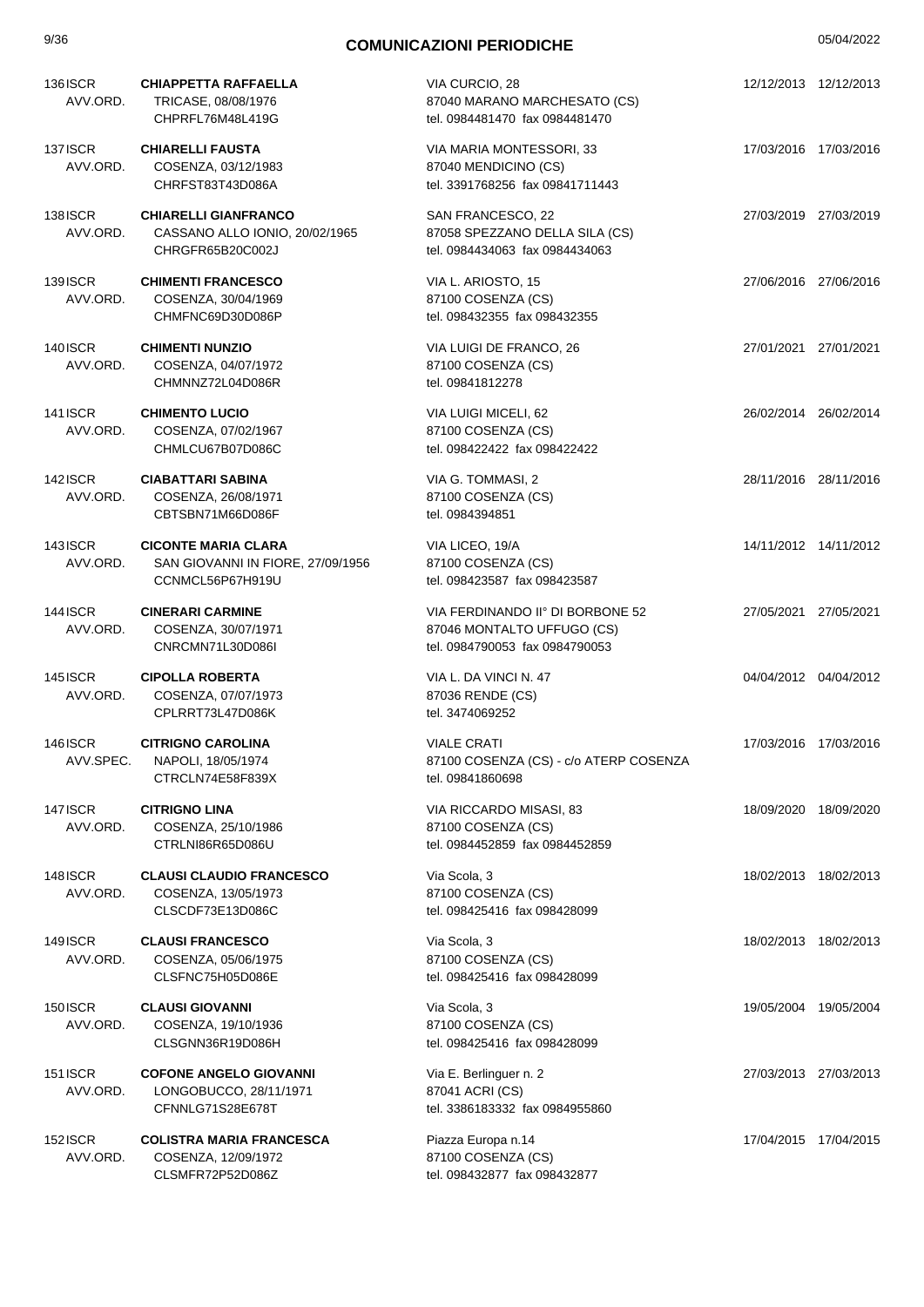| 10/36                | <b>COMUNICAZIONI PERIODICHE</b>                                                 |                                                                                              |                       | 05/04/2022 |
|----------------------|---------------------------------------------------------------------------------|----------------------------------------------------------------------------------------------|-----------------------|------------|
| 153 ISCR<br>AVV.ORD. | <b>CONFORTI AGOSTINO</b><br>COSENZA, 01/07/1966<br>CNFGTN66L01D086M             | VIA G. DORSO, 23<br>87100 COSENZA (CS)<br>tel. 098436217 fax 098436217                       | 27/10/2010 27/10/2010 |            |
| 154 ISCR<br>AVV.ORD. | <b>CONGI LUIGI IVAN</b><br>KITCHENER, 08/05/1972<br>CNGLVN72E08Z401S            | VIA BAINSIZZA, 29<br>87055 SAN GIOVANNI IN FIORE (CS)<br>tel. 0984992003 fax 0984992003      | 27/10/2010 27/10/2010 |            |
| 155 ISCR<br>AVV.ORD. | <b>COPPOLINO ROSSANA</b><br>COSENZA, 03/01/1987<br>CPPRSN87A43D086A             | Via del Tembien, 18<br>87100 COSENZA (CS)<br>tel. 098476105 fax 098476105                    | 03/04/2017 03/04/2017 |            |
| 156ISCR<br>AVV.ORD.  | <b>CORIGLIANO CARMINE</b><br>COSENZA, 12/05/1955<br>CRGCMN55E12D086A            | VIA ARABIA, 23<br>87100 COSENZA (CS)<br>tel. 098428900 fax 0984793584                        | 16/02/2015 16/02/2015 |            |
| 157 ISCR<br>AVV.ORD. | <b>CORINA FRANCESCO</b><br>SAN DEMETRIO CORONE, 29/07/1955<br>CRNFNC55L29H818E  | P.ZZA BILOTTI, 4<br>87100 COSENZA (CS)<br>tel. 098472760 fax 098472760                       | 21/01/2013 21/01/2013 |            |
| 158ISCR<br>AVV.ORD.  | <b>CORRADO PATRIZIA</b><br>SERRA SAN BRUNO, 08/11/1990<br>CRRPRZ90S48l639Z      | VIA CATENA 54, LOC. TRENTA<br>87059 CASALI DEL MANCO (CS)                                    | 28/10/2021 28/10/2021 |            |
| 159 ISCR<br>AVV.ORD. | <b>CORTESE ANTONIO</b><br>COSENZA, 28/05/1958<br>CRTNTN58E28D086Y               | VIA MARIO MARI, 1/C<br>87100 COSENZA (CS)<br>tel. 098422622 fax 098425605                    | 27/10/2010 27/10/2010 |            |
| 160ISCR<br>AVV.ORD.  | <b>CORVINO ANDREA</b><br>COSENZA, 29/07/1956<br>CRVNDR56L29D086M                | VIA NEGRONI, 13<br>87100 COSENZA (CS)<br>tel. 0984390981 fax 1782254888                      | 18/02/2009 18/02/2009 |            |
| 161 ISCR<br>AVV.ORD. | <b>COSCARELLA GIOVANNI</b><br>COSENZA, 12/07/1962<br>CSCGNN62L12D086R           | VIA GALLIANO, 27<br>87100 COSENZA (CS)<br>tel. 0984798359 fax 0984798359                     | 01/04/2015 01/04/2015 |            |
| 162ISCR<br>AVV.ORD.  | <b>COSCARELLI SALVATORE</b><br>COSENZA, 04/01/1990<br>CSCSVT90A04D086D          | CORSO UMBERTO I, 54<br>87017 ROGGIANO GRAVINA (CS)<br>tel. 0984429401 fax 0984502250         | 20/02/2019 20/02/2019 |            |
| 163 ISCR<br>AVV.ORD. | <b>COSCHIGNANO MARIA ROSARIA</b><br>COSENZA, 07/11/1968<br>CSCMRS68S47D086T     | VIA A. MEUCCI, 23<br>87041 ACRI (CS)<br>tel. 0984954501 fax 0984954501                       | 08/11/2013 08/11/2013 |            |
| 164ISCR<br>AVV.ORD.  | <b>COSTABILE SANDRO</b><br>FERRARA, 15/01/1969<br>CSTSDR69A15D548B              | VIA ALDO MORO, 2<br>87018 SAN MARCO ARGENTANO (CS)<br>tel. 0984482741 fax 0984482741         | 21/02/2018 21/02/2018 |            |
| 165 ISCR<br>AVV.ORD. | <b>COSTANTINO MARIA</b><br>SOVERIA MANNELLI, 24/08/1984<br>CSTMRA84M64I874A     | Corso Luigi Fera n. 190<br>87100 COSENZA (CS)<br>tel. 3498642365 fax 09841810761             | 19/07/2021 19/07/2021 |            |
| 166ISCR<br>AVV.ORD.  | <b>COTTU PINUCCIA</b><br>OLLOLAI, 11/01/1966<br>CTTPCC66A51G044D                | VIA VINCENZO MONTI, 40<br>87055 SAN GIOVANNI IN FIORE (CS)<br>tel. 0984970316 fax 0984970316 | 30/09/2013 30/09/2013 |            |
| 167 ISCR<br>AVV.ORD. | <b>CRIBARI LINDA</b><br>COSENZA, 11/04/1973<br>CRBLND73D51D086L                 | VIA UNCINO, 8<br>87037 SAN FILI (CS)<br>tel. 09841930454                                     | 14/05/2012 14/05/2012 |            |
| 168ISCR<br>AVV.ORD.  | <b>CRISTOFARO GLAUCA</b><br>SAN MARCO ARGENTANO, 09/06/1956<br>CRSGLC56H49H981N | VIA RAFFAELE ROCCO, 1<br>87018 SAN MARCO ARGENTANO (CS)<br>tel. 0984513296                   | 18/12/2020 18/12/2020 |            |
| 169ISCR<br>AVV.ORD.  | <b>CRISTOFARO PAOLO</b><br>ROMA, 29/12/1980                                     | VIA CRATI 81<br>87036 RENDE (CS)                                                             | 01/04/2015 01/04/2015 |            |

tel. 0984849362 fax 0984462970

CRSPLA80T29H501Z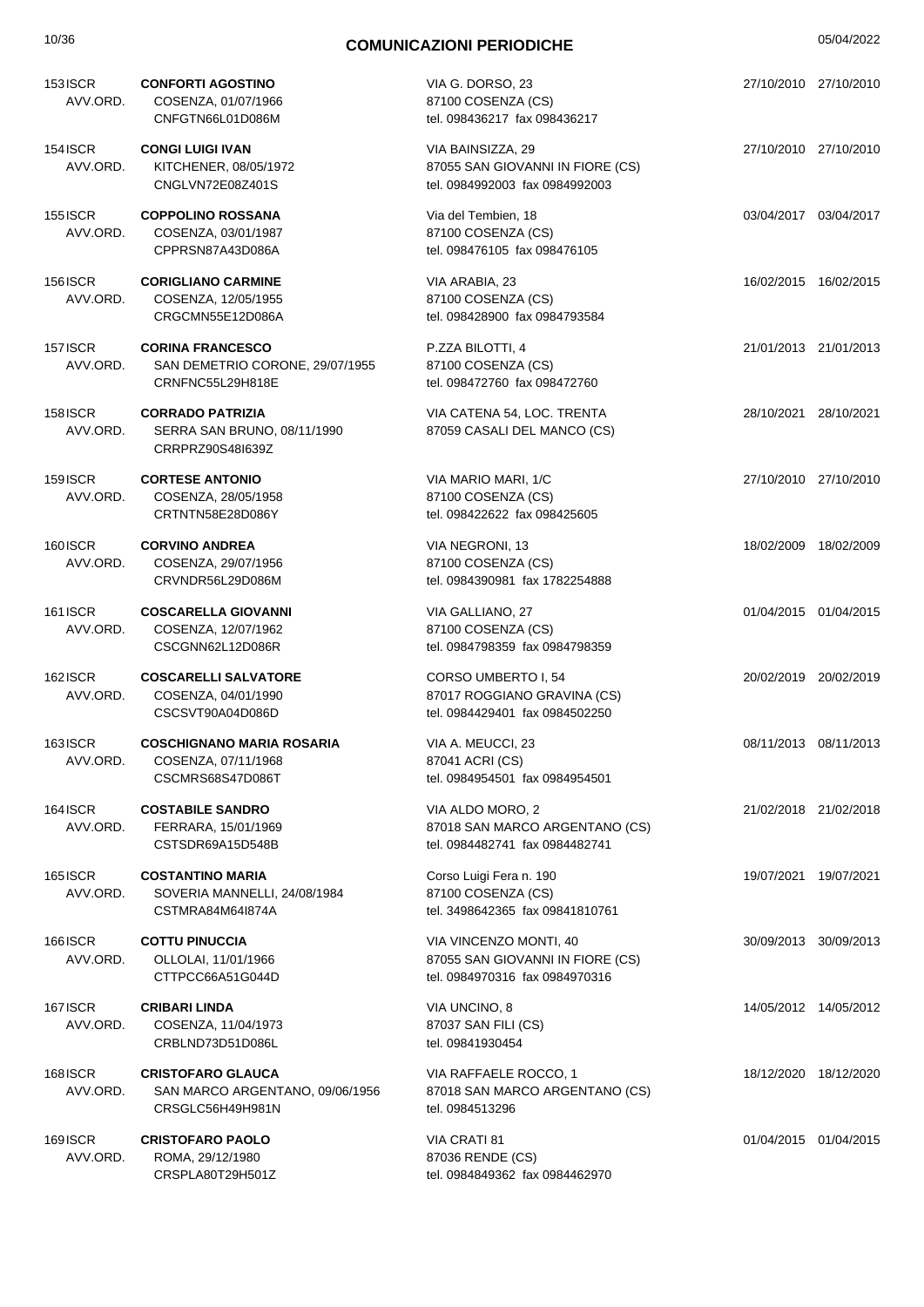| 170ISCR<br>AVV.ORD.        | <b>CROCE MARIA ARONNE</b><br>PEDACE, 03/06/1965<br>CRCMRN65H43G400U        | P.ZZA ROMA, 16<br>87040 LUZZI (CS)<br>tel. 0984542633 fax 0984542633                     |                       | 01/04/2010 01/04/2010 |
|----------------------------|----------------------------------------------------------------------------|------------------------------------------------------------------------------------------|-----------------------|-----------------------|
| 171 ISCR<br>AVV.ORD.       | <b>CUNDARI FABIO</b><br>COSENZA, 31/08/1963<br>CNDFBA63M31D086S            | LARGO TOBIA CORNACCHIOLI, 19<br>87100 COSENZA (CS)<br>tel. 0984393464 fax 0984393464     | 29/05/2014 29/05/2014 |                       |
| 172ISCR<br>AVV.ORD.        | <b>CUNDARI MASSIMO</b><br>COSENZA, 22/12/1966<br>CNDMSM66T22D086A          | PIAZZA SCANDERBEG, 32<br>87100 COSENZA (CS)<br>tel. 098423621 fax 09846731178            |                       | 06/10/2010 06/10/2010 |
| <b>173ISCR</b><br>AVV.ORD. | <b>CURCIO GIANFRANCO</b><br>COSENZA, 29/08/1966<br>CRCGFR66M29D086W        | VIA COSENZA, 7<br>87036 RENDE (CS)<br>tel. 0984393399 fax 0984393399                     |                       | 27/03/2013 27/03/2013 |
| 174 ISCR<br>AVV.ORD.       | <b>D'ALESSANDRO FRANCESCO</b><br>COSENZA, 09/09/1987<br>DLSFNC87P09D086E   | V.LE G. FALCONE, 182<br>87100 COSENZA (CS)<br>tel. 0984390739 fax 0984390739             |                       | 05/12/2017 05/12/2017 |
| 175 ISCR<br>AVV.ORD.       | <b>D'ELIA FRANCESCO</b><br>COSENZA, 06/05/1967<br>DLEFNC67E06D086X         | VIA DEGLI OLEANDRI, 52<br>87017 ROGGIANO GRAVINA (CS)<br>tel. 0984507081 fax 0984507081  |                       | 26/09/2012 26/09/2012 |
| 176ISCR<br>AVV.ORD.        | d'IPPOLITO CARLO<br>COSENZA, 13/08/1950<br>DPPCRL50M13D086I                | V.LE DEGLI ALIMENA, 76<br>87100 COSENZA (CS)<br>tel. 098425038 fax 0984795560            |                       | 30/03/2021 30/03/2021 |
| 177ISCR<br>AVV.ORD.        | <b>D'IPPOLITO MASSIMILIANO</b><br>ROGLIANO, 22/03/1978<br>DPPMSM78C22H490U | VIA E ALTOMARE, 77<br>87054 ROGLIANO (CS)<br>tel. 0984981595                             | 05/03/2015 05/03/2015 |                       |
| 178ISCR<br>AVV.ORD.        | <b>DE ALOE RITA</b><br>COSENZA, 10/08/1955<br>DLERTI55M50D086F             | VIA RENATO GUTTUSO, 8<br>87100 COSENZA (CS)<br>tel. 098435805 fax 098435511              |                       | 19/07/2021 19/07/2021 |
| 179 ISCR<br>AVV.ORD.       | <b>DE BERNARDO MASSIMO</b><br>ACRI, 06/10/1956<br>DBRMSM56R06A053D         | VIA P. BORSELLINO, 59<br>87041 ACRI (CS)<br>tel. 0984955345 fax 0984955345               |                       | 30/09/2013 30/09/2013 |
| 180ISCR<br>AVV.ORD.        | <b>DE BONIS ARMANDO</b><br>LUZZI, 20/04/1957<br>DBNRND57D20E773D           | VIA INA CASA, 42<br>87040 LUZZI (CS)<br>tel. 0984542573 fax 0984542573                   |                       | 04/04/2012 04/04/2012 |
| <b>181ISCR</b><br>AVV.ORD. | <b>DE BONIS GRAZIANO</b><br>COSENZA, 03/12/1978<br>DBNGZN78T03D086N        | V.LE PRINCIPI DI PIEMONTE, 13<br>87043 BISIGNANO (CS)<br>tel. 0984918323 fax 09841871500 |                       | 09/04/2014 09/04/2014 |
| <b>182ISCR</b><br>AVV.ORD. | <b>DE CARO MATTEO</b><br>COSENZA, 15/04/1980<br>DCRMTT80D15D086Z           | Via Attilio Giuliani, 6<br>87100 COSENZA (CS)<br>tel. 0984021623 fax 0984021623          |                       | 18/09/2020 18/09/2020 |
| <b>183ISCR</b><br>AVV.ORD. | DE CARO VALERIE STELLA<br>COSENZA, 01/02/1986<br>DCRVRS86B41D086Q          | C.SO LUIGI FERA, 72<br>87100 COSENZA (CS)<br>tel. 098421981 fax 098421981                |                       | 13/09/2017 13/09/2017 |
| <b>184ISCR</b><br>AVV.ORD. | <b>DE FILICAIA FLORIANA</b><br>MESSINA, 09/02/1982<br>DFLFRN82B49F158N     | VIA KENNEDY ANGOLO VIA BRODOLINI<br>87036 RENDE (CS)<br>tel. 0984645926                  |                       | 10/06/2020 10/06/2020 |
| <b>185ISCR</b><br>AVV.ORD. | DE LUCA ANNUNZIATO-MASSIMO<br>COSENZA, 12/09/1964<br>DLCNNZ64P12D086G      | VIA ADIGE, 31/R<br>87100 COSENZA (CS)<br>tel. 098423702 fax 098423702                    |                       | 06/03/2008 06/03/2008 |
| <b>186ISCR</b><br>AVV.ORD. | <b>DE LUCA CLAUDIO</b><br>COSENZA, 27/08/1963<br>DLCCLD63M27D086K          | VIA MAURO LEPORACE,29<br>87100 COSENZA (CS)<br>tel. 0984394857 fax 0984407316            |                       | 04/09/2012 04/09/2012 |
|                            |                                                                            |                                                                                          |                       |                       |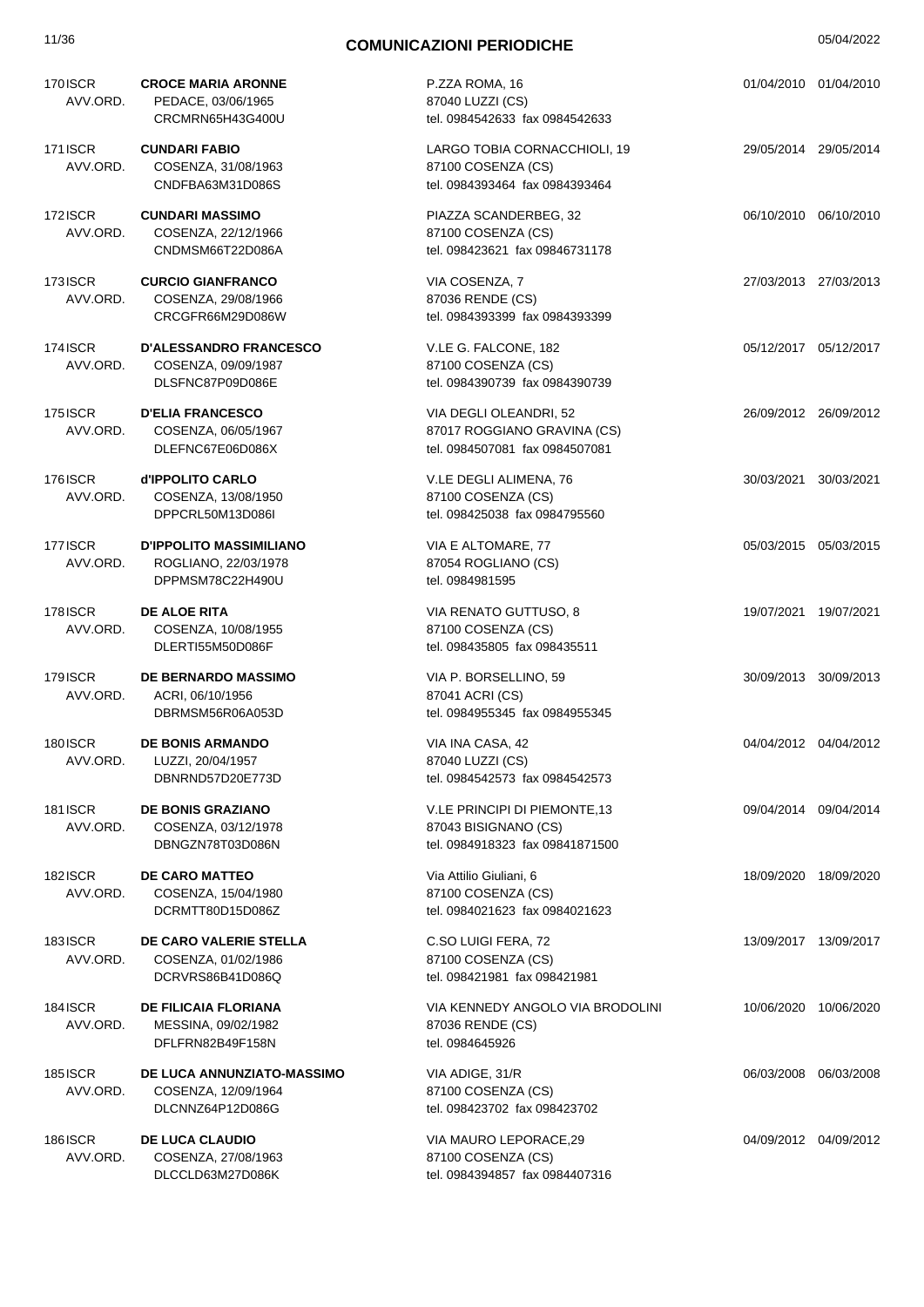| 12/36                      | <b>COMUNICAZIONI PERIODICHE</b>                                                   |                                                                                      |                       | 05/04/2022 |
|----------------------------|-----------------------------------------------------------------------------------|--------------------------------------------------------------------------------------|-----------------------|------------|
| <b>187ISCR</b><br>AVV.ORD. | <b>DE LUCA FRANCESCA</b><br>COSENZA, 08/08/1984<br>DLCFNC84M48D086L               | VIA ADIGE, 12<br>87100 COSENZA (CS)                                                  | 09/12/2019 09/12/2019 |            |
| <b>188ISCR</b><br>AVV.ORD. | <b>DE LUCA GIUSEPPE</b><br>LAGONEGRO, 06/07/1953<br>DLCGPP53L06E409M              | VIA MEDAGLIE D'ORO, 37<br>87100 COSENZA (CS)<br>tel. 0984413535 fax 0984413181       | 09/03/2011 09/03/2011 |            |
| <b>189ISCR</b><br>AVV.ORD. | <b>DE LUCA MARIDA</b><br>COSENZA, 06/07/1982<br>DLCMRD82L46D086N                  | VIA E. FAGIANI, 3<br>87100 COSENZA (CS)<br>tel. 0984393443 fax 09841860536           | 19/06/2019 19/06/2019 |            |
| 190ISCR<br>AVV.ORD.        | <b>DE LUCA MORENA</b><br>COSENZA, 21/10/1975<br>DLCMRN75R61D086P                  | Via Mauro Leporace, 19<br>87100 COSENZA (CS)<br>tel. 0984408245 fax 0984461015       | 13/01/2014 13/01/2014 |            |
| 191 ISCR<br>AVV.ORD.       | <b>DE LUCA PAOLO FRANCESCO</b><br>MARIANO COMENSE, 03/05/1969<br>DLCPFR69E03E951I | VIA ADIGE, 31/R<br>87100 COSENZA (CS)<br>tel. 098423702 fax 0984791041               | 12/11/2012 12/11/2012 |            |
| 192ISCR<br>AVV.ORD.        | <b>DE LUCA STEFANIA</b><br>COSENZA, 06/11/1973<br>DLCSFN73S46D086P                | VIA M. LEPORACE, 19<br>87100 COSENZA (CS)<br>tel. 0984481292 fax 0984481292          | 15/06/2011 15/06/2011 |            |
| <b>193ISCR</b><br>AVV.ORD. | <b>DE MASI LOREDANA</b><br>SORIANO CALABRO, 05/01/1987<br>DMSLDN87A45I854R        | V.LE DELLA RESISTENZA, 98<br>87036 RENDE (CS)<br>tel. 0984461225 fax 0984461225      | 22/01/2016 22/01/2016 |            |
| 194 ISCR<br>AVV.ORD.       | <b>DE PAOLA ANDREA</b><br>REGGIO CALABRIA, 23/09/1971<br>DPLNDR71P23H224M         | Piazza Fausto e Luigi Gullo 23<br>87100 COSENZA (CS)<br>tel. 098435055 fax 098435055 | 18/12/2020 18/12/2020 |            |
| <b>195ISCR</b><br>AVV.ORD. | DE PASQUALE ATTILIO<br>SAN MARCO ARGENTANO, 29/07/1955<br>DPSTTL55L29H981D        | VIA TOMMASO ARNONI, 23<br>87100 COSENZA (CS)<br>tel. 09841812678 fax 09841812678     | 29/05/2014 29/05/2014 |            |
| <b>196ISCR</b><br>AVV.ORD. | <b>DE PREZII LUIGI</b><br>COSENZA, 04/03/1974<br>DPRLGU74C04D086I                 | VIA CRISTOFARO, 15<br>87100 COSENZA (CS)<br>tel. 098432522 fax 098434660             | 28/06/2012 28/06/2012 |            |
| <b>197ISCR</b><br>AVV.ORD. | <b>DE RANGO MARIETTA</b><br>COSENZA, 23/07/1968<br>DRNMTT68L63D086A               | VIA De Amicis<br>87036 RENDE (CS)<br>tel. 0984467483 fax 0984467483                  | 10/05/2017 10/05/2017 |            |
| <b>198ISCR</b><br>AVV.ORD. | <b>DE ROSA LUIGI</b><br>GRIMALDI, 19/12/1961<br>DRSLGU61T19E180R                  | VIA MEDAGLIE D'ORO, 106<br>87100 COSENZA (CS)<br>tel. 0984411179 fax 0984411179      | 08/11/2013 08/11/2013 |            |
| <b>199ISCR</b><br>AVV.ORD. | <b>DE ROSA MASSIMILIANO</b><br>COSENZA, 29/08/1966<br>DRSMSM66M29D086F            | VIA paolo cappello, 86<br>87050 PEDACE (CS)<br>tel. 0984436394 fax 0984436394        | 27/01/2021 27/01/2021 |            |
| 200 ISCR<br>AVV.ORD.       | DE SALVO ALESSANDRO<br>COSENZA, 05/04/1972<br>DSLLSN72D05D086B                    | VIA PETRARO, 37/D<br>87040 ROSE (CS)<br>tel. 0984903149 fax 0984903149               | 10/02/2016 10/02/2016 |            |
| 201ISCR<br>AVV.ORD.        | <b>DE SANTIS STANISLAO</b><br>COSENZA, 17/07/1954<br>DSNSNS54L17D086L             | VIA ADIGE, 40<br>87100 COSENZA (CS)<br>tel. 098423201 fax 0984794091                 | 28/06/2012 28/06/2012 |            |
| 2021SCR<br>AVV.ORD.        | <b>DE SETA MARCO</b><br>COSENZA, 21/05/1978<br>DSTMRC78E21D086U                   | PIAZZA EUROPA, 9<br>87100 COSENZA (CS)<br>tel. 0984398003 fax 0984398003             | 26/11/2014 26/11/2014 |            |
| 203ISCR<br>AVV.ORD.        | <b>DE SIMONE GIANLUCA</b><br>COSENZA, 11/12/1973                                  | VIA VERGIGLIO, 94<br>87036 RENDE (CS)                                                | 01/04/2015 01/04/2015 |            |

tel. 098432391 fax 098432391

DSMGLC73T11D086N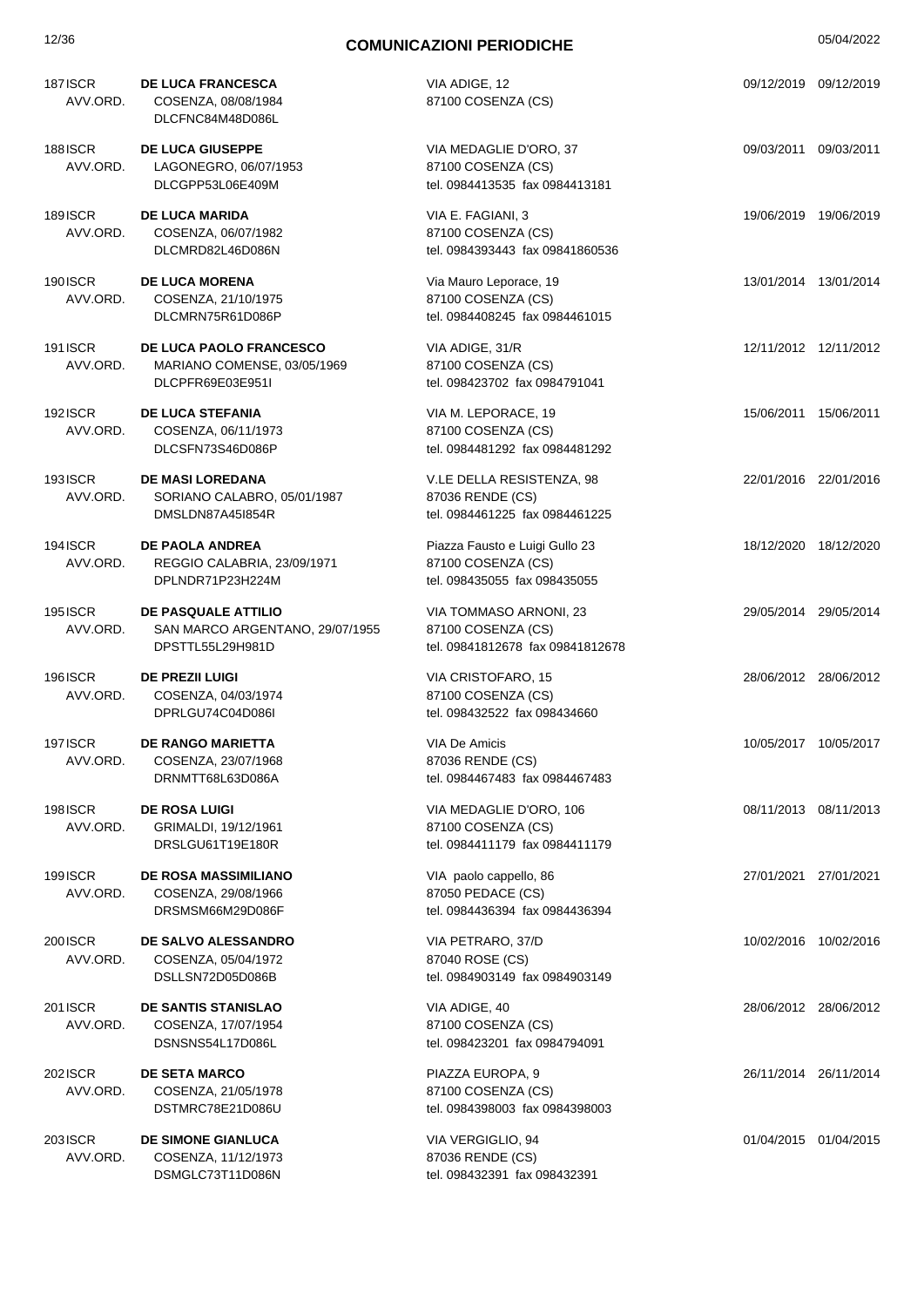| 13/36                      | <b>COMUNICAZIONI PERIODICHE</b>                                               |                                                                                         |                       | 05/04/2022            |
|----------------------------|-------------------------------------------------------------------------------|-----------------------------------------------------------------------------------------|-----------------------|-----------------------|
| 204ISCR<br>AVV.ORD.        | <b>DE VUONO FRANCESCO</b><br>COSENZA, 04/08/1982<br>DVNFNC82M04D086U          | VIA CALABRIA, 3/C<br>87100 COSENZA (CS)<br>tel. 0984790226 fax 0984790226               |                       | 16/07/2014 16/07/2014 |
| 205 ISCR<br>AVV.ORD.       | <b>DEL CAMPO CATERINA</b><br>PIEDIMONTE ETNEO, 14/07/1967<br>DLCCRN67L54G597B | VIA L. DA VINCI, 107/B<br>87036 RENDE (CS)<br>tel. 0984938300 fax 0984938300            |                       | 22/10/2014 22/10/2014 |
| 206 ISCR<br>AVV.ORD.       | <b>DELLA MURA CARMELA</b><br>COSENZA, 19/10/1958<br>DLLCML58R59D086F          | C.SO LUIGI FERA, 122<br>87100 COSENZA (CS)<br>tel. 098431218 fax 098431218              | 01/04/2010 01/04/2010 |                       |
| <b>207ISCR</b><br>AVV.ORD. | <b>DELMORGINE ANDREA</b><br>COSENZA, 27/01/1985<br>DLMNDR85A27D086O           | PIAZZA MARTIN LUTHER KING N. 10<br>87036 RENDE (CS)<br>tel. 0984464068 fax 0984464068   | 29/12/2016 29/12/2016 |                       |
| 208 ISCR<br>AVV.ORD.       | <b>DENI ALESSANDRO</b><br>COSENZA, 23/09/1991<br>DNELSN91P23D086W             | VIA MAIO (TRAV. C.DA OSPEDALE), 8<br>87036 RENDE (CS)<br>tel. 0984837646 fax 0984837646 |                       | 16/06/2021 16/06/2021 |
| 209 ISCR<br>AVV.ORD.       | <b>DENI ROBERTO</b><br>COSENZA, 11/06/1984<br>DNERRT84H11D086L                | C.DA MAIO, 8<br>87036 RENDE (CS)                                                        |                       | 10/06/2020 10/06/2020 |
| 210 ISCR<br>AVV.ORD.       | DI CIANNI FINISIA<br>COSENZA, 27/06/1973<br>DCNFNS73H67D086D                  | VIA A. DE GASPERI, 252<br>87018 SAN MARCO ARGENTANO (CS)<br>tel. 0984518012             |                       | 26/09/2012 26/09/2012 |
| 211 ISCR<br>AVV.ORD.       | <b>DI GIORNO FRANCESCO</b><br>COSENZA, 04/10/1984<br>DGRFNC84R04D086L         | VIA J.F. KENNEDY, 56/D<br>87036 RENDE (CS)<br>tel. 0984846009 fax 0984846009            |                       | 26/03/2018 26/03/2018 |
| 212 <b>SCR</b><br>AVV.ORD. | DI GIOSA GIUSEPPINA<br>COSENZA, 08/07/1969<br>DGSGPP69L48D086X                | VIA CARLO BILOTTI, 29<br>87100 COSENZA (CS)<br>tel. 098433016 fax 098433016             |                       | 13/09/2016 13/09/2016 |
| 213ISCR<br>AVV.ORD.        | DI MARO VALENTINA<br>COSENZA, 22/03/1983<br>DMRVNT83C62D086W                  | VIA REPACI 39A<br>87036 RENDE (CS)<br>tel. 0984429773 fax 0984837732                    | 05/03/2015 05/03/2015 |                       |
| 214 ISCR<br>AVV.ORD.       | <b>DI NARDO LUIGI EZRA</b><br>COSENZA, 05/08/1979<br>DNRLZR79M05D086H         | VIA POPILIA, 67<br>87100 COSENZA (CS)<br>tel. 0984411001 fax 0984418080                 |                       | 17/04/2015 17/04/2015 |
| 215ISCR<br>AVV.ORD.        | DI VASTO DANIELA<br>CASTROVILLARI, 09/09/1980<br>DVSDNL80P49C349Z             | CORSO LUIGI FERA, 93<br>87100 COSENZA (CS)                                              |                       | 28/10/2020 28/10/2020 |
| 216ISCR<br>AVV.ORD.        | <b>DODARO ELISABETTA</b><br>COSENZA, 10/12/1983<br>DDRLBT83T50D086N           | VIA SCJDROS, 19<br>87040 CASTROLIBERO (CS)<br>tel. 0984851865 fax 0984851865            |                       | 05/12/2017 05/12/2017 |
| 217ISCR<br>AVV.ORD.        | <b>DODARO MARIOLINA</b><br>COSENZA, 10/01/1972<br>DDRMLN72A50D086W            | VIA BEATO UMILE, 14<br>87100 COSENZA (CS)<br>tel. 3420207583 fax 0662298474             |                       | 14/12/2021 14/12/2021 |
| 218ISCR<br>AVV.ORD.        | <b>DOMANICO ALBINO</b><br>COSENZA, 14/03/1976<br>DMNLBN76C14D086Y             | Piazza Giuseppe Impastato, 15<br>87100 COSENZA (CS)<br>tel. 09841811948 fax 09841811948 |                       | 28/06/2012 28/06/2012 |
| 219 ISCR<br>AVV.ORD.       | <b>DURSI PAOLA</b><br>COSENZA, 11/03/1964<br>DRSPLA64C51D086H                 | VIA SAN DOMENICO 7/9<br>87054 ROGLIANO (CS)<br>tel. 09841656054 fax 09841656054         |                       | 22/05/2018 22/05/2018 |
| 220 ISCR<br>AVV.ORD.       | <b>DURSI PAOLA</b><br>COSENZA, 11/03/1964                                     | VIA SAN DOMENICO 7/9<br>87054 ROGLIANO (CS)                                             |                       | 22/05/2018 22/05/2018 |

tel. 09841656054 fax 09841656054

DRSPLA64C51D086H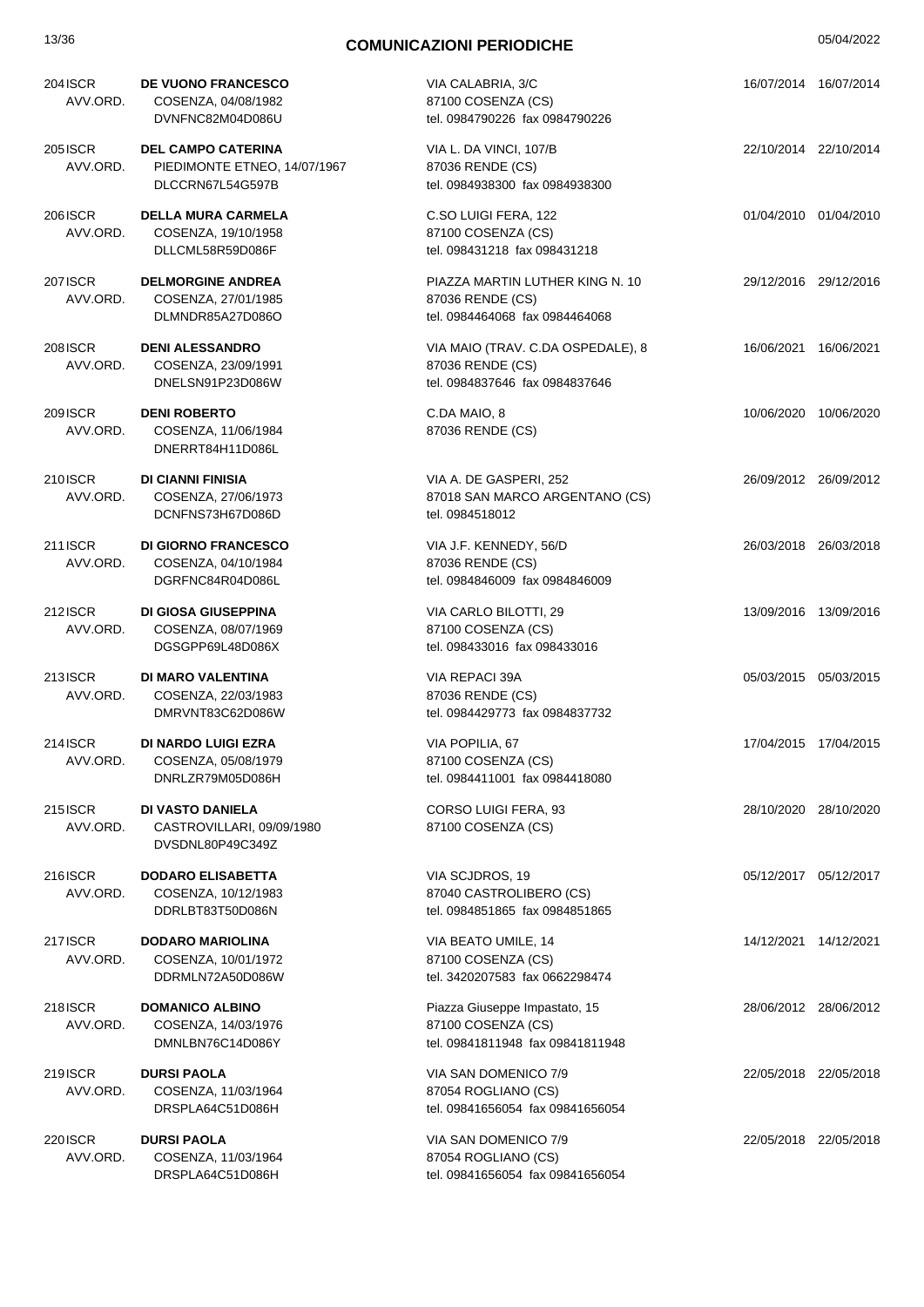| 14/36                       | <b>COMUNICAZIONI PERIODICHE</b>                                                           |                                                                                                 | 05/04/2022 |                       |
|-----------------------------|-------------------------------------------------------------------------------------------|-------------------------------------------------------------------------------------------------|------------|-----------------------|
| 221 ISCR<br>AVV.ORD.        | <b>ESPOSITO ACHILLE FRANCESCO</b><br>PATERNO CALABRO, 05/01/1965<br>SPSCLL65A05G372L      | VIA MILELLI, 19<br>87100 COSENZA (CS)<br>tel. 098423391 fax 098423391                           |            | 05/06/2008 05/06/2008 |
| 222 ISCR<br>AVV.ORD.        | <b>ESPOSITO ANDREA</b><br>COSENZA, 30/12/1975<br>SPSNDR75T30D086N                         | VIA E. FAGIANI, 11/A<br>87100 COSENZA (CS)<br>tel. 09841863319 fax 09841863319                  |            | 04/07/2016 04/07/2016 |
| 223 ISCR<br>AVV.ORD.        | <b>ESPOSITO LUCIANA</b><br>ACRI, 23/07/1980<br>SPSLCN80L63A053N                           | C.DA FERRANTE, 174<br>87041 ACRI (CS)<br>tel. 0984959945 fax 0984959945                         |            | 13/09/2016 13/09/2016 |
| 224 ISCR<br>AVV.ORD.        | <b>FABBRICATORE TERESA</b><br>COSENZA, 29/09/1967<br>FBBTRS67P69D086I                     | VIA G. AMENDOLA, 132<br>87041 ACRI (CS)<br>tel. 0984942358 fax 0984942358                       |            | 17/03/2014 17/03/2014 |
| <b>225 ISCR</b><br>AVV.ORD. | <b>FABIANO FABRIZIO</b><br>COSENZA, 27/08/1973<br>FBNFRZ73M27D086A                        | VIA DON CARLO DE CARDONA, 9<br>87100 COSENZA (CS)<br>tel. 098432391 fax 098432391               |            | 01/04/2015 01/04/2015 |
| 226 ISCR<br>AVV.ORD.        | <b>FACCIOLLA MARCO</b><br>COSENZA, 09/11/1973<br>FCCMRC73S09D086S                         | VIA E. DE NICOLA, 42<br>87100 COSENZA (CS)<br>tel. 0984483487 fax 0984483487                    |            | 30/11/2012 30/11/2012 |
| <b>227ISCR</b><br>AVV.ORD.  | <b>FAIELLA DOMENICO</b><br>COSENZA, 01/02/1985<br>FLLDNC85B01D086A                        | P.ZZA M. QUINTIERI, 14<br>87100 COSENZA (CS)<br>tel. 09841811290 fax 09841811290                |            | 22/05/2018 22/05/2018 |
| 228 ISCR<br>AVV.ORD.        | <b>FALANGA GIANMARCO</b><br>COSENZA, 21/07/1986<br>FLNGMR86L21D086N                       | p.le J.F. Kennedy 5<br>87036 RENDE (CS)<br>tel. 0984466218 fax 0984466212                       |            | 23/09/2019 23/09/2019 |
| 229 ISCR<br>AVV.ORD.        | <b>FALBO CRISTINA</b><br>COSENZA, 16/06/1975<br>FLBCST75H56D086N                          | Via Panebianco, 164<br>87100 COSENZA (CS)<br>tel. 0984304649 fax 0984304649                     |            | 08/10/2020 08/10/2020 |
| 230 ISCR<br>AVV.ORD.        | <b>FALCO LUIGI SALVATORE</b><br>ROGLIANO, 30/03/1988<br>FLCLSL88C30H490V                  | PIAZZA PEPPINO IMPASTATO N. 3<br>87100 COSENZA (CS)<br>tel. 0984457806                          |            | 28/09/2017 28/09/2017 |
| 231 ISCR<br>AVV.ORD.        | <b>FALCONE DANIELA</b><br>CATANZARO, 12/02/1975<br>FLCDNL75B52C352K                       | VIA G.MANCINI, 130<br>87100 COSENZA (CS)<br>tel. 0984413616 fax 0984413616                      |            | 25/01/2010 25/01/2010 |
| 232 ISCR<br>AVV.ORD.        | <b>FALCONE FRANCESCO</b><br>COSENZA, 26/05/1977<br>FLCFNC77E26D086D                       | VIA G. E F. FALCONE, 45<br>87100 COSENZA (CS)<br>tel. 0984393515 fax 0984484657                 |            | 27/06/2016 27/06/2016 |
| 233 ISCR<br>AVV.ORD.        | <b>FALCONE GIUSEPPE</b><br>BISIGNANO, 01/07/1944<br>FLCGPP44L01A887K                      | VIA F. E G. FALCONE N. 45 PAL.EUROPOLIS<br>87100 COSENZA (CS)<br>tel. 0984393515 fax 0984484657 |            | 27/04/2011 27/04/2011 |
| 234 ISCR<br>AVV.ORD.        | <b>FALCONE MARIA TERESA</b><br>COSENZA, 01/09/1980<br>FLCMTR80P41D086V                    | C.DA MAIO, 8 - TRAV.C.DA OSPEDALE<br>87036 RENDE (CS)<br>tel. 0984837646 fax 0984837646         |            | 10/06/2020 10/06/2020 |
| 235 ISCR<br>AVV.ORD.        | <b>FALLICO PIERINO FRANCESCO</b><br>SAN VINCENZO LA COSTA, 13/02/1969<br>FLLPNF69B13I388M | P.ZZA BONAVENTURA ZUMBINI<br>87100 COSENZA (CS)<br>tel. 0984305612                              |            | 30/11/2011 30/11/2011 |
| 236 ISCR<br>AVV.ORD.        | <b>FALVO FABRIZIO</b><br>SCIGLIANO, 11/10/1962<br>FLVFRZ62R11D290M                        | P.ZZA F. e L. GULLO, 43<br>87100 COSENZA (CS)<br>tel. 098432929 fax 098436301                   |            | 01/07/2020 01/07/2020 |
| 237 ISCR<br>AVV.ORD.        | <b>FASANELLA ANNA</b><br>BISIGNANO, 02/03/1959<br>FSNNNA59C42A887I                        | VIA ZANOTTI BIANCO, 8<br>87100 COSENZA (CS)<br>tel. 0984825088 fax 0984825088                   |            | 13/03/2017 13/03/2017 |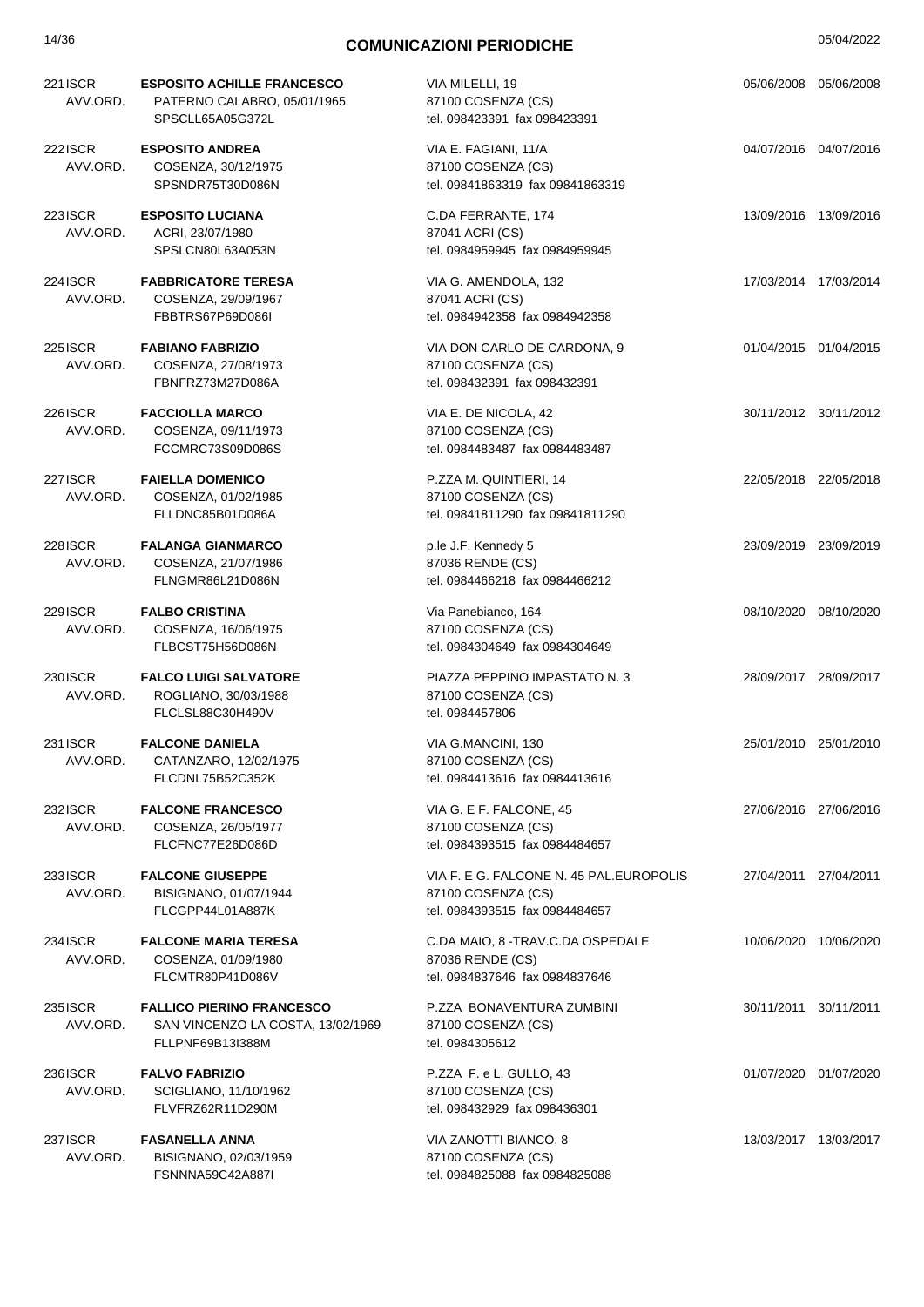| 15/36                | <b>COMUNICAZIONI PERIODICHE</b>                                            |                                                                                      |                       | 05/04/2022 |
|----------------------|----------------------------------------------------------------------------|--------------------------------------------------------------------------------------|-----------------------|------------|
| 238ISCR<br>AVV.ORD.  | <b>FAZZOLARI PIERFRANCESCO</b><br>COSENZA, 27/01/1990<br>FZZPFR90A27D086S  | VIA F. E G. FALCONE, 182<br>87100 COSENZA (CS)<br>tel. 0984390739 fax 0984390739     | 05/12/2017 05/12/2017 |            |
| 239 ISCR<br>AVV.ORD. | <b>FEDERICO MARIANGELA</b><br>COSENZA, 24/06/1982<br>FDRMNG82H64D086M      | VIA GRAMSCI,3<br>87040 CASTROLIBERO (CS)<br>tel. 0984851826                          | 21/02/2018 21/02/2018 |            |
| 240 ISCR<br>AVV.ORD. | <b>FERAUDO MAURIZIO</b><br>ACRI, 22/02/1961<br>FRDMRZ61B22A053O            | VIA PASTRENGO, 130<br>87041 ACRI (CS)<br>tel. 0984955800 fax 0984942536              | 07/03/2012 07/03/2012 |            |
| 241 ISCR<br>AVV.ORD. | <b>FERAUDO NICOLA</b><br>ACRI, 27/08/1994<br>FRDNCL94M27A053L              | VIA PASTRENGO, 130<br>87041 ACRI (CS)<br>tel. 0984955800 fax 0984942536              | 15/09/2021 15/09/2021 |            |
| 242 ISCR<br>AVV.ORD. | <b>FERRAIUOLO MICHELE</b><br>COSENZA, 25/04/1972<br>FRRMHL72D25D086Q       | VIA PADRE GIGLIO, 19<br>87100 COSENZA (CS)<br>tel. 0984464894 fax 09841781848        | 16/12/2015 16/12/2015 |            |
| 243 ISCR<br>AVV.ORD. | <b>FERRARI ADRIANA</b><br>FAGNANO CASTELLO, 10/04/1954<br>FRRDRN54D50D464P | VIA CALOPRESE, 90<br>87100 COSENZA (CS)<br>tel. 0984526301 fax 0984526301            | 26/11/2014 26/11/2014 |            |
| 244 ISCR<br>AVV.ORD. | <b>FERRARI AMEDEO FRANCESCO</b><br>COSENZA, 08/04/1975<br>FRRMFR75D08D086Z | <b>VIA NAZIONALE</b><br>87050 MANGONE (CS)<br>tel. 0984969742 fax 0984969742         | 01/04/2010 01/04/2010 |            |
| 245 ISCR<br>AVV.ORD. | <b>FERRARO DAMIANO</b><br>COSENZA, 07/02/1987<br>FRRDMN87B07D086M          | Via Calabria, 3\C<br>87100 COSENZA (CS)                                              | 27/07/2020 27/07/2020 |            |
| 246 ISCR<br>AVV.ORD. | <b>FERRARO GIUSEPPE</b><br>COSENZA, 06/02/1988<br>FRRGPP88B06D086B         | VIA GREGORIO CALOPRESE, 56<br>87100 COSENZA (CS)<br>tel. 098432162 fax 098432162     | 03/04/2017 03/04/2017 |            |
| 247 ISCR<br>AVV.ORD. | <b>FERRARO GIUSEPPE ANDREA</b><br>COSENZA, 24/01/1979<br>FRRGPP79A24D086X  | VIA MEROLINI, 2<br>87041 ACRI (CS)<br>tel. 0984953617 fax 0984953617                 | 09/05/2014 09/05/2014 |            |
| 248 ISCR<br>AVV.ORD. | <b>FERRARO MAFALDA</b><br>COSENZA, 23/12/1989<br>FRRMLD89T63D086J          | VIA E.M.CRISTOFARO, 2<br>87100 COSENZA (CS)<br>tel. 0984306581                       | 19/12/2018 19/12/2018 |            |
| 249 ISCR<br>AVV.ORD. | <b>FERRARO SERGIO</b><br>CARACAS, 26/12/1962<br>FRRSRG62T26Z614M           | <b>VIA TANCREDI, 1</b><br>87100 COSENZA (CS)<br>tel. 0984790202 fax 0984790202       | 13/03/2008 13/03/2008 |            |
| 250 ISCR<br>AVV.ORD. | <b>FIERTLER ENRICO</b><br>COSENZA, 21/05/1975<br>FRTNRC75E21D086X          | VIA F. ACRI, 3<br>87100 COSENZA (CS)<br>tel. 098421508 fax 098421508                 | 30/06/2010 30/06/2010 |            |
| 251 ISCR<br>AVV.ORD. | <b>FIERTLER GIUSEPPE</b><br>COSENZA, 23/01/1962<br>FRTGPP62A23D086S        | VIA G. CAMPAGNA, 48<br>87100 COSENZA (CS)<br>tel. 098429163 fax 0984785694           | 10/07/2013 10/07/2013 |            |
| 252 ISCR<br>AVV.ORD. | <b>FIERTLER MARCO</b><br>COSENZA, 28/04/1965<br>FRTMRC65D28D086L           | VIA SAVOIA, 20<br>87100 COSENZA (CS)<br>tel. 098434025 fax 098433238                 | 15/12/2010 15/12/2010 |            |
| 253 ISCR<br>AVV.ORD. | FILARDI VALENTINA GEMMA<br>CASTROVILLARI, 25/07/1983<br>FLRVNT83L65C349P   | VIA XX SETTEMBRE 133<br>87012 CASTROVILLARI (CS)<br>tel. +393492249752 fax 098122182 | 30/11/2012 30/11/2012 |            |
| 254 ISCR<br>AVV.ORD. | <b>FILICE GIANLUCA</b><br>COSENZA, 28/09/1975<br>FLCGLC75P28D086K          | VIA PIAVE, 12<br>87100 COSENZA (CS)<br>tel. 098421718 fax 09841801171                | 14/12/2012 14/12/2012 |            |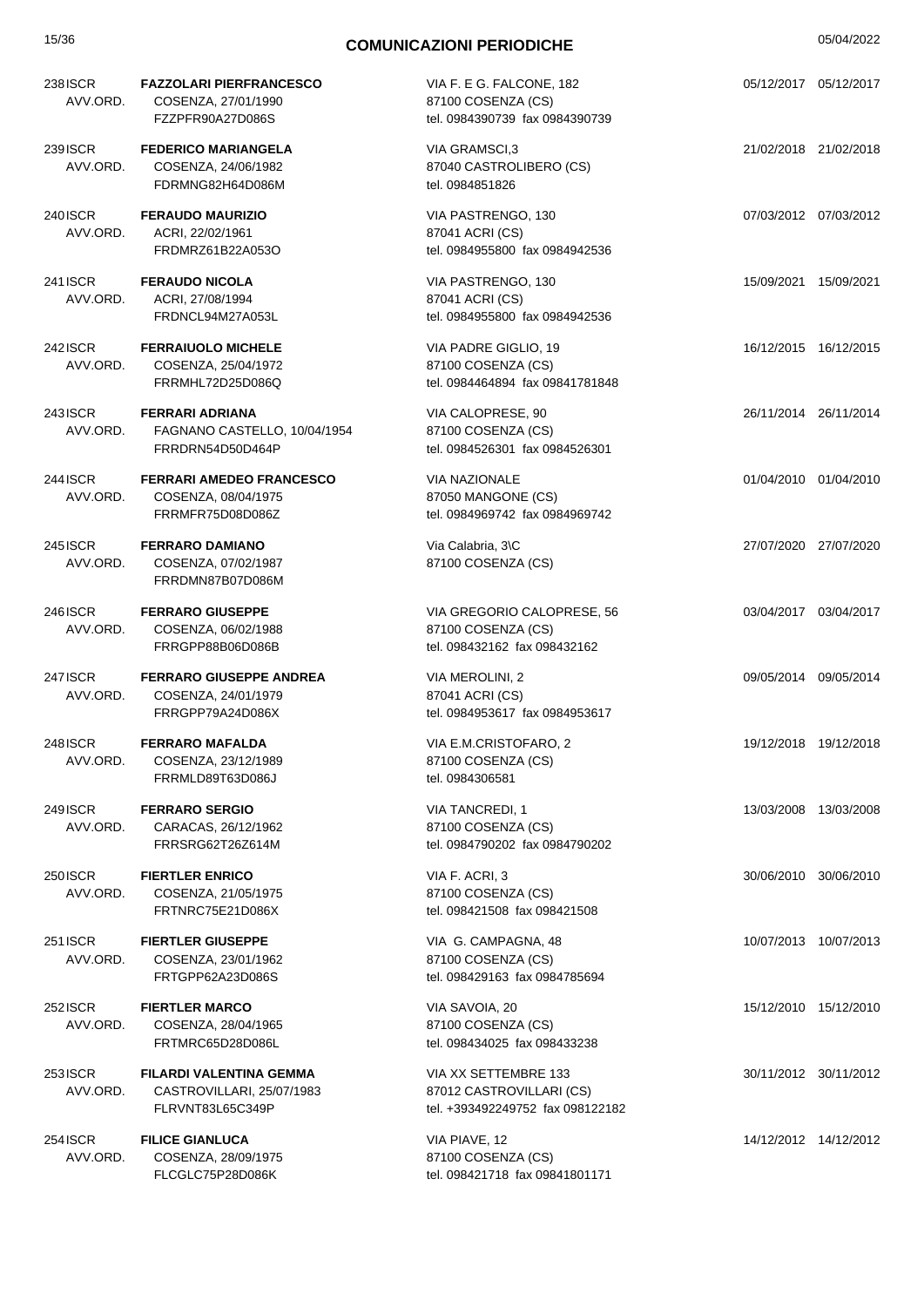| 16/36                      | <b>COMUNICAZIONI PERIODICHE</b>                                               |                                                                                         | 05/04/2022 |                       |
|----------------------------|-------------------------------------------------------------------------------|-----------------------------------------------------------------------------------------|------------|-----------------------|
| 255 ISCR<br>AVV.ORD.       | <b>FILICE MARIACARMELA</b><br>COSENZA, 15/01/1977<br>FLCMCR77A55D086D         | PIAZZA ZUMBINI, 25<br>87100 COSENZA (CS)<br>tel. 098431122 fax 098432547                |            | 27/09/2013 27/09/2013 |
| 256 ISCR<br>AVV.ORD.       | <b>FILICETTI FRANCESCO</b><br>CELICO, 05/11/1953<br>FLCFNC53S05C430I          | PIAZZA FAUSTO E LUIGI GULLO, 88<br>87100 COSENZA (CS)<br>tel. 098434273 fax 098434273   |            | 26/09/2017 26/09/2017 |
| <b>257ISCR</b><br>AVV.ORD. | <b>FILIPPELLI EMMA</b><br>CARIATI, 30/10/1984<br>FLPMME84R70B774E             | Via Mosca, 21/ A<br>87036 RENDE (CS)                                                    |            | 01/04/2015 01/04/2015 |
| 258 ISCR<br>AVV.ORD.       | <b>FILIPPELLI MARIA ALINA</b><br>BRIEY, 03/07/1964<br>FLPMLN64L43Z110N        | VIA PROVINCIALE, 1<br>87040 CASTROLIBERO (CS)<br>tel. 3281862971 fax 09841945269        |            | 13/09/2016 13/09/2016 |
| 259 ISCR<br>AVV.ORD.       | <b>FILOSA LORELLA</b><br>MONTALTO UFFUGO, 16/06/1961<br>FLSLLL61H56F416P      | C.so Garibaldi, 16<br>87046 MONTALTO UFFUGO (CS)<br>tel. 0984931116                     |            | 04/11/2009 04/11/2009 |
| 260 ISCR<br>AVV.ORD.       | <b>FIORE FRANCESCO</b><br>BELVEDERE MARITTIMO, 28/03/1986<br>FRIFNC86C28A773C | CORSO LUIGI FERA, 115<br>87100 COSENZA (CS)<br>tel. 09841813249 fax 09841813249         |            | 17/03/2021 17/03/2021 |
| 261 ISCR<br>AVV.ORD.       | <b>FIORELLINO FABIO</b><br>COSENZA, 25/02/1981<br>FRLFBA81B25D086X            | PIAZZA EUROPA,9<br>87100 COSENZA (CS)<br>tel. 0984398003 fax 0984398003                 |            | 27/09/2013 27/09/2013 |
| 262 ISCR<br>AVV.ORD.       | <b>FIORINO ALESSANDRA</b><br>COSENZA, 14/06/1970<br>FRNLSN70H54D086F          | C.SO LUIGI FERA, 23<br>87100 COSENZA (CS)<br>tel. 0984417601 fax 0984417601             |            | 04/05/2016 04/05/2016 |
| 263ISCR<br>AVV.ORD.        | <b>FLORIO FRANCESCO</b><br>COSENZA, 01/04/1966<br>FLRFNC66D01D086K            | VIA MAURO LEPORACE N. 19<br>87100 COSENZA (CS)<br>tel. 0984981285 fax 0984981285        |            | 05/03/2015 05/03/2015 |
| 264 ISCR<br>AVV.ORD.       | <b>FLORIO VALENTINA</b><br>COSENZA, 08/09/1979<br>FLRVNT79P48D086P            | P.ZZA M. QUINTIERI, 14<br>87100 COSENZA (CS)<br>tel. 0984482014 fax 0984482014          |            | 28/06/2012 28/06/2012 |
| 265 ISCR<br>AVV.ORD.       | <b>FOGLIA DOMENICO</b><br>SARONNO, 22/04/1972<br>FGLDNC72D22I441Y             | VIA Roma n. 204<br>87055 SAN GIOVANNI IN FIORE (CS)<br>tel. 09841722047 fax 09841722047 |            | 01/03/2022 01/03/2022 |
| 266 ISCR<br>AVV.ORD.       | <b>FOLLIERO RODOLFO</b><br>COSENZA, 31/10/1971<br>FLLRLF71R31D086G            | CORSO LUIGI FERA, 115<br>87100 COSENZA (CS)<br>tel. 09841813249 fax 09841813249         |            | 09/04/2014 09/04/2014 |
| 267 ISCR<br>AVV.ORD.       | <b>FORLANO FRANCESCO</b><br>COSENZA, 17/05/1973<br>FRLFNC73E17D086F           | VIA MOLINELLA, 32<br>87036 RENDE (CS)<br>tel. 098429990 fax 098429990                   |            | 15/06/2011 15/06/2011 |
| 268 ISCR<br>AVV.ORD.       | <b>FORTINO ROSARIO</b><br>COSENZA, 20/01/1972<br>FRTRSR72A20D086K             | VIA CARLO CATTANEO, 94<br>87100 COSENZA (CS)<br>tel. 0984456508 fax 098474665           |            | 29/07/2009 29/07/2009 |
| 269ISCR<br>AVV.ORD.        | <b>FRANCO ANGIOLINO</b><br>COSENZA, 19/09/1974<br>FRNNLN74P19D086X            | VIA ANGELO MARIA MAZZIA, 14 PIANO II<br>87017 ROGGIANO GRAVINA (CS)<br>tel. 0984503779  |            | 22/06/2015 22/06/2015 |
| 270 ISCR<br>AVV.ORD.       | <b>FULLONE FABIO</b><br>ROMA, 05/03/1988<br>FLLFBA88C05H501U                  | VIA C.GABRIELE PAL.FALBOLANEVE<br>87100 COSENZA (CS)<br>tel. 0984391238 fax 0984393558  |            | 18/09/2020 18/09/2020 |
| 271 ISCR<br>AVV.ORD.       | <b>GAETANO LAURA</b><br>LAMEZIA TERME, 29/10/1982<br>GTNLRA82R69M208J         | PIAZZA ZUMBINI, 25<br>87100 COSENZA (CS)<br>tel. 098431122 fax 098431122                |            | 15/09/2021 15/09/2021 |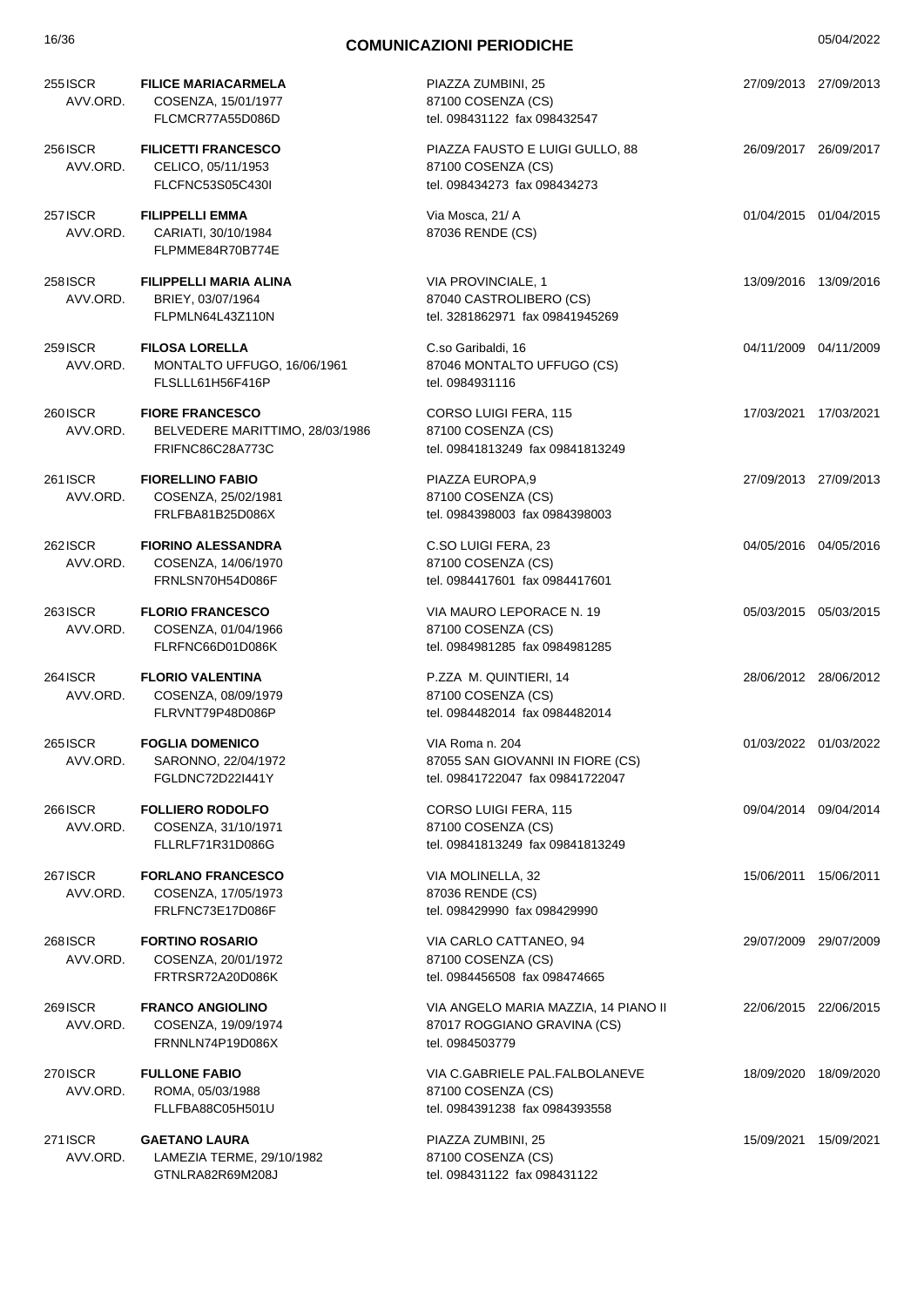| 272ISCR<br>AVV.ORD.        | <b>GAGLIARDI COSMO MARIA</b><br>COSENZA, 26/04/1974<br>GGLCMM74D26D086Z         | VIA PANEBIANCO, 416<br>87100 COSENZA (CS)<br>tel. 098437064 fax 098437064              |            | 29/11/2013 29/11/2013 |
|----------------------------|---------------------------------------------------------------------------------|----------------------------------------------------------------------------------------|------------|-----------------------|
| 273ISCR<br>AVV.ORD.        | <b>GAGLIARDI GIUSEPPE</b><br>CETRARO, 12/03/1943<br>GGLGPP43C12C588K            | VIA PANEBIANCO, 416<br>87100 COSENZA (CS)<br>tel. 098437064 fax 098437064              |            | 29/11/2013 29/11/2013 |
| 274 ISCR<br>AVV.ORD.       | <b>GAGLIARDI MARIA</b><br>SAN GIOVANNI IN FIORE, 27/01/1970<br>GGLMRA70A67H919G | P.ZZA CAPPELLO, 5<br>87100 COSENZA (CS)<br>tel. 09841810980 fax 0683172354             |            | 04/03/2009 04/03/2009 |
| 275 ISCR<br>AVV.ORD.       | <b>GALLO EMILIO</b><br>COSENZA, 28/06/1977<br>GLLMLE77H28D086J                  | VIA UGO CAVALCANTI N. 9/13<br>87100 COSENZA (CS)<br>tel. 09841816011 fax 09841816011   |            | 11/01/2016 11/01/2016 |
| 276ISCR<br>AVV.ORD.        | <b>GALLO MARIA</b><br>TAURIANOVA, 31/03/1973<br>GLLMRA73C71L063D                | VIA G. MATTEOTTI, 18<br>87036 RENDE (CS)<br>tel. 0984466856 fax 09841801157            |            | 09/05/2014 09/05/2014 |
| 277 ISCR<br>AVV.ORD.       | <b>GALLO ROSSELLA</b><br>COSENZA, 20/07/1965<br>GLLRSL65L60D086Y                | VIA SANDRO PERTINI, 45<br>87100 COSENZA (CS)<br>tel. 0984395663 fax 0984395663         |            | 27/09/2013 27/09/2013 |
| 278 ISCR<br>AVV.ORD.       | <b>GALLUCCI VALENTINA</b><br>ROMA, 18/05/1982<br>GLLVNT82E58H501I               | P.ZZA F. e L. GULLO, 88<br>87100 COSENZA (CS)<br>tel. 0984390897 fax 0984390898        |            | 17/03/2016 17/03/2016 |
| 279 ISCR<br>AVV.ORD.       | <b>GALLUCCI VITTORIO</b><br>CROTONE, 01/04/1956<br>GLLVTR56D01D122O             | P.ZZA F. e L. GULLO, 88<br>87100 COSENZA (CS)<br>tel. 0984390897 fax 0984390898        |            | 26/02/2014 26/02/2014 |
| 280ISCR<br>AVV.ORD.        | <b>GALLUZZO FRANCESCO</b><br>COSENZA, 26/01/1968<br>GLLFNC68A26D086V            | VIA PASUBIO, 15<br>87100 COSENZA (CS)<br>tel. 0984465626 fax 0984465626                |            | 06/10/2010 06/10/2010 |
| 281 ISCR<br>AVV.ORD.       | <b>GANGI ANGELO</b><br>COSENZA, 04/07/1966<br>GNGNGL66L04D086N                  | VIA G. TOMMASI CITTA' 2000<br>87100 COSENZA (CS)<br>tel. 098436777 fax 098436777       |            | 26/02/2014 26/02/2014 |
| 282ISCR<br>AVV.ORD.        | <b>GAROFALO ELEONORA</b><br>COSENZA, 25/08/1984<br>GRFLNR84M65D086Y             | VIA ISONZO N. 40<br>87100 COSENZA (CS)<br>tel. 0984209903 fax 0984209903               |            | 03/04/2017 03/04/2017 |
| 283ISCR<br>AVV.ORD.        | <b>GARRITANO ADELE</b><br>COSENZA, 17/10/1969<br>GRRDLA69R57D086Y               | VIA SILVIO SESTI, 14<br>87100 COSENZA (CS)<br>tel. 0984392156 fax 0984392156           |            | 13/03/2017 13/03/2017 |
| 284 ISCR<br>AVV.ORD.       | <b>GARRITANO DAVIDE</b><br>SALERNO, 12/04/1967<br>GRRDVD67D12H703S              | VIALE FALCONE, 182<br>87100 COSENZA (CS)<br>tel. 0984391548 fax 0984391548             | 09/03/2011 | 09/03/2011            |
| 285 ISCR<br>AVV.ORD.       | <b>GARRITANO ROBERTO</b><br>COSENZA, 23/01/1968<br>GRRRRT68A23D086O             | PIAZZA BONAVENTURA ZUMBINI, 25<br>87100 COSENZA (CS)<br>tel. 0984481860 fax 0984407469 |            | 19/12/2017 19/12/2017 |
| 286ISCR<br>AVV.ORD.        | <b>GATTO GIANFRANCO</b><br>COSENZA, 22/06/1972<br>GTTGFR72H22D086Y              | <b>VIA TAGLIAMENTO 15</b><br>87100 COSENZA (CS)<br>tel. 098438739 fax 0984407182       |            | 12/09/2018 12/09/2018 |
| <b>287ISCR</b><br>AVV.ORD. | <b>GATTO MICHELE</b><br>COSENZA, 08/10/1970<br>GTTMHL70R08D086D                 | Corso G. Mazzini 286/A<br>87100 COSENZA (CS)<br>tel. +393470112610 fax 098427994       |            | 14/05/2012 14/05/2012 |
| 288ISCR<br>AVV.ORD.        | <b>GELSOMINO FRANCESCO</b><br>COSENZA, 04/04/1986<br>GLSFNC86D04D086D           | VIA SIMONETTA, 29<br>87100 COSENZA (CS)<br>tel. 098438353 fax 098438353                |            | 07/05/2020 07/05/2020 |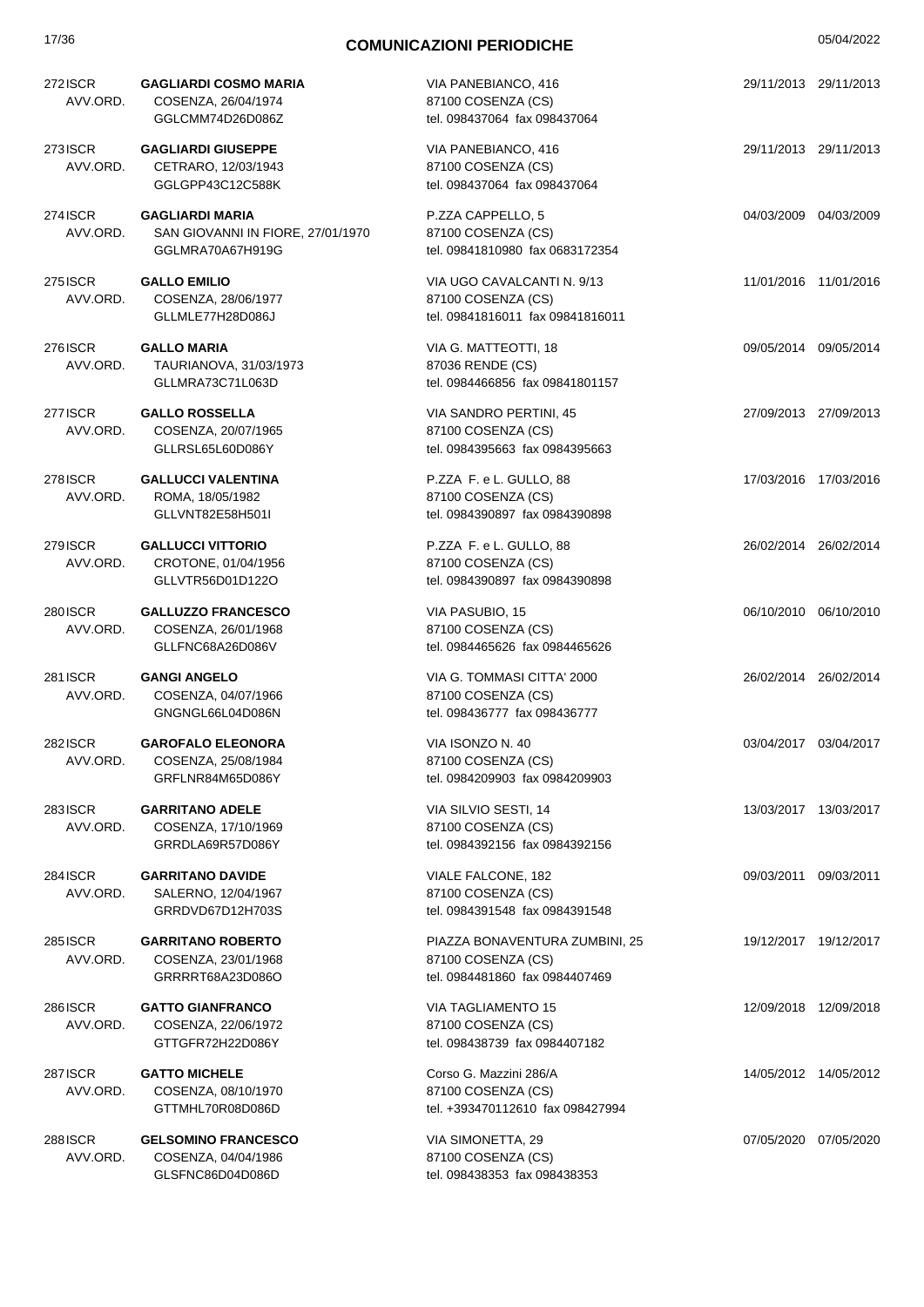| 289 ISCR<br>AVV.ORD. | <b>GENCARELLI FRANCO</b><br>COSENZA, 15/08/1975<br>GNCFNC75M15D086L        | <b>C.DA SERRICELLA SNC</b><br>87041 ACRI (CS)<br>tel. 0984406002 fax 0984406002                | 27/09/2013 27/09/2013 |
|----------------------|----------------------------------------------------------------------------|------------------------------------------------------------------------------------------------|-----------------------|
| 290 ISCR<br>AVV.ORD. | <b>GENTILE GIANCARLO</b><br>COSENZA, 11/01/1966<br>GNTGCR66A11D086Q        | VIA ZANOTTI BIANCO, 8<br>87100 COSENZA (CS)<br>tel. 0984825088 fax 0984825088                  | 11/01/2012 11/01/2012 |
| 291 ISCR<br>AVV.ORD. | <b>GERBASI VIRGINIA</b><br>COSENZA, 17/09/1975<br>GRBVGN75P57D086Z         | viale Giacomo Mancini 132<br>87100 COSENZA (CS)<br>tel. 0984413066 fax 0984413066              | 05/03/2015 05/03/2015 |
| 292 ISCR<br>AVV.ORD. | <b>GIANNICOLA MONICA</b><br>COSENZA, 22/10/1970<br>GNNMNC70R62D086P        | VIA CRATI, 2<br>87036 RENDE (CS)<br>tel. 3284895960                                            | 27/03/2019 27/03/2019 |
| 293 ISCR<br>AVV.ORD. | <b>GIARDINO EDOARDO</b><br>REGGIO CALABRIA, 24/04/1971<br>GRDDRD71D24H224I | VIA A. MORO, 9<br>87010 MALVITO (CS)<br>tel. 0984509008                                        | 12/10/2011 12/10/2011 |
| 294 ISCR<br>AVV.ORD. | <b>GIARDINO ERNESTO</b><br>COSENZA, 09/05/1965<br>GRDRST65E09D086I         | P.ZZA SANTA TERESA, 6<br>87100 COSENZA (CS)<br>tel. 0984790508 fax 0984458418                  | 16/02/2015 16/02/2015 |
| 295 ISCR<br>AVV.ORD. | <b>GIGLIO RAFFAELE</b><br>COSENZA, 23/09/1969<br>GGLRFL69P23D086Z          | VIA CAVALIERI DI V.VENETO, 76<br>87013 FAGNANO CASTELLO (CS)<br>tel. 0984525729 fax 0984525729 | 02/07/2015 02/07/2015 |
| 296 ISCR<br>AVV.ORD. | <b>GIGLIOTTI ALFREDO</b><br>COSENZA, 30/01/1980<br>GGLLRD80A30D086U        | VIA GIUSEPPE VERDI, 33/A<br>87036 RENDE (CS)<br>tel. 0984401267 fax 0984403216                 | 30/09/2019 30/09/2019 |
| 297 ISCR<br>AVV.ORD. | <b>GIGLIOTTI CONCETTA</b><br>LATTARICO, 23/03/1969<br>GGLCCT69C63E475W     | VIA SERRA, 1<br>87010 LATTARICO (CS)<br>tel. 0984395220 fax 0984395220                         | 09/05/2014 09/05/2014 |
| 298 ISCR<br>AVV.ORD. | <b>GIORDANELLI IOLANDA</b><br>CETRARO, 19/08/1962<br>GRDLND62M59C588U      | C.SO LUIGI FERA, 72<br>87100 COSENZA (CS)<br>tel. 098421981 fax 098421981                      | 14/10/2009 14/10/2009 |
| 299 ISCR<br>AVV.ORD. | <b>GOTTUSO STEFANO</b><br>COSENZA, 24/10/1969<br>GTTSFN69R24D086G          | P.ZZA F. e L. GULLO, 43<br>87100 COSENZA (CS)<br>tel. 0984481345 fax 0984481345                | 27/10/2010 27/10/2010 |
| 300 ISCR<br>AVV.ORD. | <b>GRANATA DANILO</b><br>CETRARO, 01/02/1993<br>GRNDNL93B01C588W           | VIA G. DE RADA, 58/B<br>87100 COSENZA (CS)<br>tel. 09841810951 fax 0984679845                  | 17/03/2021 17/03/2021 |
| 301 ISCR<br>AVV.ORD. | <b>GRANDINETTI ENZO</b><br>COSENZA, 10/05/1979<br>GRNNZE79E10D086A         | VIA TARANTELLI, 45<br>87100 COSENZA (CS)                                                       | 28/04/2021 28/04/2021 |
| 302ISCR<br>AVV.ORD.  | <b>GRAVINA CHIARA</b><br>COSENZA, 17/04/1980<br>GRVCHR80D57D086X           | VIA D. ALIGHIERI,11<br>87046 MONTALTO UFFUGO (CS)<br>tel. 0984931116 fax 0984931116            | 11/10/2013 11/10/2013 |
| 303ISCR<br>AVV.ORD.  | <b>GRECO CESARE</b><br>COSENZA, 03/02/1982<br>GRCCSR82B03D086T             | VIA GIUSEPPE SANTORO, 20<br>87100 COSENZA (CS)<br>tel. 098438291 fax 0984395260                | 26/10/2012 26/10/2012 |
| 304 ISCR<br>AVV.ORD. | <b>GRECO FLAVIO</b><br>ROGGIANO GRAVINA, 26/09/1959<br>GRCFLV59P26H488W    | via Che Guevara 5<br>87017 ROGGIANO GRAVINA (CS)<br>tel. 3391427345 fax 0984503778             | 23/04/2014 23/04/2014 |
| 305 ISCR<br>AVV.ORD. | <b>GRECO PIETRO</b><br>COSENZA, 13/06/1958<br>GRCPTR58H13D086A             | P.ZZA LORETO, 35<br>87100 COSENZA (CS)<br>tel. 098432446 fax 098432446                         | 12/11/2012 12/11/2012 |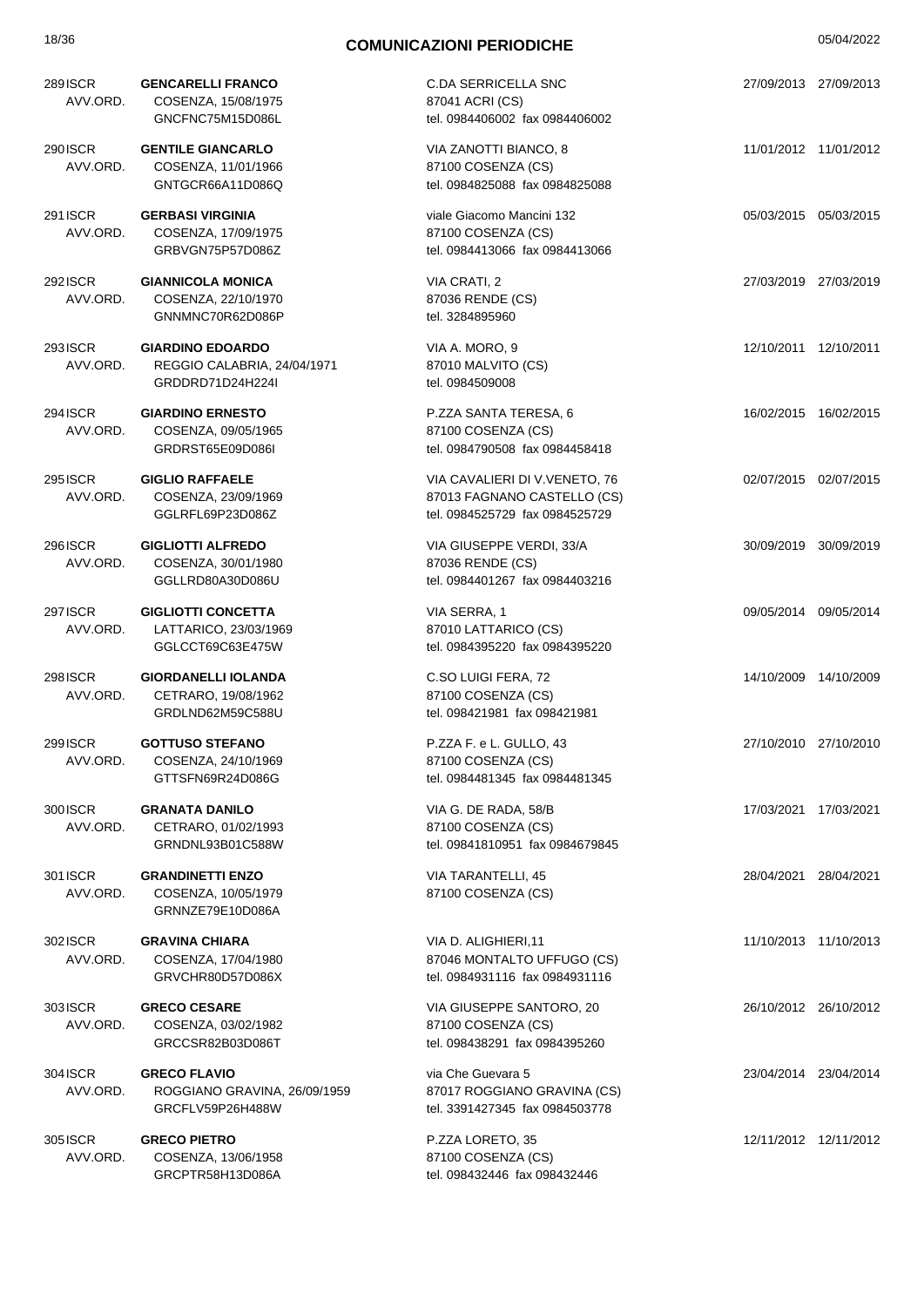| 19/36                       | <b>COMUNICAZIONI PERIODICHE</b>                                          |                                                                                                 |  | 05/04/2022            |  |
|-----------------------------|--------------------------------------------------------------------------|-------------------------------------------------------------------------------------------------|--|-----------------------|--|
| 306 ISCR<br>AVV.ORD.        | <b>GRECO RAFFAELE-MASSIMO</b><br>COSENZA, 04/06/1974<br>GRCRFL74H04D086W | Viale Giovanni e Francesca Falcone, 102<br>87100 COSENZA (CS)<br>tel. 0984482701 fax 0984482701 |  | 09/04/2014 09/04/2014 |  |
| 307 ISCR<br>AVV.ORD.        | <b>GRECO RAFFAELLA</b><br>COSENZA, 03/08/1968<br>GRCRFL68M43D086B        | VIA PANEBIANCO TRAV.S.PROCLO, 14<br>87100 COSENZA (CS)<br>tel. 0984392785 fax 0984390989        |  | 15/06/2011 15/06/2011 |  |
| 308 ISCR<br>AVV.ORD.        | <b>GRECO SERGIO</b><br>COSENZA, 24/06/1969<br>GRCSRG69H24D086S           | PIAZZA BILOTTI, 24<br>87100 COSENZA (CS)<br>tel. 098424234                                      |  | 12/12/2014 12/12/2014 |  |
| 309 ISCR<br>AVV.ORD.        | <b>GRECO VINCENZO</b><br>COSENZA, 04/05/1970<br>GRCVCN70E04D086I         | VIA VINCENZO GALLO, 14<br>87054 ROGLIANO (CS)<br>tel. 0984981191 fax 0984981191                 |  | 16/12/2015 16/12/2015 |  |
| 310 ISCR<br>AVV.ORD.        | <b>GUARNIERI CARLO</b><br>COSENZA, 14/07/1965<br>GRNCRL65L14D086E        | VIA NICOLA SERRA, 62<br>87100 COSENZA (CS)<br>tel. 098433697 fax 098433697                      |  | 26/11/2008 26/11/2008 |  |
| 311 <b>ISCR</b><br>AVV.ORD. | <b>GUGLIELMELLI CLAUDIA</b><br>BADEN, 16/04/1973<br>GGLCLD73D56Z133M     | VIA VINCENZO MONTI, 40<br>87055 SAN GIOVANNI IN FIORE (CS)<br>tel. 0984970316 fax 0984970316    |  | 30/09/2013 30/09/2013 |  |
| 312ISCR<br>AVV.ORD.         | <b>GUGLIELMO SILVANA</b><br>COSENZA, 16/05/1968<br>GGLSVN68E56D086P      | VIA GIUSEPPE CAMPAGNA, 18<br>87100 COSENZA (CS)<br>tel. 0984392371 fax 0984392371               |  | 20/05/2015 20/05/2015 |  |
| 313ISCR<br>AVV.ORD.         | <b>GUIDO COSTANTINO</b><br>COSENZA, 22/12/1979<br>GDUCTN79T22D086H       | Via Principe di Piemonte 53<br>87043 BISIGNANO (CS)<br>tel. 3387625841                          |  | 06/02/2013 06/02/2013 |  |
| 314 <b>SCR</b><br>AVV.ORD.  | <b>GULLINO FRANCESCO</b><br>COSENZA, 28/04/1976<br>GLLFNC76D28D086F      | VIA MOLINELLA, 32<br>87036 RENDE (CS)<br>tel. 098429990 fax 098429990                           |  | 20/07/2011 20/07/2011 |  |
| 315 ISCR<br>AVV.ORD.        | <b>GULLO FRANCESCA</b><br>COSENZA, 19/07/1977<br>GLLFNC77L59D086I        | VIA MARTIRI DI MELISSA, 13<br>87040 CASTROLIBERO (CS)<br>tel. 09841570404 fax 09841570404       |  | 12/12/2014 12/12/2014 |  |
| 316ISCR<br>AVV.ORD.         | <b>GULLO LUIGI</b><br>ROMA, 05/07/1973<br>GLLLGU73L05H501D               | PIAZZA ZUMBINI, 25<br>87100 COSENZA (CS)<br>tel. 098431122 fax 098431122                        |  | 27/09/2013 27/09/2013 |  |
| 317ISCR<br>AVV.ORD.         | <b>GUZZO ALESSANDRA</b><br>COSENZA, 09/08/1970<br>GZZLSN70M49D086E       | VIA G. VALARIOTI, 4<br>87056 SANTO STEFANO DI ROGLIANO (CS)<br>tel. 0984981764 fax 0984981764   |  | 30/11/2012 30/11/2012 |  |
| 318ISCR<br>AVV.ORD.         | <b>GUZZO CRISTINA</b><br>COSENZA, 01/03/1975<br>GZZCST75C41D086Y         | PIAZZA INDIPENDENZA, 2<br>87054 ROGLIANO (CS)<br>tel. 09841908060 fax 0984961408                |  | 21/04/2010 21/04/2010 |  |
| 319 <b>SCR</b><br>AVV.ORD.  | <b>GUZZO EMILIANA</b><br>COSENZA, 14/03/1979<br>GZZMLN79C54D086I         | VIA PANEBIANCO, 326, piano 4° INTERNO 13<br>87100 COSENZA (CS)<br>tel. 3479704800 fax 098436262 |  | 24/04/2013 24/04/2013 |  |
| 320 ISCR<br>AVV.ORD.        | <b>IACOE FRANCESCA</b><br>COSENZA, 29/11/1964<br>CIAFNC64S69D086W        | C.SO LUIGI FERA, 115<br>87100 COSENZA (CS)<br>tel. 098434333 fax 098434333                      |  | 13/01/2014 13/01/2014 |  |
| 321 ISCR<br>AVV.ORD.        | <b>IANNOTTA GREGORIO</b><br>COSENZA, 31/03/1984<br>NNTGGR84C31D086N      | P.ZZA F. E L. GULLO, 11<br>87100 COSENZA (CS)<br>tel. 09841862671 fax 09841862670               |  | 22/10/2014 22/10/2014 |  |
| 322 ISCR<br>AVV.ORD.        | IANTORNO BENEDETTA ANNAMARIA<br>COSENZA, 03/02/1970<br>NTRBDT70B43D086Z  | P.ZZA LORETO, 35<br>87100 COSENZA (CS)<br>tel. 09841900142 fax 09841900142                      |  | 13/04/2016 13/04/2016 |  |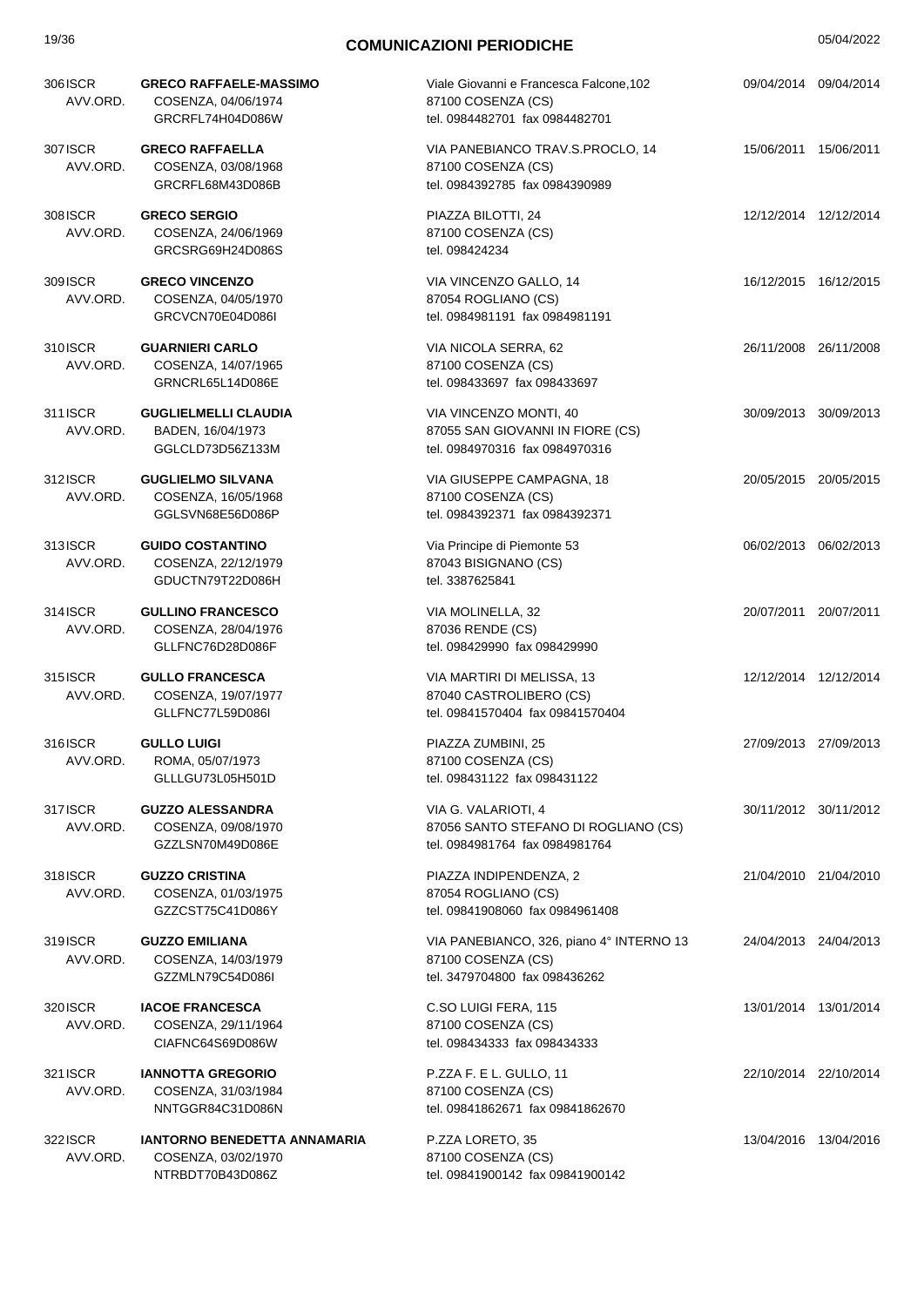| 323ISCR<br>AVV.ORD.  | <b>IAPICCA MICHELE</b><br>PRATOLA SERRA, 19/09/1974<br>PCCMHL74P19H006P            | VIA NICOLA SERRA 109<br>87100 COSENZA (CS)<br>tel. 0984022805 fax 0984022805                 |                       | 30/11/2011 30/11/2011 |
|----------------------|------------------------------------------------------------------------------------|----------------------------------------------------------------------------------------------|-----------------------|-----------------------|
| 324 ISCR<br>AVV.ORD. | <b>IAQUINTA FRANCESCA</b><br>COSENZA, 27/12/1991<br>QNTFNC91T67D086Q               | PIAZZA EUROPA, 9<br>87100 COSENZA (CS)<br>tel. 0984398003 fax 0984398003                     |                       | 18/01/2022 18/01/2022 |
| 325 ISCR<br>AVV.ORD. | <b>IAQUINTA ROSSELLA</b><br>COSENZA, 08/11/1972<br>QNTRSL72S48D086Y                | Via don Milani n. 66<br>87041 ACRI (CS)<br>tel. 0984941549 fax 0984941549                    |                       | 22/10/2013 22/10/2013 |
| 326 ISCR<br>AVV.ORD. | <b>IMBROGNO GIUSEPPE</b><br>ZUMPANO, 09/08/1964<br>MBRGPP64M09M202B                | VIA CARLO CATTANEO, 94<br>87100 COSENZA (CS)<br>tel. 09841811676 fax 09841811676             |                       | 23/03/2022 23/03/2022 |
| 327 ISCR<br>AVV.ORD. | <b>INCUTTI GIUSEPPINA</b><br>COSENZA, 30/04/1964<br>NCTGPP64D70D086R               | VIA NICOLA SERRA, 62<br>87100 COSENZA (CS)<br>tel. 09841810338 fax 09841810338               |                       | 02/03/2016 02/03/2016 |
| 328 ISCR<br>AVV.ORD. | <b>INZILLO MARCO</b><br>COSENZA, 20/04/1971<br>NZLMRC71D20D086W                    | VIA P. P. RODOTA' N.18<br>87100 COSENZA (CS)<br>tel. 098474047 fax 098474047                 |                       | 29/11/2013 29/11/2013 |
| 329 ISCR<br>AVV.ORD. | <b>IOCCA EMMA</b><br>COSENZA, 24/08/1970<br>CCIMME70M64D086H                       | VIA DON GAETANO MAURO, 30<br>87100 COSENZA (CS)<br>tel. 0984481470 fax 0984481470            |                       | 12/12/2013 12/12/2013 |
| 330 ISCR<br>AVV.ORD. | <b>IPPOLITO ROSA</b><br>COSENZA, 21/06/1977<br>PPLRSO77H61D086J                    | VIA PANEBIANCO, 286<br>87100 COSENZA (CS)<br>tel. 0984391663 fax 0984391663                  | 09/12/2019 09/12/2019 |                       |
| 331 ISCR<br>AVV.ORD. | <b>JORIO ETTORE</b><br>NAPOLI, 29/03/1951<br>JROTTR51C29F839H                      | VIA R. MISASI, 80/D<br>87100 COSENZA (CS)<br>tel. 098474995 fax 0984790288                   |                       | 24/09/2014 24/09/2014 |
| 332 ISCR<br>AVV.ORD. | <b>JORIO FEDERICO</b><br>COSENZA, 29/10/1978<br>JROFRC78R29D086R                   | VIA R.MISASI, 80/D<br>87100 COSENZA (CS)<br>tel. 098474995 fax 0984790288                    |                       | 24/09/2014 24/09/2014 |
| 3331SCR<br>AVV.ORD.  | <b>KOSTNER ALESSANDRA</b><br>COSENZA, 20/07/1987<br>KSTLSN87L60D086E               | VIA G. E F. FALCONE - PAL. EUROPOLIS<br>87100 COSENZA (CS)<br>tel. 0984393515 fax 0984484657 |                       | 23/10/2017 23/10/2017 |
| 334 ISCR<br>AVV.ORD. | LA VALLE ALESSANDRA<br>COSENZA, 17/01/1969<br>LVLLSN69A57D086J                     | VIA E. DE NICOLA, 40<br>87100 COSENZA (CS)<br>tel. 09841632162 fax 09841801490               |                       | 10/11/2014 10/11/2014 |
| 335 ISCR<br>AVV.ORD. | LA VALLE PASQUALE<br>COSENZA, 01/09/1967<br>LVLPQL67P01D086J                       | VIA S.ALLENDE, 44<br>87036 RENDE (CS)<br>tel. 0984461351 fax 0984461530                      |                       | 07/03/2018 07/03/2018 |
| 336 ISCR<br>AVV.ORD. | <b>LAMMIRATO GIUSEPPE</b><br>SAN GIOVANNI IN FIORE, 07/03/1961<br>LMMGPP61C07H919Q | VIA BOVIO, 5<br>87055 SAN GIOVANNI IN FIORE (CS)<br>tel. 0984990664 fax 0984990664           |                       | 26/02/2014 26/02/2014 |
| 337 ISCR<br>AVV.ORD. | <b>LAMMIRATO MARIA ANTONIETTA</b><br>BADEN, 12/06/1964<br>LMMMNT64H52Z133K         | VIA BOVIO, 5<br>87055 SAN GIOVANNI IN FIORE (CS)<br>tel. 0984990664 fax 0984990664           |                       | 26/02/2014 26/02/2014 |
| 338 ISCR<br>AVV.ORD. | <b>LANCIANO SALVATORE</b><br>CASSANO ALLO IONIO, 21/11/1971<br>LNCSVT71S21C002F    | VIA MONTE SANTO, 25<br>87100 COSENZA (CS)<br>tel. 098427525                                  |                       | 24/02/2009 24/02/2009 |
| 339 ISCR<br>AVV.ORD. | <b>LANZINO GIUSEPPE</b><br>COSENZA, 29/03/1979<br>LNZGPP79C29D086P                 | VIA GIOVANNI XXIII, 11 SC.A<br>87036 RENDE (CS)<br>tel. 098432388 fax 098432388              |                       | 28/06/2012 28/06/2012 |
|                      |                                                                                    |                                                                                              |                       |                       |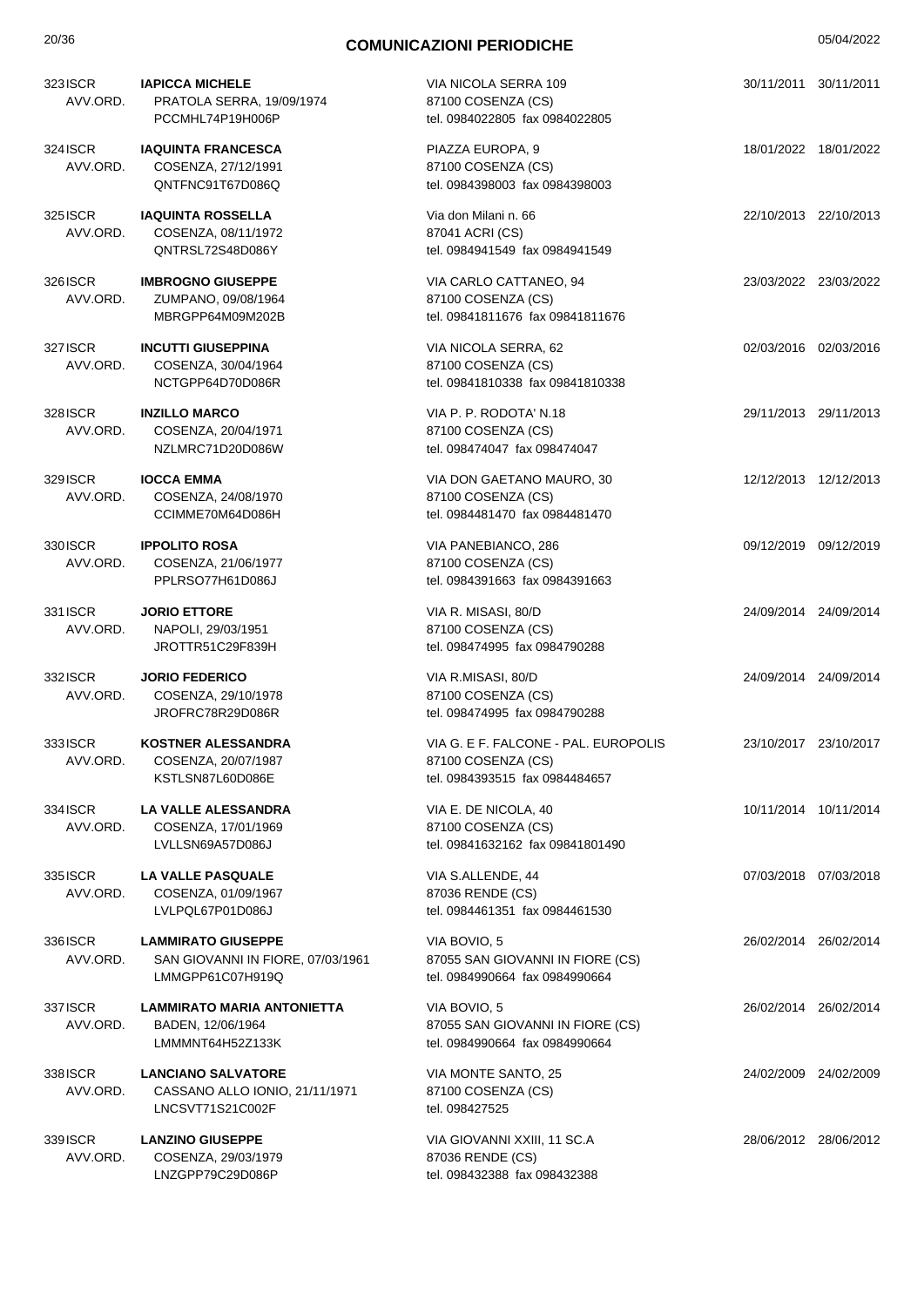| 21/36                |                                                                                       | <b>COMUNICAZIONI PERIODICHE</b>                                                   | 05/04/2022            |
|----------------------|---------------------------------------------------------------------------------------|-----------------------------------------------------------------------------------|-----------------------|
| 340 ISCR<br>AVV.ORD. | <b>LATEANO PIERFRANCESCO</b><br>COSENZA, 04/06/1968<br>LTNPFR68H04D086I               | VIA MEDAGLIED'ORO, 61<br>87100 COSENZA (CS)<br>tel. 09841810754 fax 09841810754   | 17/04/2015 17/04/2015 |
| 341 ISCR<br>AVV.ORD. | <b>LE PERA ANTONIO</b><br>COSENZA, 10/04/1966<br>LPRNTN66D10D086U                     | VIA G. MANCINI, 4<br>87030 MALITO (CS)<br>tel. 09841858815 fax 09841858815        | 18/07/2018 18/07/2018 |
| 342 ISCR<br>AVV.ORD. | <b>LEPERA FRANCESCO</b><br>COSENZA, 11/01/1967<br>LPRFNC67A11D086B                    | VIA G. FALCONE, 45<br>87100 COSENZA (CS)<br>tel. 098432360 fax 098432360          | 08/11/2013 08/11/2013 |
| 343 ISCR<br>AVV.ORD. | <b>LEPORACE GIUSEPPE</b><br>COSENZA, 22/04/1968<br>LPRGPP68D22D086L                   | VIA ISONZO, 2<br>87100 COSENZA (CS)<br>tel. 098421860 fax 0984796084              | 03/12/2010 03/12/2010 |
| 344 ISCR<br>AVV.ORD. | <b>LEPORACE PIERGIOVANNI</b><br>COSENZA, 20/01/1984<br>LPRPGV84A20D086C               | VIA E.CRISTOFARO, 57<br>87100 COSENZA (CS)<br>tel. 098435333 fax 098435333        | 16/07/2014 16/07/2014 |
| 345 ISCR<br>AVV.ORD. | <b>LETTIERI MATTEO FRANCESCO</b><br>COSENZA, 17/02/1984<br>LTTMTF84B17D086G           | VIA RESISTENZA, 8<br>87053 CELICO (CS)<br>tel. 0984435894                         | 03/12/2020 03/12/2020 |
| 346 ISCR<br>AVV.ORD. | LETTIERI RAFFAELLA<br>COSENZA, 24/10/1975<br>LTTRFL75R64D086U                         | <b>VIA RESISTENZA</b><br>87053 CELICO (CS)<br>tel. 0984435894 fax 09841862296     | 03/12/2020 03/12/2020 |
| 347 ISCR<br>AVV.ORD. | <b>LIBONATI COSIMO DAMIANO</b><br>TERRANOVA DA SIBARI, 12/03/1962<br>LBNCMD62C12L124U | VIA MONTESANTO, 22<br>87100 COSENZA (CS)<br>tel. 098473604 fax 098473604          | 30/06/2010 30/06/2010 |
| 348ISCR<br>AVV.ORD.  | <b>LICO ALESSANDRO</b><br>COSENZA, 12/04/1983<br>LCILSN83D12D086T                     | VIA LEONARDO DA VINCI, 107/A<br>87036 RENDE (CS)<br>tel. 3296822733 fax 065806562 | 09/09/2014 09/09/2014 |
| 349ISCR<br>AVV.ORD.  | <b>LIGUORI SALVATORE</b><br>COSENZA, 08/11/1978<br>LGRSVT78S08D086S                   | C.DA PETRARO, 55<br>87040 ROSE (CS)<br>tel. 0984903266 fax 0984903266             | 02/07/2015 02/07/2015 |
| 350 ISCR<br>AVV.ORD. | LINORI MARRELLI MARIA FRANCESCA<br>COSENZA, 28/10/1983<br>LNRMFR83R68D086T            | VIA CAMPANELLA, 14<br>87040 CASTROLIBERO (CS)<br>tel. 0984851554 fax 0984851554   | 13/03/2019 13/03/2019 |

351ISCR **LIPAROTI FABIO** AVV.ORD. COSENZA, 28/07/1987 LPRFBA87L28D086G

352ISCR **LIUZZI GIOVANNA** AVV.ORD. COSENZA, 20/01/1974 LZZGNN74A60D086R

353ISCR **LO FEUDO FRANCESCA** AVV.ORD. COSENZA, 11/05/1964 LFDFNC64E51D086Z

354ISCR **LOCCO ALFONSO LUIGI** AVV.ORD. TARSIA, 06/10/1943 LCCLNS43R06L055V

355ISCR **LOIACONO VINCENZO** AVV.ORD. TROPEA, 25/07/1984 LCNVCN84L25L452H

356ISCR **LOIZZO FABRIZIO** AVV.ORD. COSENZA, 05/05/1981 LZZFRZ81E05D086D

VIA CESARE GABRIELE PAL FALBO E LA NEVE 87100 COSENZA (CS) tel. 0984645085 31/01/2018 31/01/2018

VIA MAURO LEPORACE, 19 87100 COSENZA (CS) tel. 09841810604 fax 09841817007

VIA MONTESANTO, 135 87100 COSENZA (CS) tel. 098424700 fax 098424700

VIA G. e F. FALCONE, 22 87100 COSENZA (CS) tel. 0984394602

C.SO LUIGI FERA, 134 87100 COSENZA (CS) tel. 0984482576 fax 0984482576

P.ZZA SANTA TERESA, 15 87100 COSENZA (CS) tel. 09841716180 fax 098429047

03/05/2006 03/05/2006

15/06/2011 15/06/2011

19/06/2019 19/06/2019

10/11/2014 10/11/2014

12/11/2020 12/11/2020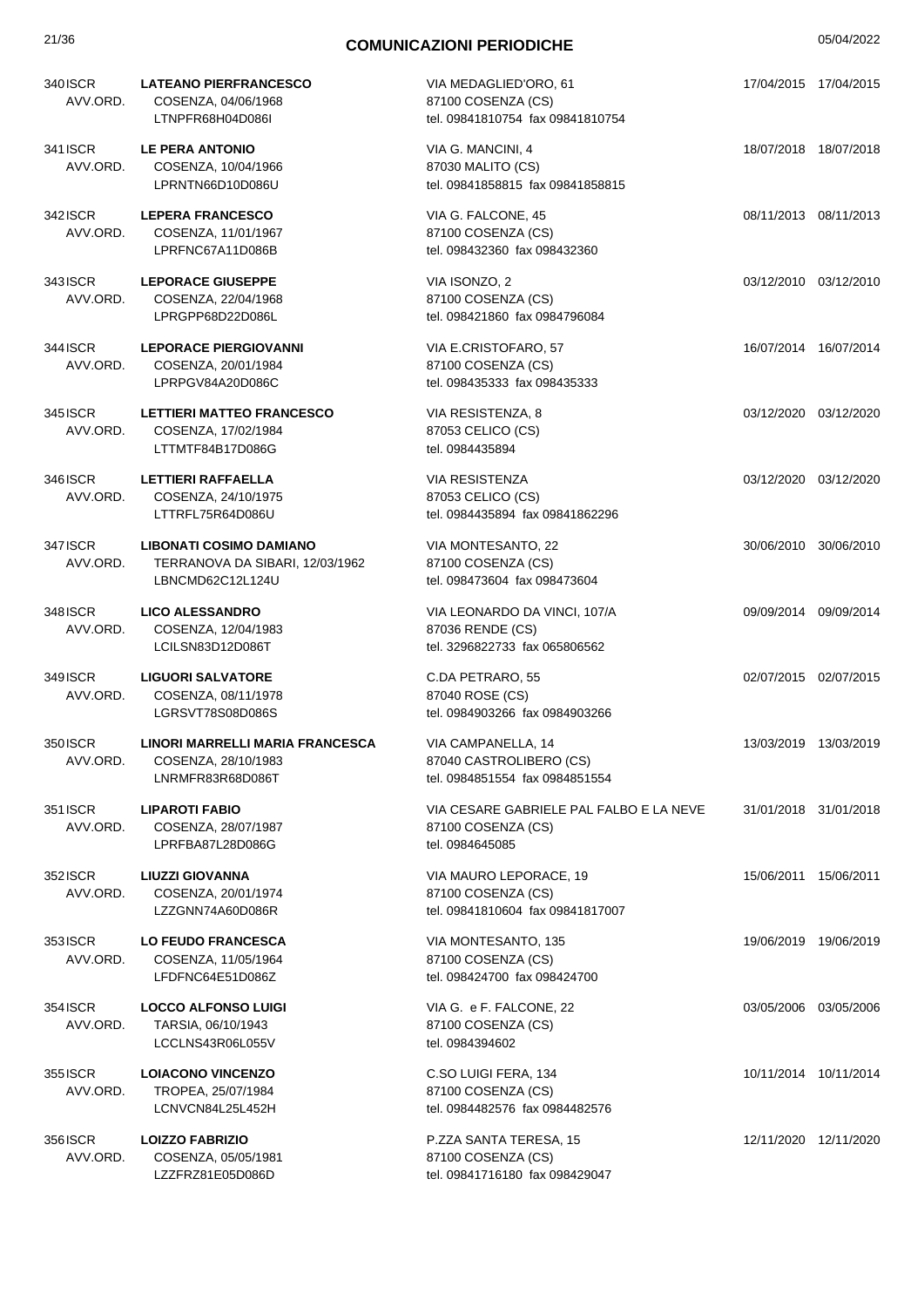| 357 ISCR<br>AVV.ORD. | <b>LOMBARDI LUIGI</b><br>COSENZA, 10/06/1961<br>LMBLGU61H10D086U                | VIA RICCARDO MISASI, 83<br>87100 COSENZA (CS)<br>tel. 0984452859 fax 0984452859                 | 30/01/2015 30/01/2015 |  |
|----------------------|---------------------------------------------------------------------------------|-------------------------------------------------------------------------------------------------|-----------------------|--|
| 358 ISCR<br>AVV.ORD. | <b>LOMBARDI VITTORIO</b><br>COSENZA, 25/09/1965<br>LMBVTR65P25D086D             | VIA BRENTA, 22<br>87100 COSENZA (CS)<br>tel. 098421559 fax 098421559                            | 22/07/2015 22/07/2015 |  |
| 359 ISCR<br>AVV.ORD. | <b>LONGO ESTERDONATELLA</b><br>COSENZA, 11/10/1961<br>LNGSRD61R51D086N          | VIA NICOLA SERRA, 62<br>87100 COSENZA (CS)<br>tel. 09841810338 fax 09841810338                  | 05/02/2014 05/02/2014 |  |
| 360 ISCR<br>AVV.ORD. | <b>LONGO FRANCESCO</b><br>COSENZA, 18/01/1975<br>LNGFNC75A18D086Z               | VIA N. SERRA, 96<br>87100 COSENZA (CS)<br>tel. 0984396306 fax 0984396306                        | 20/01/2015 20/01/2015 |  |
| 361 ISCR<br>AVV.ORD. | <b>LOPEZ LUISA</b><br>COSENZA, 17/08/1965<br>LPZLSU65M57D086Q                   | VIA MATTEOTTI, 54<br>87055 SAN GIOVANNI IN FIORE (CS)<br>tel. 0984992071 fax 0984992071         | 18/10/2012 18/10/2012 |  |
| 362 ISCR<br>AVV.ORD. | <b>LORIA ANNA</b><br>COSENZA, 05/05/1962<br>LRONNA62E45D086F                    | VIA GRANSASSO, 74<br>87055 SAN GIOVANNI IN FIORE (CS)<br>tel. 0984999972 fax 0984975572         | 21/01/2013 21/01/2013 |  |
| 363 ISCR<br>AVV.ORD. | <b>LORIA GIOVANNA</b><br>COSENZA, 08/02/1970<br>LROGNN70B48D086I                | Piazza Loreto, 9<br>87100 COSENZA (CS)<br>tel. 0984302999 fax 0984302999                        | 11/12/2020 11/12/2020 |  |
| 364 ISCR<br>AVV.ORD. | <b>LUBERTO FRANCESCO</b><br>COSENZA, 01/01/1975<br>LBRFNC75A01D086M             | VIA DELLA PACE, 1<br>87040 CASTROLIBERO (CS)<br>tel. 3488800838                                 | 12/12/2014 12/12/2014 |  |
| 3651SCR<br>AVV.ORD.  | <b>LUCHETTA ALESSIO</b><br>MILANO, 17/07/1979<br>LCHLSS79L17F205F               | P.ZZA M. QUINTIERI, 14<br>87100 COSENZA (CS)<br>tel. 0984482014 fax 0984482014                  | 28/06/2012 28/06/2012 |  |
| 366ISCR<br>AVV.ORD.  | <b>LUPI ILARIA DOLORES</b><br>COSENZA, 17/02/1980<br>LPULDL80B57D086C           | V.LE G. MANCINI P.ZZA PEPPINO IMPASTATO<br>87100 COSENZA (CS)<br>tel. 0984392151 fax 0984392151 | 06/02/2013 06/02/2013 |  |
| 367 ISCR<br>AVV.ORD. | <b>MADEO MARGHERITA</b><br>LONGOBUCCO, 18/07/1954<br>MDAMGH54L58E678Q           | LARGO BENIAMINO ANDREATTA, 20<br>87100 COSENZA (CS)<br>tel. 0984825108 fax 0984825108           | 16/06/2021 16/06/2021 |  |
| 368 ISCR<br>AVV.ORD. | <b>MAGARO' GIUSEPPE</b><br>COSENZA, 18/11/1965<br>MGRGPP65S18D086F              | VIA PANEBIANCO, 227<br>87100 COSENZA (CS)<br>tel. 0984393010 fax 0984393010                     | 01/03/2022 01/03/2022 |  |
| 369 ISCR<br>AVV.ORD. | <b>MAGNELLI BARBARA</b><br>RENDE, 04/07/1974<br>MGNBBR74L44H235Y                | VIA G. TOCCI, 4<br>87100 COSENZA (CS)<br>tel. 098427401                                         | 12/09/2018 12/09/2018 |  |
| 370 ISCR<br>AVV.ORD. | <b>MAGNELLI MAURO FORTUNATO</b><br>COSENZA, 05/09/1982<br>MGNMFR82P05D086U      | PIAZZA IMPASTATO N. 3<br>87100 COSENZA (CS)<br>tel. 09841862906 fax 09841862889                 | 18/11/2014 18/11/2014 |  |
| 371 ISCR<br>AVV.ORD. | <b>MAIORANO LUIGI</b><br>ACRI, 02/01/1965<br>MRNLGU65A02A053K                   | VIA G. AMENDOLA, 132<br>87041 ACRI (CS)<br>tel. 0984941288 fax 0984941288                       | 11/10/2013 11/10/2013 |  |
| 372 ISCR<br>AVV.ORD. | <b>MALETTA ROSARIO</b><br>COSENZA, 11/05/1969<br>MLTRSR69E11D086U               | VIA COSENZA, 7<br>87036 RENDE (CS)<br>tel. 0984393399 fax 0984393399                            | 28/06/2012 28/06/2012 |  |
| 373 ISCR<br>AVV.ORD. | <b>MAMMOLENTI CONCETTA ANTONELLA</b><br>COSENZA, 28/07/1982<br>MMMCCT82L68D086V | VIA C. MORTATI, 4<br>87100 COSENZA (CS)<br>tel. 3930694169                                      | 24/09/2014 24/09/2014 |  |
|                      |                                                                                 |                                                                                                 |                       |  |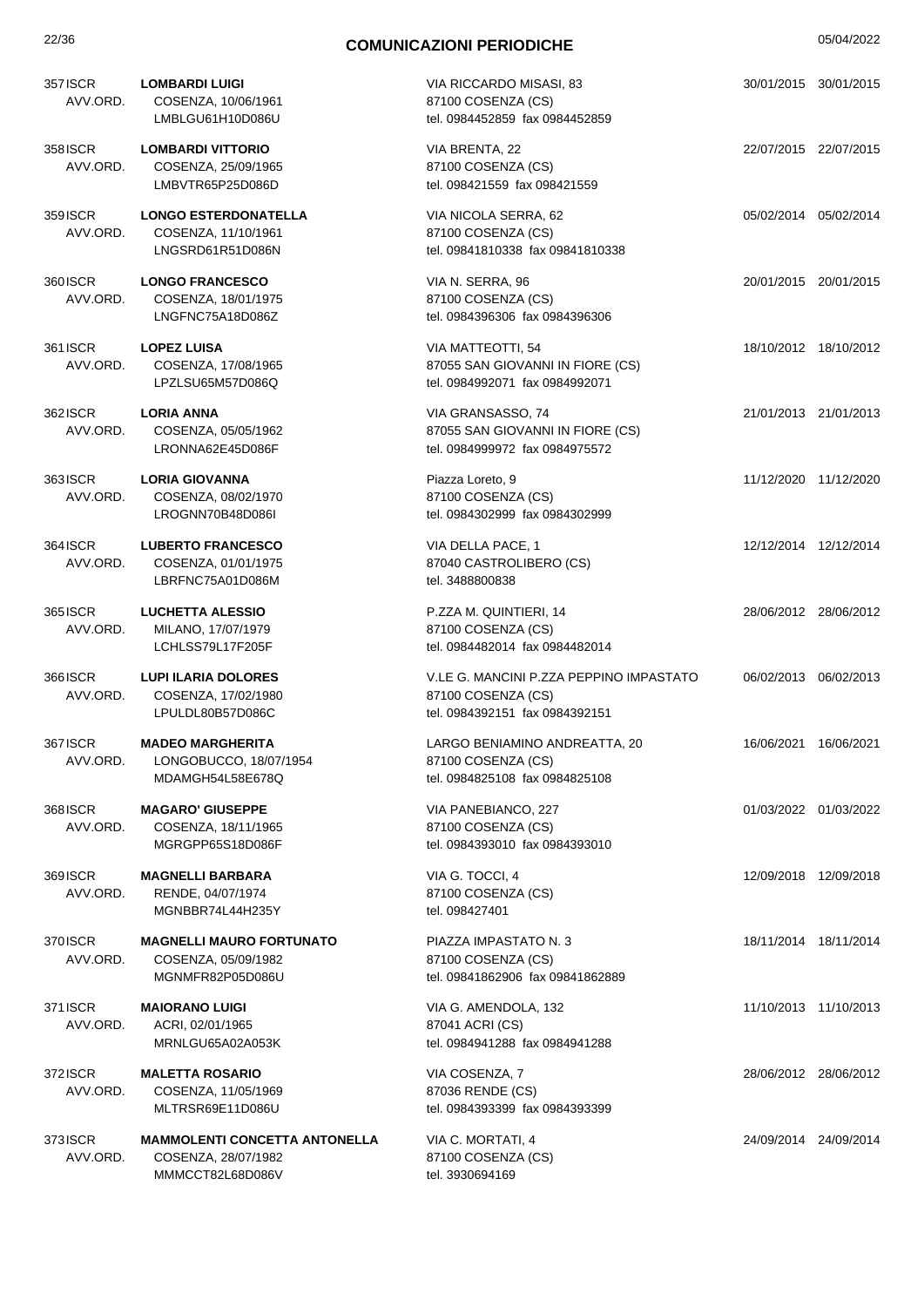| 374 ISCR<br>AVV.ORD. | <b>MANCUSO GIOVANNI</b><br>SCIGLIANO, 22/02/1959<br>MNCGNN59B22D290S     | VIA LUPIA, 1/A<br>87057 SCIGLIANO (CS)<br>tel. 0984966783 fax 0984966783                     |                       | 18/02/2013 18/02/2013 |
|----------------------|--------------------------------------------------------------------------|----------------------------------------------------------------------------------------------|-----------------------|-----------------------|
| 375 ISCR<br>AVV.ORD. | <b>MANCUSO TERESA</b><br>CARIATI, 17/09/1989<br>MNCTRS89P57B774M         | VIA MARCONI, 70<br>87036 RENDE (CS)<br>tel. 3892087850                                       | 07/03/2022 07/03/2022 |                       |
| 376 ISCR<br>AVV.ORD. | <b>MANFREDI ENRICO</b><br>COSENZA, 17/09/1967<br>MNFNRC67P17D086H        | Viale Paolo Borsellino, 20<br>87100 COSENZA (CS)<br>tel. 0984393976 fax 09841801564          |                       | 10/07/2013 10/07/2013 |
| 377 ISCR<br>AVV.ORD. | <b>MANFREDI RICCARDO</b><br>COSENZA, 20/09/1964<br>MNFRCR64P20D086F      | VIA ADIGE, 38<br>87100 COSENZA (CS)<br>tel. 098421150 fax 098429882                          | 07/09/2011 07/09/2011 |                       |
| 378ISCR<br>AVV.ORD.  | <b>MANNA GIUSEPPE</b><br>COSENZA, 03/06/1983<br>MNNGPP83H03D086S         | V.LE G. MANCINI TRAV.CHINNICI, 263/B<br>87100 COSENZA (CS)<br>tel. 0984393547 fax 0984393547 | 29/04/2015 29/04/2015 |                       |
| 379 ISCR<br>AVV.ORD. | <b>MANNA NICOLA</b><br>CASTROLIBERO, 25/10/1972<br>MNNNCL72R25C108N      | VIA ROMA, 74<br>87100 COSENZA (CS)<br>tel. 098473419 fax 098473419                           | 16/06/2021 16/06/2021 |                       |
| 380 ISCR<br>AVV.ORD. | <b>MANTELLO PASQUALE</b><br>COSENZA, 09/09/1966<br>MNTPQL66P09D086T      | C.SO TRENTO, 58<br>87034 GRIMALDI (CS)<br>tel. 0984964191 fax 0984964191                     | 14/12/2012 14/12/2012 |                       |
| 381 ISCR<br>AVV.ORD. | <b>MARADEI VINCENZO</b><br>MORMANNO, 09/12/1963<br>MRDVCN63T09F735Q      | PIAZZA GULLO, 6<br>87100 COSENZA (CS)<br>tel. 098433590 fax 391786045076                     |                       | 26/02/2014 26/02/2014 |
| 382ISCR<br>AVV.ORD.  | <b>MARI GIANLUCA</b><br>COSENZA, 28/05/1979<br>MRAGLC79E28D086B          | VIA ARABIA, 23<br>87100 COSENZA (CS)<br>tel. 0984793584 fax 0984793584                       |                       | 16/02/2015 16/02/2015 |
| 383ISCR<br>AVV.ORD.  | <b>MARI LUISA</b><br>ROMA, 16/09/1980<br>MRALSU80P56H501L                | VIA PALATUCCI, 4<br>87100 COSENZA (CS)<br>tel. 098426078 fax 098426078                       | 22/01/2019 22/01/2019 |                       |
| 384 ISCR<br>AVV.ORD. | <b>MARI ROSARIA</b><br>COSENZA, 03/04/1977<br>MRARSR77D43D086V           | P.ZZA F. E L. GULLO, 75<br>87100 COSENZA (CS)<br>fax 0984390605                              | 23/10/2019 23/10/2019 |                       |
| 385 ISCR<br>AVV.ORD. | <b>MARIANI FERRUCCIO</b><br>COSENZA, 12/04/1969<br>MRNFRC69D12D086E      | VIA LI ROMANI, 20/A<br>87040 MONGRASSANO (CS)<br>tel. 0984527017 fax 0984527017              |                       | 13/01/2014 13/01/2014 |
| 386ISCR<br>AVV.ORD.  | <b>MARINI SERRA GABRIELLA</b><br>COSENZA, 20/01/1982<br>MRNGRL82A60D086G | Via Gabriele Barrio n. 8<br>87100 COSENZA (CS)<br>tel. 0984306414 fax 0984306414             | 09/09/2014 09/09/2014 |                       |
| 387 ISCR<br>AVV.ORD. | <b>MARSICO LUIGIA</b><br>ROMA, 22/06/1977<br>MRSLGU77H62H501J            | V.LE G. MANCINI, 248<br>87100 COSENZA (CS)<br>tel. 098437959 fax 098437959                   |                       | 22/10/2014 22/10/2014 |
| 388ISCR<br>AVV.ORD.  | <b>MARTELLI OTTONE</b><br>COSENZA, 09/12/1961<br>MRTTTN61T09D086R        | VIA PASTRENGO, 27<br>87041 ACRI (CS)<br>tel. 0984955420 fax 0984955420                       |                       | 15/06/2011 15/06/2011 |
| 389 ISCR<br>AVV.ORD. | <b>MARTIRE PIERLUIGI</b><br>CERISANO, 12/01/1958<br>MRTPLG58A12C515B     | VIA MEDAGLIE D'ORO, 60<br>87100 COSENZA (CS)<br>tel. 0984412702 fax 0984412702               |                       | 31/01/2018 31/01/2018 |
| 390 ISCR<br>AVV.ORD. | <b>MARZULLO ROBERTA</b><br>COSENZA, 28/08/1974<br>MRZRRT74M68D086L       | CORSO LUIGI FERA, 115<br>87100 COSENZA (CS)<br>tel. 09841813249 fax 09841813249              |                       | 09/04/2014 09/04/2014 |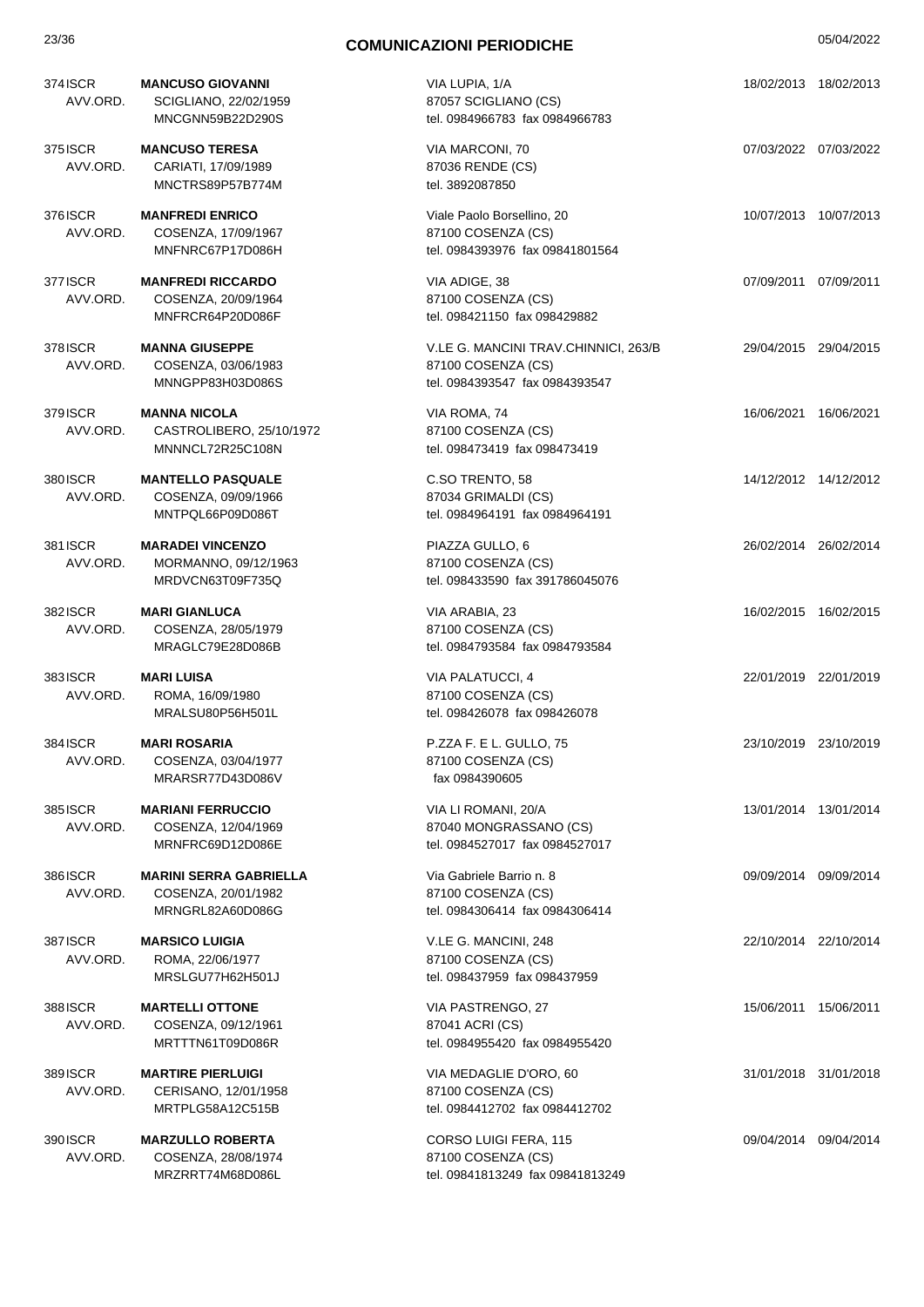| 24/36                | <b>COMUNICAZIONI PERIODICHE</b>                                                 |                                                                                              | 05/04/2022 |                       |
|----------------------|---------------------------------------------------------------------------------|----------------------------------------------------------------------------------------------|------------|-----------------------|
| 391 ISCR<br>AVV.ORD. | <b>MASCARO GAETANO</b><br>SAN GIOVANNI IN FIORE, 13/10/1970<br>MSCGTN70R13H919B | VIA PANEBIANCO, 177<br>87100 COSENZA (CS)<br>tel. 0984825047 fax 09841712066                 |            | 14/09/2015 14/09/2015 |
| 392 ISCR<br>AVV.ORD. | <b>MASTRANGELO GIUSEPPE</b><br>COSENZA, 10/07/1963<br>MSTGPP63L10D086V          | VIA SABOTINO, 49<br>87100 COSENZA (CS)<br>tel. 098476746 fax 098476746                       |            | 23/01/2012 23/01/2012 |
| 393ISCR<br>AVV.ORD.  | <b>MAURO GIUSEPPINA</b><br>VIGGIANELLO, 15/01/1956<br>MRAGPP56A55L873M          | VIA S. PELLICO, 50<br>87030 RENDE (CS)<br>tel. 0984462333 fax 0984462333                     |            | 27/04/2012 27/04/2012 |
| 394 ISCR<br>AVV.ORD. | <b>MAZZA ROBERTO</b><br>BELCASTRO, 16/05/1962<br>MZZRRT62E16A736F               | P.ZZA QUINTIERI, 14<br>87100 COSENZA (CS)<br>fax 0690280970                                  |            | 29/05/2014 29/05/2014 |
| 395 ISCR<br>AVV.ORD. | <b>MAZZIOTTI LUCA ANTONIO</b><br>COSENZA, 15/10/1976<br>MZZLNT76R15D086G        | C.SO LUIGI FERA, 32<br>87100 COSENZA (CS)<br>tel. 098438994 fax 098438994                    |            | 17/02/2021 17/02/2021 |
| 396 ISCR<br>AVV.ORD. | <b>MAZZONE NICOLA</b><br>COSENZA, 05/03/1983<br>MZZNCL83C05D086G                | VIA PANEBIANCO, 271<br>87100 COSENZA (CS)<br>tel. 098438404 fax 098438404                    |            | 06/10/2021 06/10/2021 |
| 397 ISCR<br>AVV.ORD. | <b>MAZZUCA ANGELA</b><br>COSENZA, 11/03/1956<br>MZZNGL56C51D086F                | VIA PASQUALE ROSSI, 97<br>87100 COSENZA (CS)<br>tel. 0984394393 fax 0984394393               |            | 17/02/2021 17/02/2021 |
| 398 ISCR<br>AVV.ORD. | <b>MAZZUCA DANIELA</b><br>COSENZA, 24/05/1964<br>MZZDNL64E64D086O               | V.LE G. MANCINI, 248<br>87100 COSENZA (CS)<br>tel. 0984482304 fax 0984482304                 |            | 29/11/2013 29/11/2013 |
| 399 ISCR<br>AVV.ORD. | <b>MAZZUCA MARIA GIOVANNA</b><br>COSENZA, 15/06/1971<br>MZZMGV71H55D086M        | VIA U. SPIRITO PAL.LA CONCERIA<br>87100 COSENZA (CS)<br>tel. 098471374 fax 098471374         |            | 01/04/2015 01/04/2015 |
| 400 ISCR<br>AVV.ORD. | <b>MAZZULLA SILVANA</b><br>SAN FILI, 26/10/1957<br>MZZSVN57R66H841E             | VIA RINACCHIO, 1<br>87037 SAN FILI (CS)<br>tel. 0984642576 fax 0984642576                    |            | 27/06/2016 27/06/2016 |
| 401 ISCR<br>AVV.ORD. | <b>MELFI MARILENA</b><br>COSENZA, 02/02/1967<br>MLFMLN67B42D086Z                | VIA G. MARCONI, 20<br>87100 COSENZA (CS)<br>tel. 098471363 fax 098471363                     |            | 26/07/2012 26/07/2012 |
| 402 ISCR<br>AVV.ORD. | <b>MELLACE MASSIMILIANO</b><br>CATANZARO, 06/04/1970<br>MLLMSM70D06C352X        | Via Montesanto, 22 (C/o Avv. Libonati)<br>87100 COSENZA (CS)<br>tel. 098473604 fax 098445803 |            | 10/07/2013 10/07/2013 |
| 403ISCR<br>AVV.ORD.  | <b>MENDICINO IDA</b><br>COSENZA, 09/06/1966<br>MNDDIA66H49D086U                 | VIA N. SERRA, 62<br>87100 COSENZA (CS)<br>tel. 09841810338 fax 09841810338                   |            | 05/02/2014 05/02/2014 |
| 404 ISCR<br>AVV.ORD. | <b>MESSINA LUCA</b><br>COSENZA, 27/02/1976<br>MSSLCU76B27D086X                  | C.SO LUIGI FERA, 160<br>87100 COSENZA (CS)<br>tel. 09841810631 fax 09841810631               |            | 02/02/2022 02/02/2022 |
| 4051SCR<br>AVV.ORD.  | <b>MICELI DOMENICO</b><br>COSENZA, 04/03/1976<br>MCLDNC76C04D086J               | VIA PIAVE, 67<br>87100 COSENZA (CS)<br>tel. 098426041 fax 09841800567                        |            | 27/03/2013 27/03/2013 |
| 406ISCR<br>AVV.ORD.  | <b>MICELI PIERLUIGI</b><br>COSENZA, 07/05/1971<br>MCLPLG71E07D086Q              | VIA S. MARCO, 35<br>87040 MARANO MARCHESATO (CS)<br>tel. 098435898                           |            | 27/04/2011 27/04/2011 |
| 407 ISCR<br>AVV.ORD. | <b>MICIELI DINO LUCKY SIMON</b><br>COSENZA, 12/07/1982<br>MCLDLC82L12D086N      | VIA G. SANTORO, 20<br>87100 COSENZA (CS)<br>tel. 098438291 fax 098438291                     |            | 19/12/2017 19/12/2017 |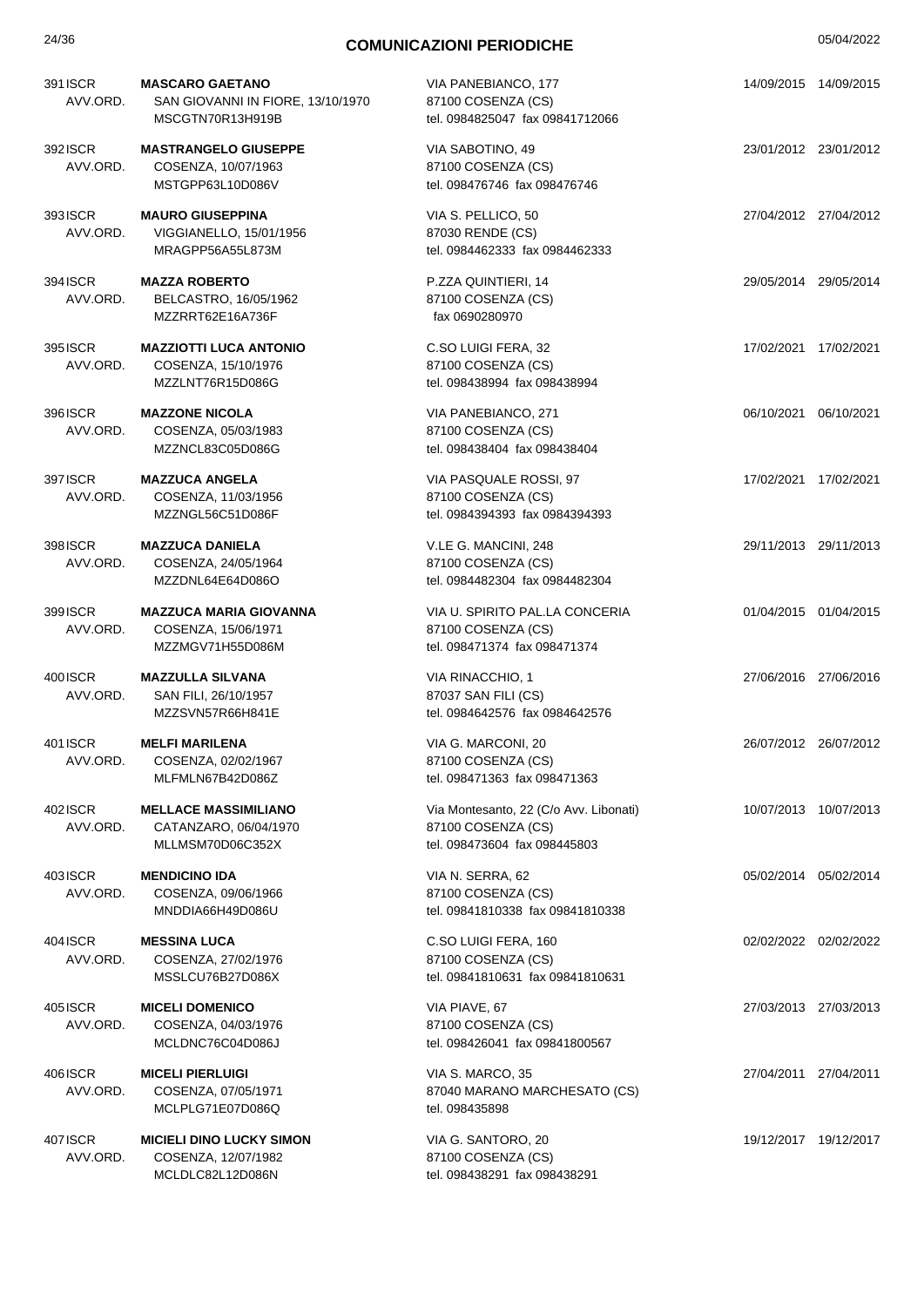| 408ISCR<br>AVV.ORD.  | <b>MIGALDI FRANCESCO</b><br>LUZZI, 13/06/1961<br>MGLFNC61H13E773B       | VIA DE CARDONA N. 12<br>87100 COSENZA (CS)<br>tel. 09841453384 fax 09841453384               | 09/04/2014 09/04/2014 |  |
|----------------------|-------------------------------------------------------------------------|----------------------------------------------------------------------------------------------|-----------------------|--|
| 409ISCR<br>AVV.ORD.  | <b>MIRABELLI CARMELA</b><br>RENDE, 18/03/1962<br>MRBCML62C58H235K       | C.SO MAZZINI, 159/I<br>87100 COSENZA (CS)<br>tel. 0984798302 fax 0984798302                  | 16/12/2015 16/12/2015 |  |
| 410ISCR<br>AVV.ORD.  | <b>MIRACCO TEMISTOCLE</b><br>COSENZA, 19/08/1976<br>MRCTST76M19D086Y    | VIA CARLO BILOTTI, 3<br>87100 COSENZA (CS)<br>tel. 0984012811 fax 0984012811                 | 11/10/2013 11/10/2013 |  |
| 411 ISCR<br>AVV.ORD. | <b>MIRRA ANTONIO</b><br>COSENZA, 09/08/1975<br>MRRNTN75M09D086P         | VIA POPILIA Nº 130<br>87100 COSENZA (CS)<br>tel. 0984412485 fax 0984412485                   | 22/10/2014 22/10/2014 |  |
| 412ISCR<br>AVV.ORD.  | <b>MOLINARI PIERFRANCESCO</b><br>ACRI, 15/04/1967<br>MLNPFR67D15A053U   | VIA C. COLOMBO, 7<br>87041 ACRI (CS)<br>tel. 0984954570 fax 0984954570                       | 27/09/2013 27/09/2013 |  |
| 413ISCR<br>AVV.ORD.  | <b>MOLINARO CHIARA DELIA</b><br>COSENZA, 14/01/1984<br>MLNCRD84A54D086X | VIA SABOTINO, 49<br>87100 COSENZA (CS)<br>tel. 098476746 fax 098476746                       | 03/03/2021 03/03/2021 |  |
| 414ISCR<br>AVV.ORD.  | <b>MOLINARO FRANCESCA</b><br>COSENZA, 20/04/1984<br>MLNFNC84D60D086K    | VIA E. CRISTOFORO, 57<br>87100 COSENZA (CS)<br>tel. 098438358 fax 0984482950                 | 27/05/2021 27/05/2021 |  |
| 415 ISCR<br>AVV.ORD. | <b>MONACO LUIGI</b><br>COSENZA, 30/10/1990<br>MNCLGU90R30D086M          | VIA CARLO CATTANEO, 26<br>87100 COSENZA (CS)<br>tel. 0984435002 fax 0984435002               | 23/10/2017 23/10/2017 |  |
| 416ISCR<br>AVV.ORD.  | <b>MONTESANO ELENA</b><br>COSENZA, 31/01/1982<br>MNTLNE82A71D086G       | V.LE G. MANCINI TRAV.CHINNICI, 263/B<br>87100 COSENZA (CS)<br>tel. 0984393547 fax 0984393547 | 18/12/2019 18/12/2019 |  |
| 417ISCR<br>AVV.ORD.  | <b>MONTESANO IRENE</b><br>COSENZA, 15/09/1966<br>MNTRNI66P55D086D       | VIA VERDI, 40<br>87036 RENDE (CS)<br>tel. 0984462512 fax 0984462512                          | 12/11/2012 12/11/2012 |  |
| 418ISCR<br>AVV.ORD.  | <b>MORANO GIUSEPPE</b><br>COSENZA, 22/09/1983<br>MRNGPP83P22D086I       | VIA SIMONETTA, 18<br>87100 COSENZA (CS)                                                      | 14/09/2015 14/09/2015 |  |
| 419ISCR<br>AVV.ORD.  | <b>MORCAVALLO ACHILLE</b><br>COSENZA, 21/06/1976<br>MRCCLL76H21D086W    | C.SO LUIGI FERA, 23<br>87100 COSENZA (CS)<br>tel. 0984413939 fax 0984413950                  | 06/10/2010 06/10/2010 |  |
| 420ISCR<br>AVV.ORD.  | <b>MORCAVALLO ALESSANDRA</b><br>COSENZA, 30/10/1959<br>MRCLSN59R70D086L | C.SO LUIGI FERA, 23<br>87100 COSENZA (CS)<br>tel. 0984417217 fax 0984413950                  | 06/10/2010 06/10/2010 |  |
| 421 ISCR<br>AVV.ORD. | <b>MORCAVALLO ENRICO</b><br>COSENZA, 24/04/1982<br>MRCNRC82D24D086Z     | CORSO LUIGI FERA, 23<br>87100 COSENZA (CS)<br>tel. 0984413939 fax 0984413950                 | 30/09/2015 30/09/2015 |  |
| 422ISCR<br>AVV.ORD.  | <b>MORCAVALLO ORESTE</b><br>COSENZA, 19/04/1949<br>MRCRST49D19D086G     | C.SO LUIGI FERA, 23<br>87100 COSENZA (CS)<br>tel. 0984413939 fax 0984413950                  | 06/10/2010 06/10/2010 |  |
| 423 ISCR<br>AVV.ORD. | <b>MORETTI AMEDEO</b><br>COSENZA, 10/01/1956<br>MRTMDA56A10D086N        | VIA MONTE SAN MICHELE, 16<br>87100 COSENZA (CS)<br>tel. 098471629 fax 098471629              | 10/07/2013 10/07/2013 |  |
| 424 ISCR<br>AVV.ORD. | <b>MUNGO STEFANO</b><br>COSENZA, 14/07/1971<br>MNGSFN71L14D086T         | VIA MONTE SANTO 25<br>87100 COSENZA (CS)<br>tel. 0984795054 fax 0984796112                   | 10/06/2020 10/06/2020 |  |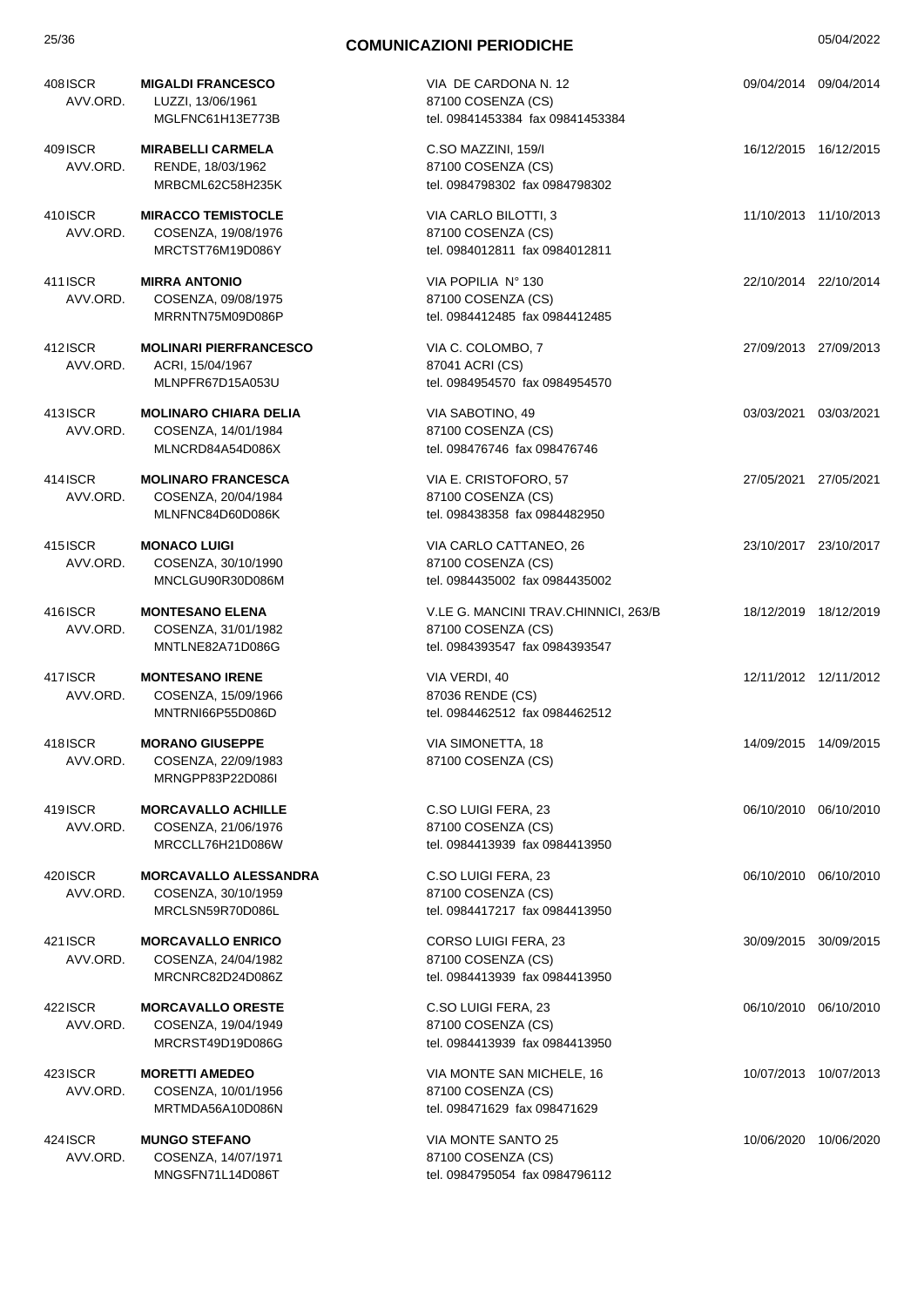| 425 ISCR<br>AVV.ORD. | <b>MUOIO GIUSEPPE</b><br>COSENZA, 03/11/1975<br>MUOGPP75S03D086L                     | VIA MILELLI, 19<br>87100 COSENZA (CS)<br>tel. 098423391 fax 098423391                                  | 23/03/2022 23/03/2022 |
|----------------------|--------------------------------------------------------------------------------------|--------------------------------------------------------------------------------------------------------|-----------------------|
| 426 ISCR<br>AVV.ORD. | <b>MUSACCHIO FRANCESCO</b><br>COSENZA, 08/05/1975<br>MSCFNC75E08D086P                | VIA LUIGI DE FRANCO, 19 SC.B<br>87100 COSENZA (CS)                                                     | 05/03/2015 05/03/2015 |
| 427 ISCR<br>AVV.ORD. | <b>NACCARATO FRANCA</b><br>COSENZA, 02/09/1962<br>NCCFNC62P42D086G                   | VIA F. MICELI PICARDI, 31<br>87100 COSENZA (CS)<br>tel. 0984395826 fax 0984305931                      | 07/03/2012 07/03/2012 |
| 428 ISCR<br>AVV.ORD. | <b>NACCARATO FRANCESCA</b><br>COSENZA, 10/08/1975<br>NCCFNC75M50D086X                | V.LE DELLA REPUBBLICA, 157<br>87100 COSENZA (CS)<br>tel. 098426919 fax 098426919                       | 13/11/2019 13/11/2019 |
| 429 ISCR<br>AVV.ORD. | <b>NACCARATO ROSELLINA</b><br>COSENZA, 13/11/1968<br>NCCRLL68S53D086D                | VIA S.AMATO, 20<br>87100 COSENZA (CS)<br>tel. 0984304426 fax 0984304426                                | 09/09/2014 09/09/2014 |
| 430 ISCR<br>AVV.ORD. | <b>NAPOLITANO ANGELO</b><br>SAN FILI, 08/05/1952<br>NPLNGL52E08H841V                 | VIA EINAUDI, 3<br>87100 COSENZA (CS)<br>tel. 0984481641 fax 0984481641                                 | 10/03/2010 10/03/2010 |
| 431 ISCR<br>AVV.ORD. | <b>NARDI SALVATORE</b><br>DIPIGNANO, 09/12/1957<br>NRDSVT57T09D304J                  | VIA G. MANCINI, 20<br>87100 COSENZA (CS)<br>tel. 0984021609 fax 0984021609                             | 10/02/2016 10/02/2016 |
| 432 ISCR<br>AVV.ORD. | <b>NESCI GIUSEPPINA</b><br>COSENZA, 19/03/1980<br>NSCGPP80C59D086O                   | VIA PADULA, 7<br>87100 COSENZA (CS)<br>tel. 098475882 fax 098475882                                    | 13/04/2016 13/04/2016 |
| 433ISCR<br>AVV.ORD.  | <b>NESOSSI ROSALBA</b><br>COSENZA, 15/02/1979<br>NSSRLB79B55D086N                    | VIA PIAN DEL CARMINE, 29<br>87055 SAN GIOVANNI IN FIORE (CS)<br>tel. 0984999952 fax 0984999952         | 06/10/2021 06/10/2021 |
| 434 ISCR<br>AVV.ORD. | <b>NICASTRO TIZIANA</b><br>COSENZA, 30/03/1973<br>NCSTZN73C70D086T                   | VIA TESORI, 19<br>87046 MONTALTO UFFUGO (CS)<br>tel. 3283282033                                        | 16/07/2014 16/07/2014 |
| 435 ISCR<br>AVV.ORD. | <b>NIGRO MARIACRISTINA</b><br>COSENZA, 25/01/1979<br>NGRMCR79A65D086L                | VIA A. MONACO, 14<br>87100 COSENZA (CS)<br>tel. 09841571967 fax 09841571967                            | 03/12/2014 03/12/2014 |
| 436 ISCR<br>AVV.ORD. | <b>NOCITO MALTESE ASSUNTA</b><br>BELVEDERE MARITTIMO, 14/07/1969<br>NCTSNT69L54A773K | C.SO LUIGI FERA, 134<br>87100 COSENZA (CS)<br>tel. 0984482576 fax 0984482576                           | 24/09/2014 24/09/2014 |
| 437 ISCR<br>AVV.ORD. | <b>NOTO FRANCESCO</b><br>COSENZA, 03/07/1973<br>NTOFNC73L03D086F                     | PIAZZA ZUMBINI 46<br>87100 COSENZA (CS)<br>tel. 0984825262 fax 0984407224                              | 12/11/2012 12/11/2012 |
| 438 ISCR<br>AVV.ORD. | <b>NUCCI ORNELLA</b><br>COSENZA, 01/06/1965<br>NCCRLL65H41D086X                      | V.LE G. FALCONE, 182<br>87100 COSENZA (CS)<br>tel. 0984390739 fax 0984390739                           | 09/05/2013 09/05/2013 |
| 439 ISCR<br>AVV.ORD. | <b>NUDI ANDREA</b><br>COSENZA, 31/10/1981<br>NDUNDR81R31D086E                        | VIA G.MARCONI,31<br>87013 FAGNANO CASTELLO (CS)<br>tel. 0984525040 fax 0984525040                      | 18/12/2020 18/12/2020 |
| 440 ISCR<br>AVV.ORD. | <b>NUNZIATA ATTILIO</b><br>COSENZA, 16/05/1960<br>NNZTTL60E16D086L                   | VIA F. ACRI, 3<br>87100 COSENZA (CS)<br>tel. 098425802 fax 0984445766                                  | 27/03/2019 27/03/2019 |
| 441 ISCR<br>AVV.ORD. | <b>OLIVERIO GIUSEPPE</b><br>COSENZA, 16/03/1977<br>LVRGPP77C16D086Z                  | Loc. Spezzano Piccolo - via Roma, 149<br>87059 CASALI DEL MANCO (CS)<br>tel. 0984435088 fax 0984435088 | 28/09/2017 28/09/2017 |
|                      |                                                                                      |                                                                                                        |                       |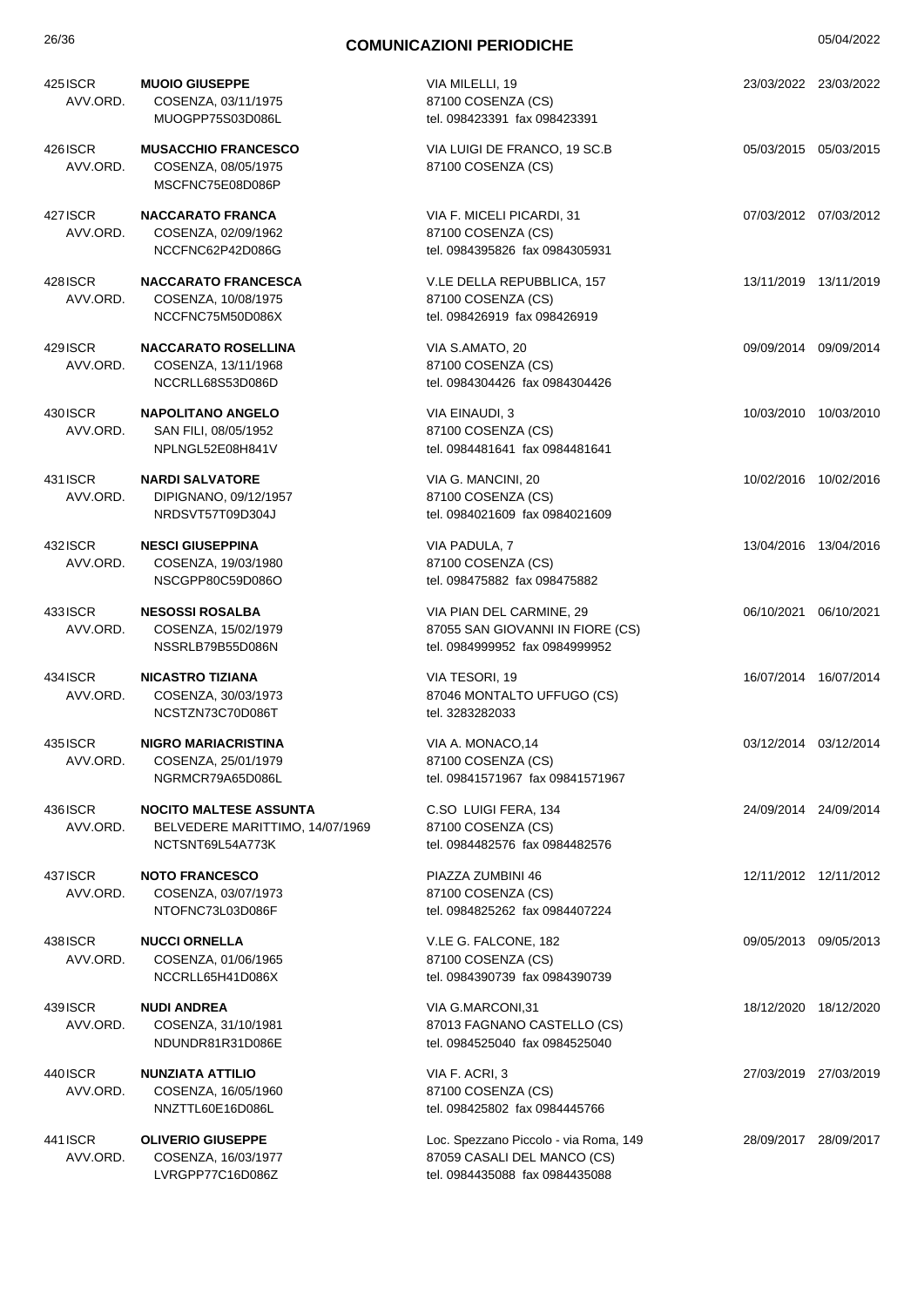| 442 ISCR<br>AVV.ORD. | <b>PACILLO ANTONIO</b><br>COSENZA, 03/09/1966<br>PCLNTN66P03D086D           | VIA PASQUALE ROSSI, 42<br>87100 COSENZA (CS)<br>tel. 0984395258 fax 0984395258         | 08/07/2009 08/07/2009 |
|----------------------|-----------------------------------------------------------------------------|----------------------------------------------------------------------------------------|-----------------------|
| 443 ISCR<br>AVV.ORD. | <b>PAGLIARO CARLO</b><br>COSENZA, 20/06/1969                                | VIA E. DE NICOLA n°42<br>87100 COSENZA (CS)                                            | 17/02/2021 17/02/2021 |
| 444 ISCR<br>AVV.ORD. | PGLCRL69H20D086B<br><b>PALLONE LUCIANA</b><br>COSENZA, 14/07/1970           | tel. 0984482638 fax 0984482638<br>VIA Fratelli Cervi 20<br>87100 COSENZA (CS)          | 20/11/2019 20/11/2019 |
| 445 ISCR             | PLLLCN70L54D086F<br><b>PALUMMO FRANCESCO</b>                                | tel. 3208315494 fax 098435341<br>Viale Trieste, 80                                     | 09/05/2014 09/05/2014 |
| AVV.ORD.             | COSENZA, 26/06/1976<br>PLMFNC76H26D086N                                     | 87100 COSENZA (CS)<br>tel. 0984429137 fax 0984429137                                   |                       |
| 446 ISCR<br>AVV.ORD. | <b>PANTUSO ENNIO</b><br>COSENZA, 07/09/1968<br>PNTNNE68P07D086H             | P.ZZA F. e L. GULLO, 34<br>87100 COSENZA (CS)<br>tel. 098434224 fax 098434224          | 30/01/2015 30/01/2015 |
| 447 ISCR<br>AVV.ORD. | <b>PANZA SALVATORE FRANCESCO</b><br>COSENZA, 18/10/1987<br>PNZSVT87R18D086L | VIA DON CARLO DE CARDONA, 9<br>87100 COSENZA (CS)<br>tel. 098432391 fax 09841593081    | 03/04/2017 03/04/2017 |
| 448 ISCR<br>AVV.ORD. | <b>PAOLINI ENZO</b><br>COSENZA, 02/10/1957<br>PLNNZE57R02D086E              | V.LE DELLA REPUBBLICA, 110<br>87100 COSENZA (CS)<br>tel. 098438062 fax 098434518       | 10/06/2020 10/06/2020 |
| 449 ISCR<br>AVV.ORD. | <b>PAOLINI SERENA</b><br>COSENZA, 13/04/1969<br>PLNSRN69D53D086N            | V.LE DELLA REPUBBLICA, 110<br>87100 COSENZA (CS)<br>tel. 098438062 fax 098434518       | 10/06/2020 10/06/2020 |
| 450 ISCR<br>AVV.ORD. | <b>PARISE CLAUDIA</b><br>COSENZA, 10/04/1974<br>PRSCLD74D50D086Y            | VIA G. DE RADA, 58/B<br>87100 COSENZA (CS)<br>tel. 09841810951 fax 0984679845          | 17/03/2014 17/03/2014 |
| 451 ISCR<br>AVV.ORD. | <b>PARISE ETTORE</b><br>COSENZA, 01/05/1971<br>PRSTTR71E01D086G             | VIA DEGLI STADI, 78<br>87100 COSENZA (CS)<br>tel. 098435538                            | 30/11/2012 30/11/2012 |
| 452 ISCR<br>AVV.ORD. | <b>PARISE FRANCESCO</b><br>COSENZA, 06/04/1974<br>PRSFNC74D06D086Z          | VIA ELENA AIELLO, 21<br>87100 COSENZA (CS)<br>tel. 0984394340 fax 0984394340           | 20/07/2009 20/07/2009 |
| 453 ISCR<br>AVV.ORD. | <b>PASTORE FEDERICA</b><br>COSENZA, 30/07/1983<br>PSTFRC83L70D086H          | VIA BRODOLINI, 9<br>87036 RENDE (CS)<br>tel. 0984846270 fax 0984940216                 | 28/04/2021 28/04/2021 |
| 454 ISCR<br>AVV.ORD. | <b>PEPE DANIELA</b><br>LUZZI, 09/02/1964<br>PPEDNL64B49E773K                | C.SO D'ITALIA, 152<br>87100 COSENZA (CS)<br>tel. 0984391672 fax 0984391672             | 18/10/2012 18/10/2012 |
| 455 ISCR<br>AVV.ORD. | PERCACCIUOLO DANIELE<br>COSENZA, 01/02/1983<br>PRCDNL83B01D086E             | VIALE DEGLI ALIMENA, 61<br>87100 COSENZA (CS)<br>tel. 098422357 fax 098422357          | 18/07/2018 18/07/2018 |
| 456 ISCR<br>AVV.ORD. | <b>PERNA ROBERTA</b><br>COSENZA, 15/12/1980<br>PRNRRT80T55D086G             | P.ZZA GIUSEPPE IMPASTATO, 15<br>87100 COSENZA (CS)<br>tel. 09841811948 fax 09841811948 | 18/12/2019 18/12/2019 |
| 457 ISCR<br>AVV.ORD. | <b>PERRELLI ANNA</b><br>COSENZA, 30/09/1977<br>PRRNNA77P70D086T             | PIAZZA EUROPA N. 9<br>87100 COSENZA (CS)<br>tel. 3339681795                            | 04/05/2016 04/05/2016 |
| 458ISCR<br>AVV.ORD.  | <b>PERRI CARMELA</b><br>APRIGLIANO, 30/07/1957<br>PRRCML57L70A340Z          | VIA E. CRISTOFORO, 57<br>87100 COSENZA (CS)<br>tel. 0984422910 fax 0984422910          | 28/06/2012 28/06/2012 |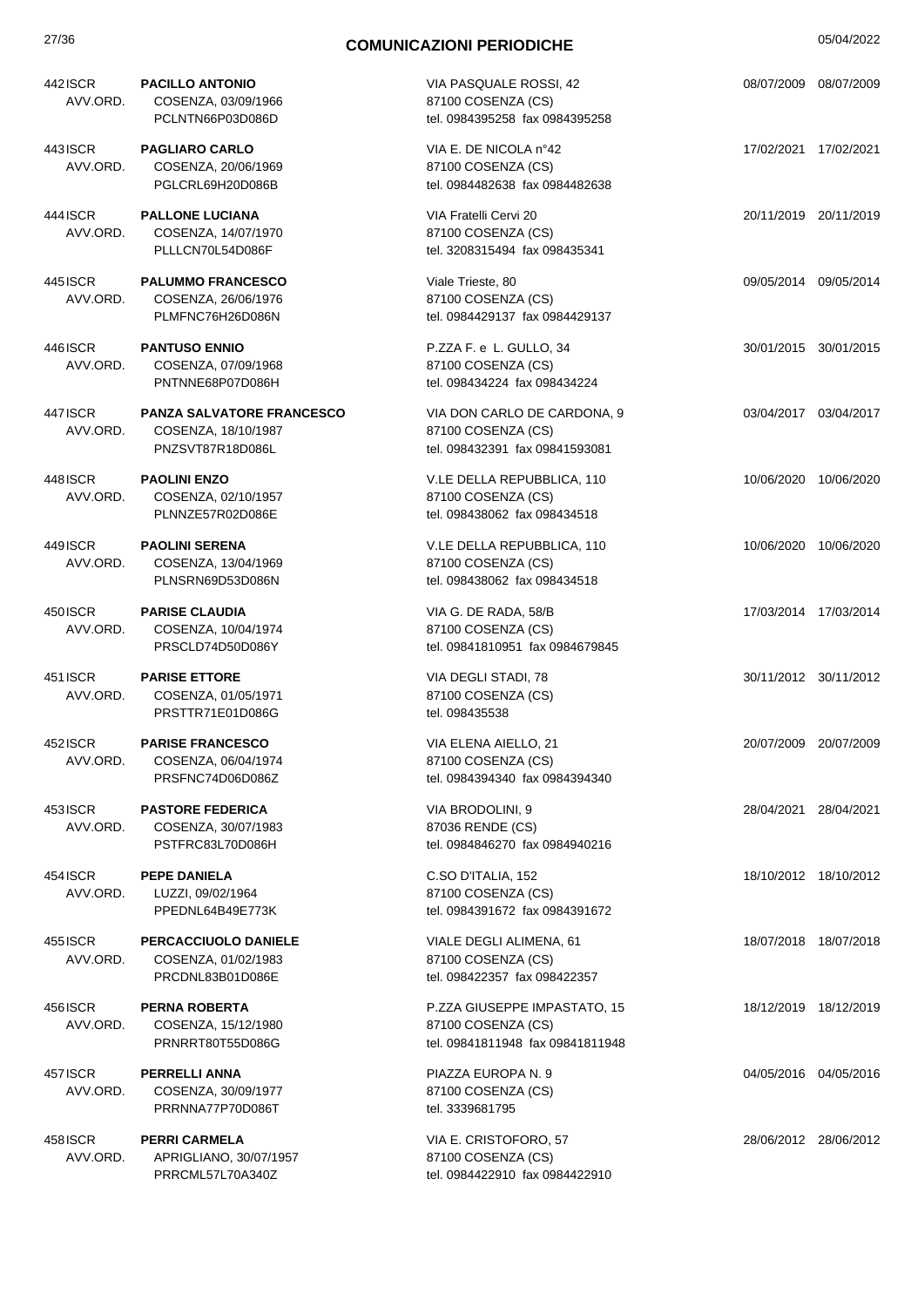| 459 ISCR<br>AVV.ORD. | <b>PERROTTA WALTER</b><br>COSENZA, 02/04/1969<br>PRRWTR69D02D086O                 | PIAZZA ZUMBINI, 39<br>87100 COSENZA (CS)<br>tel. 098473887 fax 09841800569           |                       | 11/01/2012 11/01/2012 |
|----------------------|-----------------------------------------------------------------------------------|--------------------------------------------------------------------------------------|-----------------------|-----------------------|
| 460 ISCR<br>AVV.ORD. | <b>PERUGINI ELEONORA</b><br>COSENZA, 20/01/1981<br>PRGLNR81A60D086I               | VIA MILELLI,26/B<br>87100 COSENZA (CS)<br>tel. 098477364 fax 098471032               | 21/01/2013 21/01/2013 |                       |
| 461 ISCR<br>AVV.ORD. | <b>PETRONE ALESSIA</b><br>BARI, 17/01/1983<br>PTRLSS83A57A662M                    | <b>CORSO LUIGI FERA N. 6</b><br>87100 COSENZA (CS)                                   |                       | 28/10/2021 28/10/2021 |
| 462 ISCR<br>AVV.ORD. | <b>PIAZZA MANFREDO</b><br>COSENZA, 12/12/1962<br>PZZMFR62T12D086B                 | VIA NEGRONI, 53<br>87100 COSENZA (CS)<br>tel. 0984408643 fax 0984408643              |                       | 10/06/2009 10/06/2009 |
| 463 ISCR<br>AVV.ORD. | <b>PIRO FAUST RAOUL TULLIO</b><br>SORIANO CALABRO, 03/11/1965<br>PRIFTR65S03I854Z | via pasquale rossi, 42<br>87100 COSENZA (CS)<br>tel. 3287843486 fax 0984396120       | 12/10/2011 12/10/2011 |                       |
| 464 ISCR<br>AVV.ORD. | <b>PISANI GIANMARIA</b><br>COSENZA, 10/12/1984<br>PSNGMR84T10D086S                | VIA ALIMENA, 99<br>87100 COSENZA (CS)<br>tel. 098428813 fax 098428813                | 24/10/2016 24/10/2016 |                       |
| 465 ISCR<br>AVV.ORD. | <b>PISANI PASQUALE</b><br>SAN SOSTI, 22/04/1951<br>PSNPQL51D22I165Y               | VIA ALIMENA, 99<br>87100 COSENZA (CS)<br>tel. 098428813 fax 098428813                |                       | 04/09/2012 04/09/2012 |
| 466ISCR<br>AVV.ORD.  | <b>PLASTINA STEFANIA</b><br>COSENZA, 26/12/1966<br>PLSSFN66T66D0U6J               | VIA NICOLA SERRA, 95<br>87100 COSENZA (CS)<br>tel. 0984398055 fax 0984398055         | 27/09/2013 27/09/2013 |                       |
| 467 ISCR<br>AVV.ORD. | <b>PLEBISCITO GINA</b><br>ACRI, 01/09/1980<br>PLBGNI80P41A053J                    | VIA P. BORSELLINO, 59<br>87041 ACRI (CS)<br>tel. 0984955345 fax 0984955345           |                       | 30/09/2013 30/09/2013 |
| 468 ISCR<br>AVV.ORD. | <b>POLILLO BARBARA</b><br>COSENZA, 16/06/1981<br>PLLBBR81H56D086Q                 | PIAZZA EUROPA, 9<br>87100 COSENZA (CS)<br>tel. 098436549                             |                       | 16/07/2014 16/07/2014 |
| 469 ISCR<br>AVV.ORD. | <b>POLILLO ROSSELLA</b><br>COSENZA, 05/12/1967<br>PLLRSL67T45D086I                | VIA A. PELUSO, 16<br>87040 CASTROLIBERO (CS)<br>tel. 0984851732 fax 0984483695       |                       | 05/06/2013 05/06/2013 |
| 470 ISCR<br>AVV.ORD. | <b>POLITANO ANDREA</b><br>COSENZA, 27/08/1983<br>PLTNDR83M27D086V                 | PIAZZA SANTA TERESA, 15<br>87100 COSENZA (CS)<br>tel. 098429047 fax 09841712044      |                       | 28/11/2018 28/11/2018 |
| 471 ISCR<br>AVV.ORD. | <b>PONTE TERENZIO FULVIO RAFFAELE</b><br>MILANO, 08/01/1973<br>PNTTNZ73A08F205B   | V.LE G. MANCINI, 156<br>87100 COSENZA (CS)<br>tel. 0984396098 fax 0984396098         |                       | 20/01/2015 20/01/2015 |
| 472ISCR<br>AVV.ORD.  | <b>PONZO DANIELA</b><br>BRINDISI, 25/08/1972<br>PNZDNL72M65B180J                  | V.LE G. MANCINI, 156<br>87100 COSENZA (CS)<br>tel. 0984396098 fax 0984396098         |                       | 20/01/2015 20/01/2015 |
| 473ISCR<br>AVV.ORD.  | <b>PORCO GIOVANNI</b><br>COSENZA, 28/05/1983<br>PRCGNN83E28D086N                  | VIA RIZZUSO, 3<br>87050 PIANE CRATI (CS)                                             |                       | 24/11/2017 24/11/2017 |
| 474 ISCR<br>AVV.ORD. | <b>PORTA MARIA</b><br>COSENZA, 22/06/1968<br>PRTMRA68H62D086C                     | VIA CATANZARO, 36<br>87036 RENDE (CS)<br>tel. 0984393126 fax 0984393126              |                       | 30/11/2012 30/11/2012 |
| 475 ISCR<br>AVV.ORD. | <b>PORTO ROSSELLA</b><br>COSENZA, 11/09/1966<br>PRTRSL66P51D086A                  | VIA TRIPODI, 1 PAL. NOVACASA<br>87100 COSENZA (CS)<br>tel. 0984394096 fax 0984394096 |                       | 29/09/2020 29/09/2020 |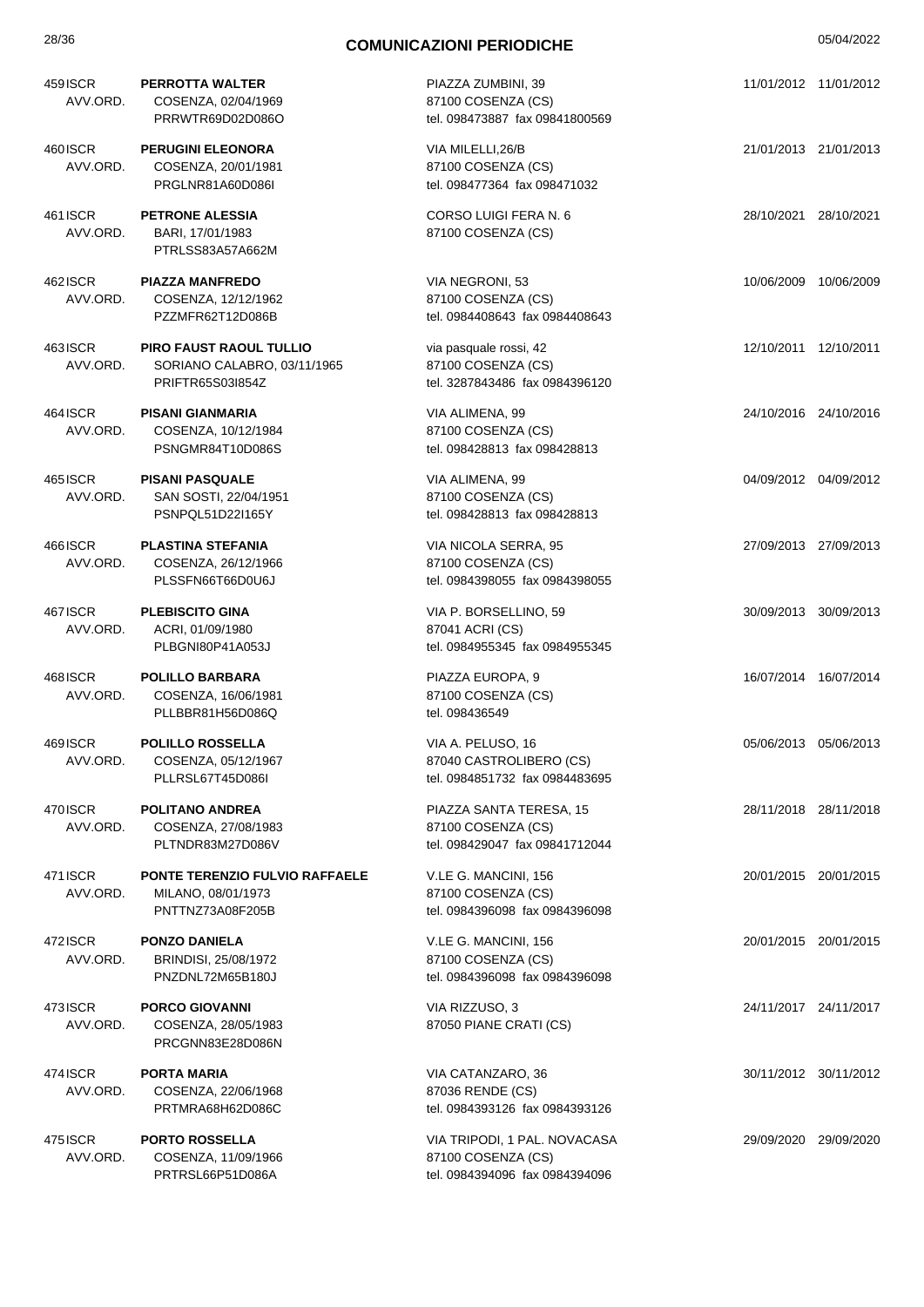| 29/36                |                                                                            | <b>COMUNICAZIONI PERIODICHE</b>                                                                 | 05/04/2022            |
|----------------------|----------------------------------------------------------------------------|-------------------------------------------------------------------------------------------------|-----------------------|
| 476ISCR<br>AVV.ORD.  | <b>POSTERARO RACHELE</b><br>COSENZA, 10/06/1965<br>PSTRHL65H50D086U        | VIA E. CRISTOFORO, 57<br>87100 COSENZA (CS)<br>tel. 098438358 fax 0984482950                    | 01/04/2010 01/04/2010 |
| 477 ISCR<br>AVV.ORD. | <b>PRANTEDA MARIA ROSA</b><br>CARIATI, 22/10/1981<br>PRNMRS81R62B774V      | VIA MONTESANTO, 22<br>87100 COSENZA (CS)<br>tel. 098473604 fax 0984445803                       | 30/06/2010 30/06/2010 |
| 478 ISCR<br>AVV.ORD. | <b>PREITE FRANCESCA DANIELA</b><br>COSENZA, 06/10/1983<br>PRTFNC83R46D086H | VIA XXIV MAGGIO N.81/D<br>87100 COSENZA (CS)<br>tel. 09841806478 fax 09841800431                | 19/12/2017 19/12/2017 |
| 479 ISCR<br>AVV.ORD. | <b>PRINCIPATO GAETANA</b><br>COSENZA, 13/03/1967<br>PRNGTN67C53D086J       | VIA S. PERTINI, 13<br>87018 SAN MARCO ARGENTANO (CS)<br>tel. 0984513300 fax 0984513300          | 31/07/2013 31/07/2013 |
| 480 ISCR<br>AVV.ORD. | <b>PRINCIPE ROBERTO</b><br>COSENZA, 05/10/1980<br>PRNRRT80R05D086V         | PIAZZA MARTIN LUTHER KING, 10<br>87036 RENDE (CS)<br>tel. 0984464068 fax 0984464068             | 27/02/2020 27/02/2020 |
| 481 ISCR<br>AVV.ORD. | <b>PRINCIPE ROSA MARIA</b><br>COSENZA, 07/05/1984<br>PRNRMR84E47D086Q      | VIA LEONIDA REPACI, 39<br>87036 RENDE (CS)<br>tel. 0984429773 fax 0984837732                    | 27/01/2021 27/01/2021 |
| 482ISCR<br>AVV.ORD.  | <b>PROPATO MARIA ANTONELLA</b><br>SCALEA, 01/06/1969<br>PRPMNT69H41I489J   | P.ZZA FAUSTO E LUIGI GULLO<br>87100 COSENZA (CS)<br>tel. 0984795861 fax 098432020               | 03/04/2017 03/04/2017 |
| 483ISCR<br>AVV.ORD.  | <b>PUGLIESE ALBERTO</b><br>ROMA, 30/05/1966<br>PGLLRT66E30H501B            | V.LE GIACOMO MANCINI, 20 SCALA C INT 017<br>87100 COSENZA (CS)<br>tel. 368656666 fax 0984472233 | 01/04/2010 01/04/2010 |
| 484 ISCR<br>AVV.ORD. | <b>PUGLIESE VINCENZO</b><br>MONGRASSANO, 06/11/1964<br>PGLVCN64S06F370O    | VIA XX SETTEMBRE, 126<br>87018 SAN MARCO ARGENTANO (CS)<br>tel. 0984511788 fax 0984511788       | 19/12/2018 19/12/2018 |
| 4851SCR<br>AVV.ORD.  | <b>PUTERIO CARMELO</b><br>BISIGNANO, 16/07/1957<br>PTRCML57L16A887P        | VIA VICO NUOVO, 26<br>87043 BISIGNANO (CS)<br>tel. 0984951125 fax 0984919172                    | 24/01/2007 24/01/2007 |
| 486ISCR<br>AVV.ORD.  | <b>QUAGLIO DOMENICO</b><br>TARSIA, 13/02/1968<br>QGLDNC68B13L055Y          | VIA Cesare Gabriele N. 12<br>87100 COSENZA (CS)<br>tel. 09841573091 fax 09841573090             | 16/07/2014 16/07/2014 |
| 487 ISCR<br>AVV.ORD. | <b>QUAGLIO IDA STEFANIA</b><br>COSENZA, 04/05/1966<br>QGLDTF66E44D086E     | Via Cesare Gabriele n 12<br>87100 COSENZA (CS)<br>tel. 09841573091 fax 098411573090             | 20/06/2014 20/06/2014 |
| 488ISCR<br>AVV.ORD.  | <b>QUINTIERI WILLIAM</b><br>COSENZA, 05/11/1971<br>QNTWLM71S05D086L        | VIA ROMA, 124<br>87013 FAGNANO CASTELLO (CS)<br>tel. 0984525433 fax 0984525433                  | 14/12/2021 14/12/2021 |
| 489ISCR<br>AVV.ORD.  | RACHIELI MADDALENA<br>COSENZA, 29/12/1968<br>RCHMDL68T69D086S              | VIA G. BRODOLINI, 12<br>87041 ACRI (CS)<br>tel. 0984955415                                      | 26/02/2014 26/02/2014 |
| 490ISCR<br>AVV.ORD.  | RACHIELI PAOLA<br>COSENZA, 07/08/1972<br>RCHPLA72M47D086B                  | VIA PIETRO MANCINI, 2<br>87041 ACRI (CS)<br>tel. 0984955652 fax 09841931919                     | 17/03/2014 17/03/2014 |
| 491 ISCR<br>AVV.ORD. | <b>RAIA GIAMPAOLO</b><br>COSENZA, 06/05/1962<br>RAIGPL62E06D086L           | VIA ALIMENA, 92<br>87100 COSENZA (CS)<br>tel. 098423721 fax 098423845                           | 12/11/2012 12/11/2012 |
| 492 ISCR<br>AVV.ORD. | <b>REALE FRANCESCO</b><br>ACRI, 16/08/1967<br>RLEFNC67M16A053U             | VIA GIOVANNI AMENDOLA, 61<br>87041 ACRI (CS)<br>tel. 0984954904 fax 0984954904                  | 11/10/2013 11/10/2013 |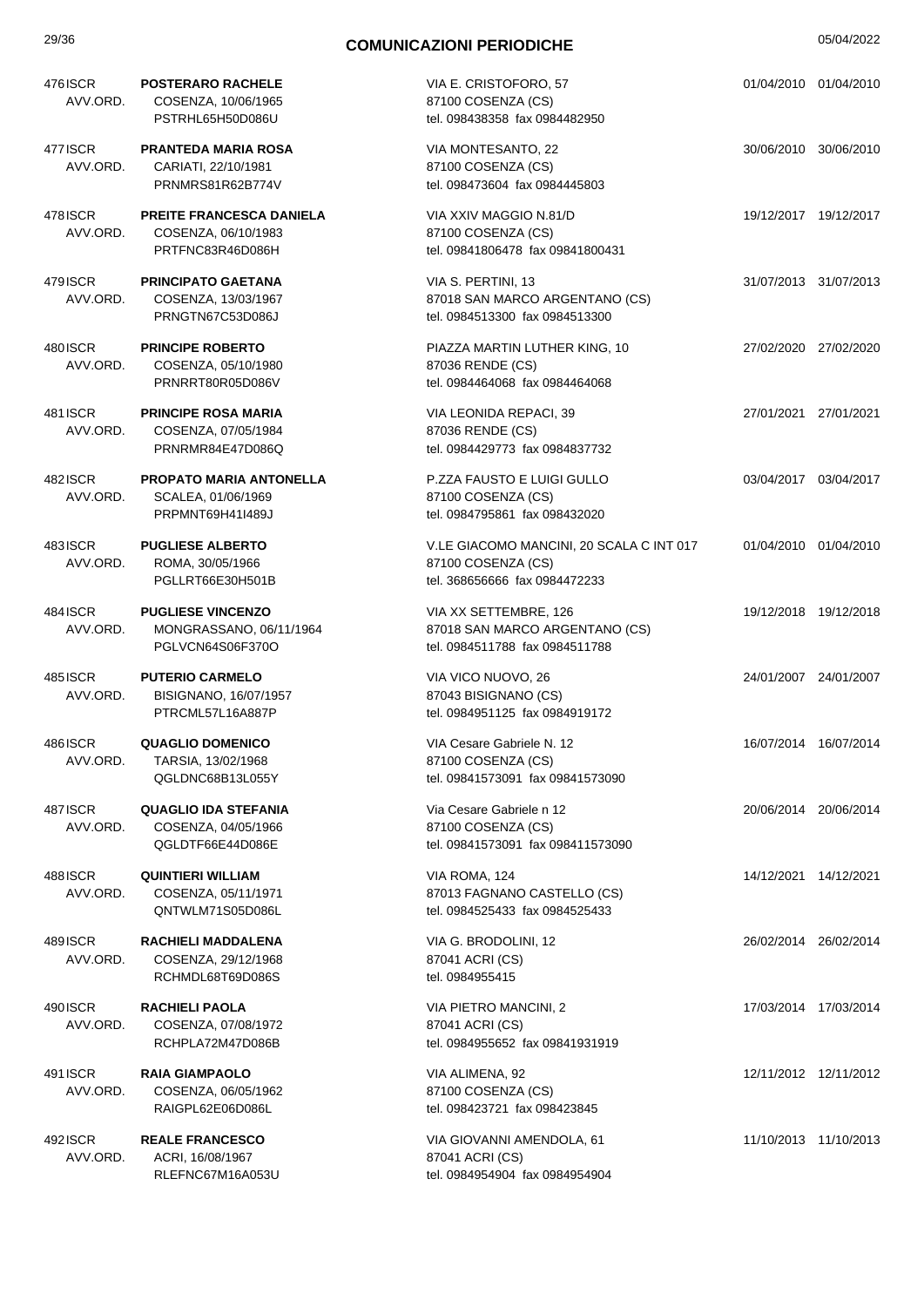| 30/36                | <b>COMUNICAZIONI PERIODICHE</b>                                                   |                                                                                         | 05/04/2022 |                       |
|----------------------|-----------------------------------------------------------------------------------|-----------------------------------------------------------------------------------------|------------|-----------------------|
| 493ISCR<br>AVV.ORD.  | <b>REDA GIULIANA</b><br>COSENZA, 20/07/1973<br>RDEGLN73L60D086X                   | VIA G. MATTEOTTI, 18<br>87036 RENDE (CS)<br>tel. 0984018314 fax 09841801158             |            | 09/05/2014 09/05/2014 |
| 494 ISCR<br>AVV.ORD. | <b>RENZULLI GABRIELE</b><br>MANFREDONIA, 11/07/1964<br>RNZGRL64L11E885H           | P.ZZA FAUSTO E LUIGI GULLO, 88<br>87100 COSENZA (CS)<br>tel. 0984482838 fax 0984482838  |            | 12/10/2011 12/10/2011 |
| 495 ISCR<br>AVV.ORD. | <b>RICHETTI GIOVANNI</b><br>COSENZA, 04/04/1970<br>RCHGNN70D04D086W               | VIA EZIO TARANTELLI,31<br>87100 COSENZA (CS)<br>tel. 098438303 fax 09841800152          |            | 26/10/2012 26/10/2012 |
| 496 ISCR<br>AVV.ORD. | <b>RIZZO PIERO</b><br>DARWEN, 30/10/1965<br>RZZPRI65R30Z114Y                      | VIALE DELLA RESISTENZA 43<br>87036 RENDE (CS)<br>tel. 098421507 fax 0984445857          |            | 19/12/2017 19/12/2017 |
| 497 ISCR<br>AVV.ORD. | <b>RIZZUTI GAETANO</b><br>COSENZA, 25/08/1977<br>RZZGTN77M25D086R                 | VIA DELLA RESISTENZA, 198<br>87036 RENDE (CS)<br>tel. 0984461257 fax 0984657802         |            | 17/04/2015 17/04/2015 |
| 498ISCR<br>AVV.ORD.  | <b>RIZZUTI PAOLINO</b><br>COSENZA, 19/09/1966<br>RZZPLN66P19D086F                 | VIA PANEBIANCO, 177<br>87100 COSENZA (CS)<br>tel. 0984825047 fax 09841712066            |            | 07/09/2009 07/09/2009 |
| 499ISCR<br>AVV.ORD.  | <b>ROGATO SANTO</b><br>CASTROLIBERO, 20/08/1970<br>RGTSNT70M20C108O               | V.LE S.COSMAI COND.COSMAI, 40<br>87100 COSENZA (CS)<br>tel. 0984793434 fax 0984793434   |            | 27/07/2020 27/07/2020 |
| 500 ISCR<br>AVV.ORD. | <b>ROMANO ANGELO</b><br>COSENZA, 20/03/1968<br>RMNNGL68C20D086H                   | VIA S. GIOVANNI BOSCO, 25<br>87041 ACRI (CS)<br>tel. 0984955833 fax 0984910984          |            | 27/09/2013 27/09/2013 |
| 501 ISCR<br>AVV.ORD. | <b>ROMANO PIETRO</b><br>NAPOLI, 18/10/1964<br>RMNPTR64R18F839Z                    | VIA GRAVINA, 6<br>87100 COSENZA (CS)<br>tel. 098421735 fax 098426541                    |            | 19/01/2011 19/01/2011 |
| 502 ISCR<br>AVV.ORD. | <b>ROMANO ROSA MARIA</b><br>SAN GIOVANNI IN FIORE, 25/01/1965<br>RMNRMR65A65H919A | VIA CAVALCANTI, 4<br>87055 SAN GIOVANNI IN FIORE (CS)<br>tel. 0984993859 fax 0984976987 |            | 24/04/2013 24/04/2013 |
| 503ISCR<br>AVV.ORD.  | <b>ROSAPANE FRANCESCO</b><br>COSENZA, 06/04/1974<br>RSPFNC74D06D086W              | VIA SABOTINO, 55<br>87100 COSENZA (CS)<br>tel. 098424271 fax 098475759                  |            | 25/07/2014 25/07/2014 |
| 504 ISCR<br>AVV.ORD. | <b>ROSSELLI FERNANDA</b><br>COSENZA, 26/02/1978<br>RSSFNN78B66D086T               | VIA CALABRIA, 16<br>87100 COSENZA (CS)<br>tel. 3474999619 fax 0984413950                |            | 10/05/2017 10/05/2017 |
| 505 ISCR<br>AVV.ORD. | <b>RUBINO GIANLUCA</b><br>COSENZA, 18/05/1972<br>RBNGLC72E18D086M                 | VIA LUIGI DE FRANCO, 26<br>87100 COSENZA (CS)<br>tel. 09841812278 fax 09841812278       |            | 20/01/2015 20/01/2015 |
| 506ISCR<br>AVV.ORD.  | <b>RUFFOLO ELISA</b><br>COSENZA, 04/03/1979<br>RFFLSE79C44D086U                   | <b>VIA MAZZINI</b><br>87040 MARANO MARCHESATO (CS)<br>tel. 0984641330 fax 0984641330    |            | 27/01/2021 27/01/2021 |
| 507 ISCR<br>AVV.ORD. | <b>RUGA MARCO</b><br>LOCRI, 29/12/1981<br>RGUMRC81T29D976Z                        | VIA G. VERDI, 174<br>87036 RENDE (CS)<br>tel. 0984404126 fax 0984404126                 |            | 22/10/2013 22/10/2013 |
| 508 ISCR<br>AVV.ORD. | <b>RUGA MAURO</b><br>TORINO, 31/10/1968<br>RGUMRA68R31L219S                       | VIA G. VERDI, 174<br>87036 RENDE (CS)<br>tel. 0984404126 fax 0984404126                 |            | 22/10/2013 22/10/2013 |
| 509 ISCR<br>AVV.ORD. | <b>RUSSO ALESSANDRO</b><br>COSENZA, 03/10/1971<br>RSSLSN71R03D086E                | Viale Falcone, 136<br>87100 COSENZA (CS)<br>tel. 098433850 fax 098433850                |            | 18/02/2013 18/02/2013 |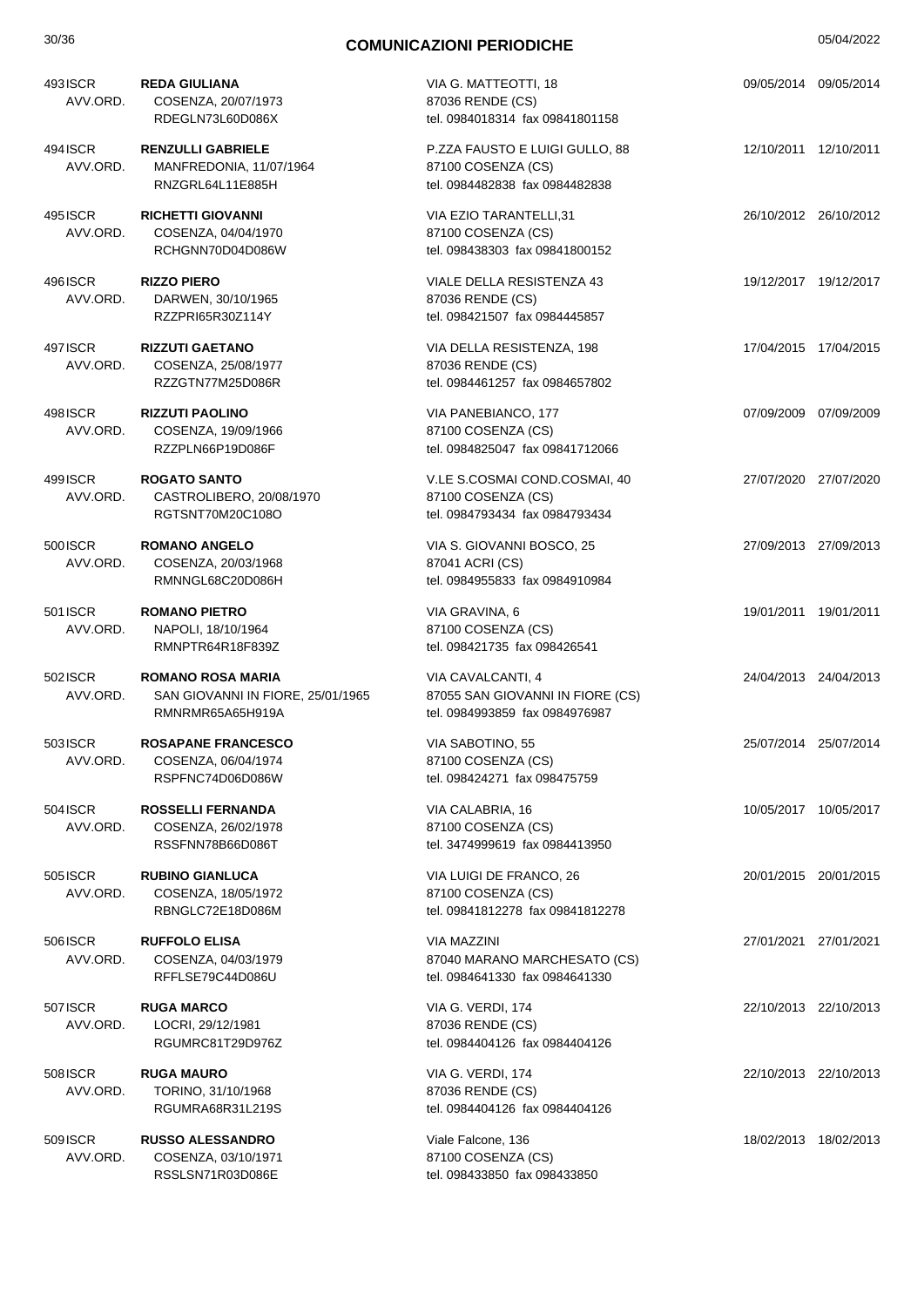| 510ISCR<br>AVV.ORD.        | <b>RUSSO FRANCESCO</b><br>COSENZA, 09/01/1966<br>RSSFNC66A09D086F       | VIA G. FALCONE, 136<br>87100 COSENZA (CS)<br>tel. 098433850 fax 098433850              |                       | 18/02/2013 18/02/2013 |
|----------------------------|-------------------------------------------------------------------------|----------------------------------------------------------------------------------------|-----------------------|-----------------------|
| 511 ISCR<br>AVV.ORD.       | <b>RUSSO LUDOVICO MASSIMO</b><br>NAPOLI, 03/08/1962<br>RSSLVC62M03F839V | VIA J.F. KENNEDY, 56/d<br>87036 RENDE (CS)<br>tel. 0984846009 fax 0984846009           | 26/10/2012 26/10/2012 |                       |
| 512ISCR<br>AVV.ORD.        | <b>RUSSO MADDALENA</b><br>COSENZA, 25/06/1976<br>RSSMDL76H65D086Y       | VIA NICOLA SERRA, 123/O<br>87100 COSENZA (CS)<br>tel. 09841812002 fax 09841812002      | 07/03/2012 07/03/2012 |                       |
| 513 ISCR<br>AVV.ORD.       | <b>RUSSO MICHELE</b><br>COSENZA, 03/02/1972<br>RSSMHL72B03D086B         | V.LE PIETRO MANCINI, 25<br>87040 CASTROLIBERO (CS)<br>tel. 09841806182 fax 09841801108 | 01/04/2010 01/04/2010 |                       |
| 514 ISCR<br>AVV.ORD.       | <b>SACCO MASSIMO</b><br>COSENZA, 06/06/1966<br>SCCMSM66H06D086F         | VIALE GIOVANNI FALCONE, 136<br>87100 COSENZA (CS)<br>tel. 098433850 fax 098433850      | 28/11/2018 28/11/2018 |                       |
| 515 ISCR<br>AVV.ORD.       | <b>SACCOMANNO VINCENZO</b><br>COSENZA, 02/08/1969<br>SCCVCN69M02D086C   | VIA CESARE GABRIELE, 15<br>87100 COSENZA (CS)<br>tel. 0984014797 fax 0984014797        | 12/12/2013 12/12/2013 |                       |
| 516 <b>SCR</b><br>AVV.ORD. | <b>SALERNO CARMELO</b><br>COSENZA, 26/01/1969<br>SLRCML69A26D086B       | VIA MORTATI, 23<br>87100 COSENZA (CS)<br>tel. 0984408752 fax 0984408752                |                       | 17/04/2015 17/04/2015 |
| 517ISCR<br>AVV.ORD.        | <b>SALERNO MARILYN</b><br>COSENZA, 23/02/1980<br>SLRMLY80B63D086A       | VIA A. GUARASCI, 72<br>87054 ROGLIANO (CS)<br>tel. 0984981784 fax 0984981784           |                       | 30/03/2021 30/03/2021 |
| 518ISCR<br>AVV.ORD.        | <b>SALFI GABRIELLA</b><br>COSENZA, 13/03/1972<br>SLFGRL72C53D086U       | VIA S.MARIA, 86<br>87100 COSENZA (CS)<br>tel. 0984780104 fax 0984780021                |                       | 28/10/2020 28/10/2020 |
| 519ISCR<br>AVV.ORD.        | <b>SAMMARRO DARIO</b><br>COSENZA, 19/01/1992<br>SMMDRA92A19D086W        | <b>VIALE TRIESTE,38</b><br>87100 COSENZA (CS)<br>tel. 0984793657 fax 0984645610        |                       | 03/12/2020 03/12/2020 |
| 520ISCR<br>AVV.ORD.        | <b>SANGERMANO AURORA</b><br>BISIGNANO, 28/03/1958<br>SNGRRA58C68A887E   | V.LE ROMA, 136<br>87043 BISIGNANO (CS)<br>tel. 3201630565                              | 05/03/2015 05/03/2015 |                       |
| 521 ISCR<br>AVV.ORD.       | <b>SANTORO GIORGIO</b><br>COSENZA, 12/08/1960<br>SNTGRG60M12D086V       | C.SO LUIGI FERA, 134<br>87100 COSENZA (CS)<br>tel. 0984482576 fax 0984482576           |                       | 24/09/2014 24/09/2014 |
| 522 ISCR<br>AVV.ORD.       | <b>SAPONIERI ISABELLA</b><br>COSENZA, 16/05/1984<br>SPNSLL84E56D086D    | VIC. POSEIDONIA PAESTUM, 8<br>87100 COSENZA (CS)                                       |                       | 03/03/2021 03/03/2021 |
| 523 ISCR<br>AVV.ORD.       | <b>SAVASTANO COSIMO</b><br>COSENZA, 23/07/1960<br>SVSCSM60L23D086W      | VIA ALDO MORO, 53<br>87100 COSENZA (CS)<br>tel. 09841481111 fax 09841481111            |                       | 01/04/2010 01/04/2010 |
| 524 ISCR<br>AVV.ORD.       | <b>SCAGLIONE ANTONIETTA</b><br>COSENZA, 02/08/1962<br>SCGNNT62M42D086W  | Piazza Europa 14<br>87100 COSENZA (CS)<br>tel. 098432877 fax 0984396143                |                       | 17/04/2015 17/04/2015 |
| 525 ISCR<br>AVV.ORD.       | <b>SCALFARI SERGIO</b><br>CATANZARO, 03/02/1965<br>SCLSRG65B03C352S     | P.ZZA F. e L. GULLO, 34<br>87100 COSENZA (CS)<br>tel. 098437815 fax 098437815          |                       | 31/01/2018 31/01/2018 |
| 526 ISCR<br>AVV.ORD.       | <b>SCARCELLO ANGELO</b><br>COSENZA, 30/12/1967<br>SCRNGL67T30D086Y      | V.LE G. MANCINI PAL. FUTURA<br>87100 COSENZA (CS)<br>tel. 0984483695 fax 0984483695    |                       | 05/06/2013 05/06/2013 |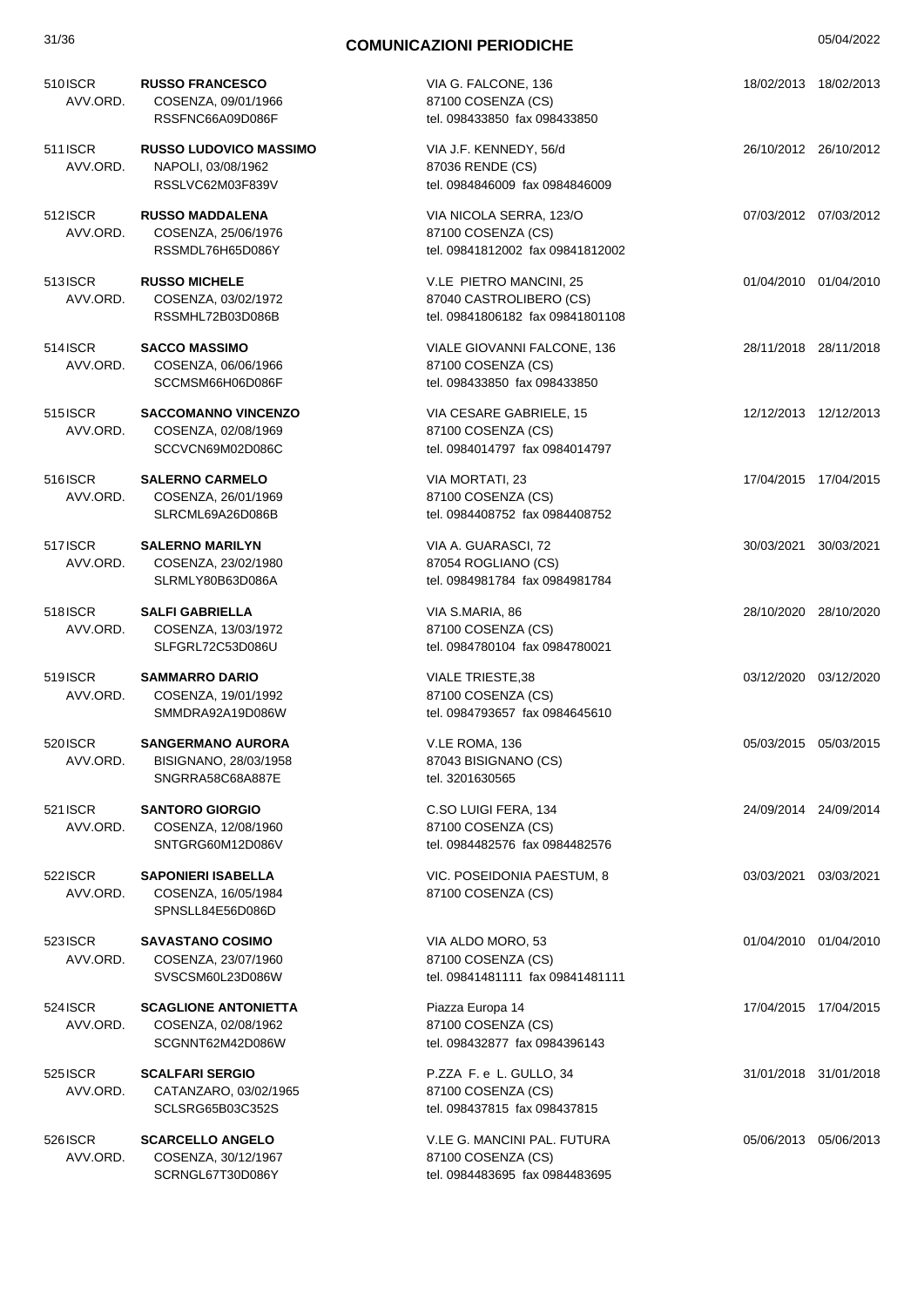| 527 ISCR<br>AVV.ORD. | <b>SCARCELLO ELIANA</b><br>ACRI, 08/02/1982<br>SCRLNE82B48A053K                  | C.DA CHIMENTO SOP.152<br>87041 ACRI (CS)                                                      | 08/10/2020 08/10/2020 |
|----------------------|----------------------------------------------------------------------------------|-----------------------------------------------------------------------------------------------|-----------------------|
| 528 ISCR<br>AVV.ORD. | <b>SCARFO' MARIA CONCETTA</b><br>POLISTENA, 17/09/1988<br>SCRMCN88P57G791G       | PIAZZA EUROPA, 9<br>87100 COSENZA (CS)<br>tel. 098436549                                      | 17/03/2021 17/03/2021 |
| 529 ISCR<br>AVV.ORD. | <b>SCARIVAGLIONE ANGELA</b><br>ROGLIANO, 24/08/1990<br>SCRNGL90M64H490L          | Via Busento, 9<br>87036 RENDE (CS)<br>tel. 09841811290 fax 09841811290                        | 27/03/2019 27/03/2019 |
| 530 ISCR<br>AVV.ORD. | <b>SCARPELLI CARMENCITA</b><br>COSENZA, 18/12/1967<br>SCRCMN67T58D086M           | VIA XXV APRILE, 12<br>87050 ROVITO (CS)<br>tel. 0984433148 fax 0984433148                     | 21/04/2021 21/04/2021 |
| 531 ISCR<br>AVV.ORD. | <b>SCARPELLI FERNANDO</b><br>SAN DEMETRIO CORONE, 01/08/1962<br>SCRFNN62M01H818L | VIA C.GABRIELE PAL.FALBOLANEVE<br>87100 COSENZA (CS)<br>tel. 098431330 fax 0984407244         | 27/03/2008 27/03/2008 |
| 532 ISCR<br>AVV.ORD. | <b>SCIRCHIO VINCENZO</b><br>FUSCALDO, 03/08/1950<br>SCRVCN50M03D828M             | VIA PARISIO, 2<br>87100 COSENZA (CS)<br>tel. 0984013540 fax 0984013540                        | 01/04/2010 01/04/2010 |
| 533 ISCR<br>AVV.ORD. | <b>SCRIVANO DARIO</b><br>COSENZA, 12/03/1976<br>SCRDRA76C12D086Q                 | C.SO UMBERTO, 33<br>87100 COSENZA (CS)<br>tel. 3488824680                                     | 03/12/2020 03/12/2020 |
| 534 ISCR<br>AVV.ORD. | <b>SEMERARO ROSA</b><br>COSENZA, 06/04/1976<br>SMRRSO76D46D086V                  | VIA PAOLO BORSELLINO PAL. CHIAPPETTA<br>87100 COSENZA (CS)<br>tel. 0984396178 fax 0984396178  | 28/06/2012 28/06/2012 |
| 535 ISCR<br>AVV.ORD. | <b>SENATORI LUCA</b><br>ROMA, 24/02/1965<br>SNTLCU65B24H501W                     | VIA WALTER TOBAGI N. 15<br>87100 COSENZA (CS)<br>tel. 0984482457 fax 0984482457               | 02/07/2015 02/07/2015 |
| 536 ISCR<br>AVV.ORD. | <b>SESTI MARIA ANTONIETTA</b><br>COSENZA, 07/05/1973<br>SSTMNT73E47D086Q         | <b>VIA PASCALETTI</b><br>87040 MENDICINO (CS)<br>tel. 0984637212 fax 0984637212               | 24/04/2013 24/04/2013 |
| 537 ISCR<br>AVV.ORD. | <b>SESTI MICAELA</b><br>COSENZA, 03/07/1978<br>SSTMCL78L43D086J                  | VIA UGO SPIRITO, 109<br>87100 COSENZA (CS)<br>tel. 0984390413 fax 0984390413                  | 18/02/2013 18/02/2013 |
| 538 ISCR<br>AVV.ORD. | <b>SETTEMBRINO GIOVANNI</b><br>COSENZA, 05/12/1967<br>STTGNN67T05D086E           | VIA COSENZA, 7<br>87036 RENDE (CS)<br>tel. 0984393399 fax 0984393399                          | 10/11/2014 10/11/2014 |
| 539 ISCR<br>AVV.ORD. | <b>SETTINO MARIA</b><br>COSENZA, 01/09/1976<br>STTMRA76P41D086S                  | VIA C.GABRIELE PAL.FALBOLANEVE<br>87100 COSENZA (CS)<br>tel. 0984391238 fax 0984393558        | 25/07/2014 25/07/2014 |
| 540 ISCR<br>AVV.ORD. | <b>SICILIANO FRANCESCO</b><br>COSENZA, 04/02/1966<br>SCLFNC66B04D086Y            | viale mancini, 134<br>87100 COSENZA (CS)<br>tel. 0984413403 fax 0984413403                    | 05/06/2013 05/06/2013 |
| 541 ISCR<br>AVV.ORD. | <b>SIMARI TOMMASO</b><br>COSENZA, 04/05/1971<br>SMRTMS71E04D086U                 | VIA MEDAGLIE D'ORO, 60<br>87100 COSENZA (CS)<br>tel. 098421414 fax 098421414                  | 30/09/2015 30/09/2015 |
| 542 ISCR<br>AVV.ORD. | SINISCALCHI PAOLA<br>COSENZA, 31/07/1973<br>SNSPLA73L71D086K                     | VIA CALOPRESE, 23<br>87100 COSENZA (CS)<br>tel. 098421631                                     | 10/07/2013 10/07/2013 |
| 543 ISCR<br>AVV.ORD. | <b>SIRENA MICHELANGELO</b><br>COSENZA, 14/07/1970<br>SRNMHL70L14D086R            | VIA S.FRANCESCO DI PAOLA, 18<br>87013 FAGNANO CASTELLO (CS)<br>tel. 0984306731 fax 0984306731 | 21/12/2011 21/12/2011 |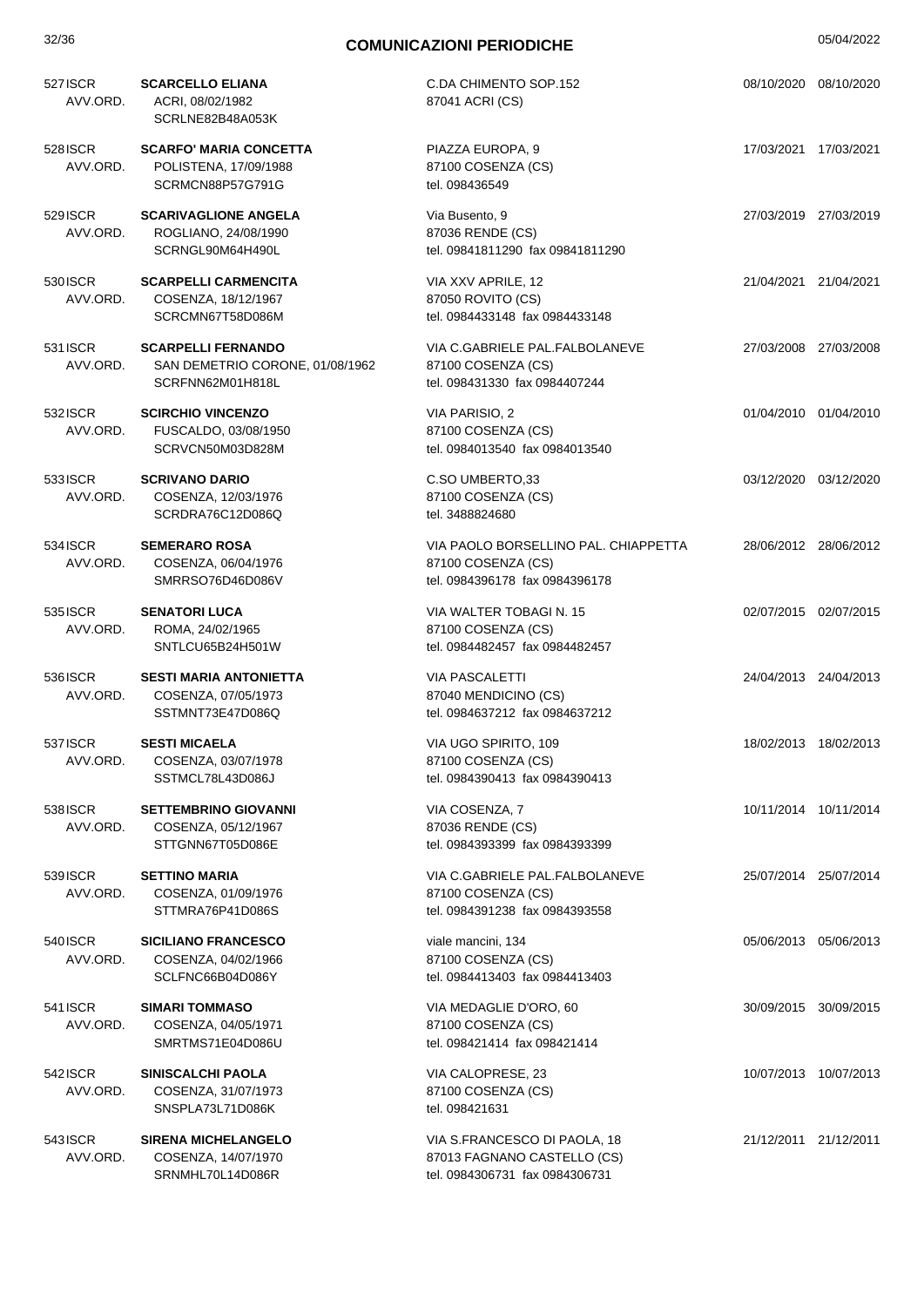| 544 ISCR<br>AVV.ORD. | <b>SISCA DANIELE ATANASIO</b><br>COSENZA, 24/08/1990<br>SSCDLT90M24D086I          | <b>VIA PAGLIASPITO</b><br>87043 BISIGNANO (CS)<br>tel. 0984957597 fax 0984957597          | 28/10/2020 28/10/2020 |
|----------------------|-----------------------------------------------------------------------------------|-------------------------------------------------------------------------------------------|-----------------------|
| 545 ISCR<br>AVV.ORD. | <b>SOTTILE VINCENZA</b><br>COSENZA, 09/04/1974<br>STTVCN74D49D086I                | VIA S.ALLENDE<br>87050 ROVITO (CS)<br>tel. 0984433698 fax 0984467583                      | 05/03/2015 05/03/2015 |
| 546ISCR<br>AVV.ORD.  | <b>SPADA ANNA</b><br>COSENZA, 14/11/1990<br>SPDNNA90S54D086L                      | VIA MONTESANTO, 113<br>87100 COSENZA (CS)<br>tel. 098425833 fax 098425833                 | 18/12/2019 18/12/2019 |
| 547 ISCR<br>AVV.ORD. | <b>SPADAFORA MIRELLA</b><br>COSENZA, 19/08/1966<br>SPDMLL66M59D086X               | piazza Scavello 3<br>87100 COSENZA (CS)<br>tel. 09841800829 fax 09841800501               | 16/07/2014 16/07/2014 |
| 548ISCR<br>AVV.ORD.  | <b>SPATARO GIOVANNI</b><br>COSENZA, 12/08/1963<br>SPTGNN63M12D086T                | PIAZZA EUROPA, 9<br>87100 COSENZA (CS)<br>tel. 0984398003 fax 0984398003                  | 14/10/2009 14/10/2009 |
| 549ISCR<br>AVV.ORD.  | <b>SPECIALE MANLIO</b><br>COSENZA, 08/01/1983<br>SPCMNL83A08D086O                 | VIA PADRE GIGLIO N.3<br>87100 COSENZA (CS)<br>tel. 0984408140 fax 0984408140              | 14/09/2015 14/09/2015 |
| 550 ISCR<br>AVV.ORD. | <b>SPERANZA VALERIO BENITO</b><br>COSENZA, 20/11/1971<br>SPRVRB71S20D086V         | <b>VIA TORRICELLA, 3</b><br>87010 LATTARICO (CS)<br>tel. 0984933687 fax 0984933687        | 17/03/2021 17/03/2021 |
| 551 ISCR<br>AVV.ORD. | <b>SPOSATO LUIGI</b><br>COSENZA, 23/05/1974<br>SPSLGU74E23D086V                   | VIA E. DE DONATO, 9<br>87100 COSENZA (CS)<br>tel. 0984481851 fax 09846799486              | 01/04/2011 01/04/2011 |
| 552 ISCR<br>AVV.ORD. | <b>SPROVIERO LUIGIA ANNA</b><br>COSENZA, 06/05/1989<br>SPRLNN89E46D086G           | VIA MONTE SANTO 25<br>87100 COSENZA (CS)<br>tel. 0984795054 fax 0984796112                | 10/06/2020 10/06/2020 |
| 553ISCR<br>AVV.ORD.  | <b>STANCATI CARLA</b><br>ROMA, 11/04/1961<br>STNCRL61D51H501Q                     | VIA ALIMENA<br>87046 MONTALTO UFFUGO (CS)<br>tel. 0984920763 fax 0984920763               | 27/09/2013 27/09/2013 |
| 554 ISCR             | <b>STILLITANO TOMMASO</b><br>AVV.ORD. COSENZA, 17/04/1964<br>STLTMS64D17D086F     | VIA A. GRAMSCI, 276<br>87055 SAN GIOVANNI IN FIORE (CS)<br>tel. 0984992547 fax 0984992547 | 16/06/2021 16/06/2021 |
| 5551SCR<br>AVV.ORD.  | <b>TALARICO ARMANDO</b><br>COSENZA, 26/04/1975<br>TLRRND75D26D086Q                | VIA ANTONIO GUARASCI, 31<br>87054 ROGLIANO (CS)<br>tel. 0984961536 fax 09841805484        | 23/09/2021 23/09/2021 |
| 556 ISCR<br>AVV.ORD. | <b>TALARICO MATILDE</b><br>COSENZA, 22/07/1973<br>TLRMLD73L62D086K                | VIA ANTONIO GUARASCI, 31<br>87054 ROGLIANO (CS)<br>tel. 0984961536 fax 09841805484        | 29/07/2021 29/07/2021 |
| 557 ISCR<br>AVV.ORD. | <b>TALARICO RINALDO</b><br>SCIGLIANO, 18/07/1943<br>TLRRLD43L18D290H              | VIA ANTONIO GUARASCI, 31<br>87054 ROGLIANO (CS)<br>tel. 0984961536 fax 09841805484        | 29/07/2021 29/07/2021 |
| 558 ISCR<br>AVV.ORD. | <b>TALARICO SIMONA</b><br>COSENZA, 25/02/1978<br>TLRSMN78B65D086X                 | VIA ANTONIO GUARASCI, 31<br>87054 ROGLIANO (CS)<br>tel. 0984961536 fax 09841805484        | 29/07/2021 29/07/2021 |
| 559 ISCR<br>AVV.ORD. | <b>TARSITANO DAVIDE</b><br>COSENZA, 24/09/1968<br>TRSDVD68P24D086T                | VIA G. CALOPRESE, 104<br>87100 COSENZA (CS)<br>tel. 098433775 fax 098433775               | 23/10/2017 23/10/2017 |
| 560 ISCR<br>AVV.ORD. | <b>TENUTA GIOVANNI CARLO</b><br>MARANO PRINCIPATO, 23/08/1955<br>TNTGNN55M23E915I | VIA C.GABRIELE PAL.FALBOLANEVE<br>87100 COSENZA (CS)<br>tel. 0984391238 fax 0984393558    | 23/10/2017 23/10/2017 |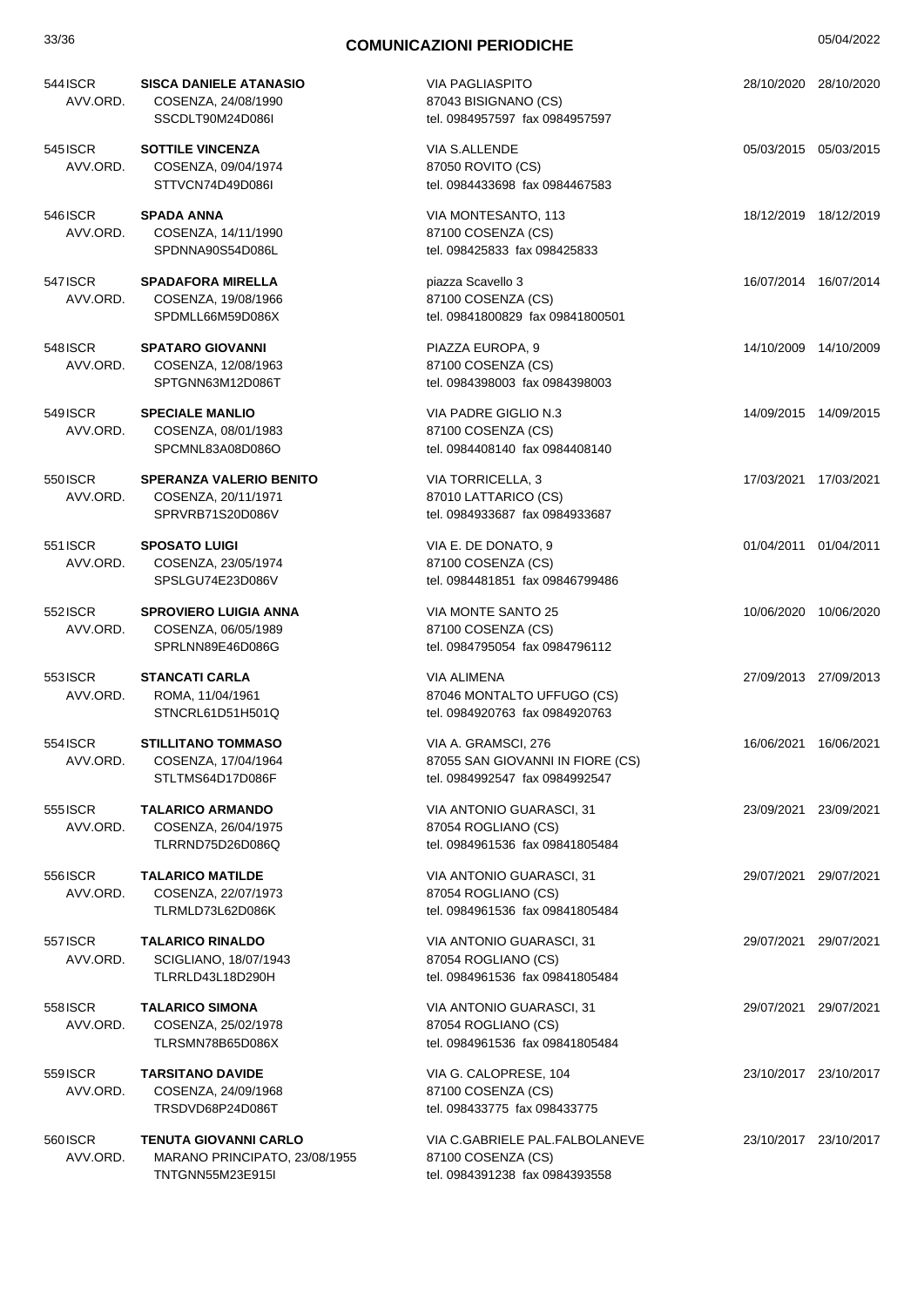| 561 ISCR<br>AVV.ORD. | <b>TERENZIO ROBERTO</b><br>COSENZA, 24/02/1987<br>TRNRRT87B24D086D    | VIA GIOVANNI XXIII PAL.GATTO,1<br>87036 RENDE (CS)<br>tel. 0984837793 fax 0984837793      | 04/05/2016 04/05/2016 |
|----------------------|-----------------------------------------------------------------------|-------------------------------------------------------------------------------------------|-----------------------|
| 562 ISCR<br>AVV.ORD. | <b>TERZI FRANCESCA</b><br>COSENZA, 25/01/1961<br>TRZFNC61A65D086O     | VIA G. GRONCHI, 9<br>87100 COSENZA (CS)<br>tel. 0984390800 fax 0984467440                 | 24/10/2016 24/10/2016 |
| 563ISCR<br>AVV.ORD.  | <b>TERZI FRANCESCA</b><br>COSENZA, 25/01/1961<br>TRZFNC61A65D086O     | VIA G. GRONCHI, 9<br>87100 COSENZA (CS)<br>tel. 0984390800 fax 0984467440                 | 17/02/2021 17/02/2021 |
| 564 ISCR<br>AVV.ORD. | <b>TESTA ANTONIO</b><br>POTENZA, 02/03/1962<br>TSTNTN62C02G942T       | VIA MONTE SANTO 25<br>87100 COSENZA (CS)<br>tel. 0984795054 fax 0984796112                | 20/05/2016 20/05/2016 |
| 5651SCR<br>AVV.ORD.  | <b>TESTA FRANCESCO</b><br>POTENZA, 02/03/1962<br>TSTFNC62C02G942G     | VIA MONTE SANTO 25<br>87100 COSENZA (CS)<br>tel. 0984795054 fax 0984796112                | 10/06/2020 10/06/2020 |
| 5661SCR<br>AVV.ORD.  | <b>TIANO VINCENZO</b><br>CROTONE, 08/03/1984<br>TNIVCN84C08D122M      | VIA PANORAMICA, 144<br>87055 SAN GIOVANNI IN FIORE (CS)<br>tel. 0984653645 fax 0984653645 | 08/11/2013 08/11/2013 |
| 567 ISCR<br>AVV.ORD. | <b>TIGNANELLI GIOVANNA</b><br>COSENZA, 20/05/1989<br>TGNGNN89E60D086U | VIA MOLINELLA, 8<br>87100 COSENZA (CS)<br>tel. 3472414482 fax 0687153386                  | 02/02/2022 02/02/2022 |
| 568 ISCR<br>AVV.ORD. | <b>TINTO GIANFRANCO</b><br>COSENZA, 02/04/1966<br>TNTGFR66D02D086H    | VIA R. MISASI, 148<br>87100 COSENZA (CS)<br>tel. 0984394066 fax 0984394066                | 18/10/2012 18/10/2012 |
| 569 ISCR<br>AVV.ORD. | <b>TOCCI ENNIO CLAUDIO</b><br>COSENZA, 20/10/1940<br>TCCNCL40R20D086T | VIA PALATUCCI, 4<br>87100 COSENZA (CS)<br>tel. 098426078 fax 098426078                    | 14/06/2018 14/06/2018 |
| 570 ISCR<br>AVV.ORD. | <b>TOCCI LUCIANO</b><br>COSENZA, 21/08/1969<br>TCCLCN69M21D086R       | VIA ROCCO CHINNICI, 263/B<br>87100 COSENZA (CS)<br>tel. 0984825041 fax 0984825041         | 10/06/2020 10/06/2020 |
| 571 ISCR<br>AVV.ORD. | <b>TOCCI MARIO</b><br>COSENZA, 30/06/1979<br>TCCMRA79H30D086L         | VIA MARTORELLI, 26<br>87100 COSENZA (CS)<br>tel. 3476301729                               | 29/06/2011 29/06/2011 |
| 572 ISCR<br>AVV.ORD. | <b>TORCHIA FRANCESCO</b><br>COSENZA, 20/03/1968<br>TRCFNC68C20D086R   | VIA C. BILOTTI, 35<br>87100 COSENZA (CS)<br>tel. 098434197 fax 0984407308                 | 30/11/2012 30/11/2012 |
| 573 ISCR<br>AVV.ORD. | <b>TOSCANO STEFANIA</b><br>COSENZA, 19/07/1979<br>TSCSFN79L59D086I    | C.SO LUIGI FERA, 190<br>87100 COSENZA (CS)<br>tel. 098436883 fax 098436883                | 10/11/2015 10/11/2015 |
| 574 ISCR<br>AVV.ORD. | <b>TOSCANO STEFANIA</b><br>COSENZA, 30/12/1976<br>TSCSFN76T70D086X    | VIA ALDO MORO, 68<br>87041 ACRI (CS)<br>tel. 0984953022 fax 0984953022                    | 08/11/2013 08/11/2013 |
| 575 ISCR<br>AVV.ORD. | <b>TROMBETTA FRANCESCO</b><br>COSENZA, 16/08/1976<br>TRMFNC76M16D086E | P.ZZA M. QUINTIERI, 14<br>87100 COSENZA (CS)<br>tel. 09841811290 fax 09841811290          | 29/05/2014 29/05/2014 |
| 576 ISCR<br>AVV.ORD. | <b>TROTTA ANNALISA</b><br>COSENZA, 26/07/1984<br>TRTNLS84L66D086Z     | PIAZZA GIUSEPPE IMPASTATO N. 3<br>87100 COSENZA (CS)<br>tel. 09841862906 fax 098429882    | 30/11/2012 30/11/2012 |
| 577 ISCR<br>AVV.ORD. | <b>TUCCI DIONIGI</b><br>COSENZA, 06/08/1968<br>TCCDNG68M06D086D       | VIA C. ALVARO, 12<br>87030 RENDE (CS)<br>tel. 0984462718 fax 0984402233                   | 10/07/2020 10/07/2020 |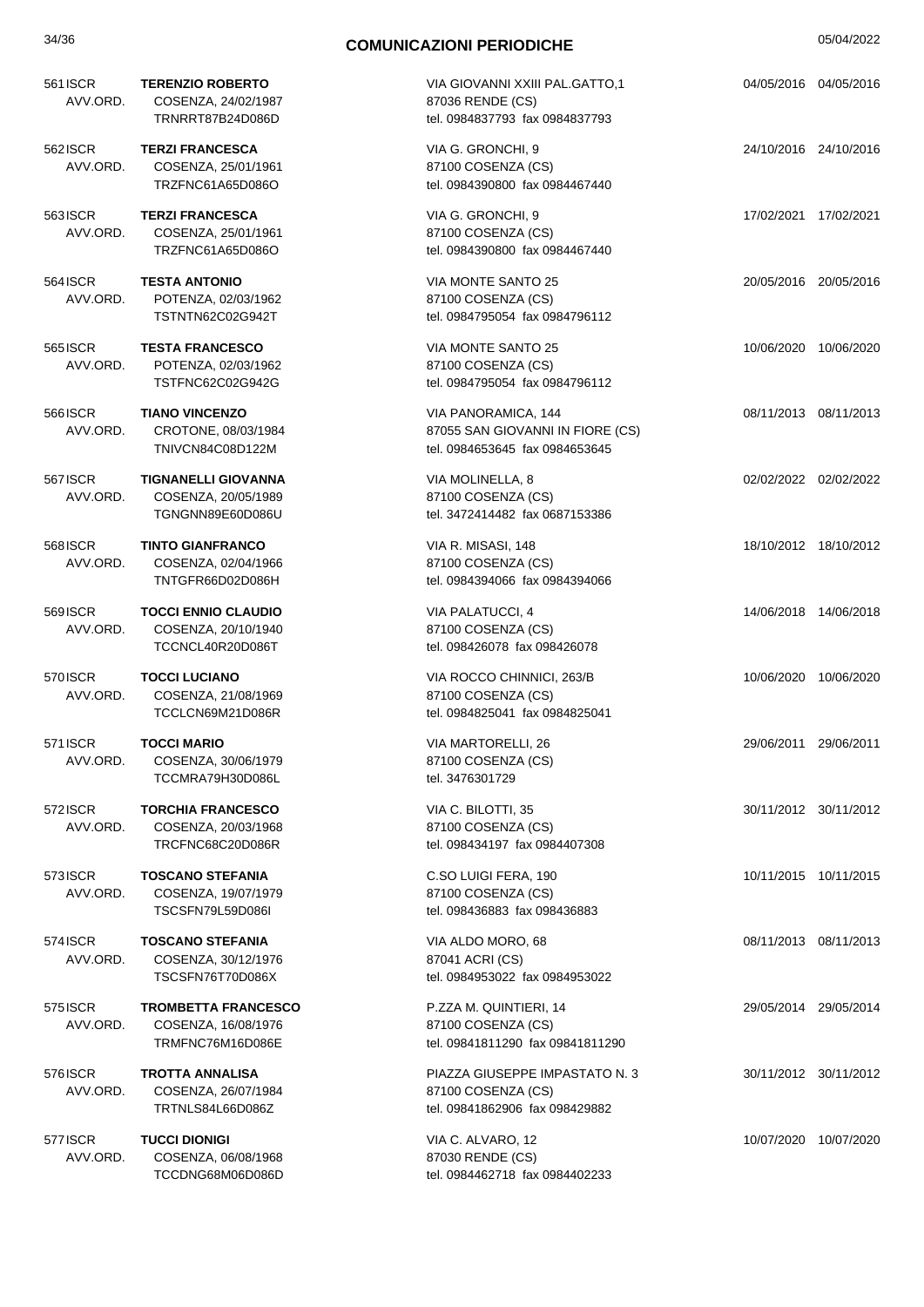| 35/36                |                                                                                          | <b>COMUNICAZIONI PERIODICHE</b>                                                          | 05/04/2022            |
|----------------------|------------------------------------------------------------------------------------------|------------------------------------------------------------------------------------------|-----------------------|
| 578 ISCR<br>AVV.ORD. | <b>TUCCI ENRICO</b><br>COSENZA, 17/03/1970<br>TCCNRC70C17D086H                           | VIA C.ALVARO, 12 PAL. NARDELLA<br>87036 RENDE (CS)<br>tel. 0984463167 fax 0984463167     | 19/06/2019 19/06/2019 |
| 579 ISCR<br>AVV.ORD. | <b>TURANO GIUSEPPINA ANGELA</b><br>SAN MARCO ARGENTANO, 13/03/1972<br>TRNGPP72C53H981R   | V.LE TRIESTE, 50<br>87100 COSENZA (CS)<br>tel. 0984798233 fax 0984798233                 | 12/12/2013 12/12/2013 |
| 580 ISCR<br>AVV.ORD. | <b>TURANO PIO</b><br>COSENZA, 30/03/1962<br>TRNPIO62C30D086W                             | Corso Mazzini n.11<br>87100 COSENZA (CS)<br>tel. 098427096                               | 24/09/2014 24/09/2014 |
| 581 ISCR<br>AVV.ORD. | <b>TURCO FRANCESCO</b><br>COSENZA, 07/02/1971<br>TRCFNC71B07D086V                        | VIA BARI, 20<br>87036 RENDE (CS)<br>tel. 098434030                                       | 16/07/2014 16/07/2014 |
| 582 ISCR<br>AVV.ORD. | <b>VACCARO ANTONIO</b><br>CROTONE, 22/01/1987<br>VCCNTN87A22D122X                        | VIA MILELLI, 19<br>87100 COSENZA (CS)<br>tel. 098423391 fax 098423391                    | 23/03/2022 23/03/2022 |
| 583 ISCR<br>AVV.ORD. | <b>VACCARO PASQUALE</b><br>COSENZA, 16/06/1969<br>VCCPQL69H16D086D                       | P.ZZA FAUSTO E LUIGI GULLO<br>87100 COSENZA (CS)<br>tel. 0984795861 fax 098432020        | 03/04/2017 03/04/2017 |
| 584 ISCR<br>AVV.ORD. | <b>VADALA' MARIA CARMELA</b><br>COSENZA, 04/11/1969<br>VDLMCR69S44D086X                  | VIA BRODOLINI, 9<br>87036 RENDE (CS)<br>tel. 0984466862 fax 0984466862                   | 21/02/2018 21/02/2018 |
| 585 ISCR<br>AVV.ORD. | <b>VELTRI CATERINA</b><br>COSENZA, 01/08/1965<br>VLTCRN65M41D086X                        | VIA B.F. MARINO, 114<br>87040 ZUMPANO (CS)<br>tel. 0984402472 fax 0984402472             | 12/10/2011 12/10/2011 |
| 586 ISCR<br>AVV.ORD. | <b>VELTRI LOREDANA</b><br>COSENZA, 29/09/1970<br>VLTLDN70P69D086K                        | VIA G. VERDI, 24<br>87036 RENDE (CS)<br>tel. 0984846105 fax 09848461065                  | 21/01/2013 21/01/2013 |
| 587 ISCR<br>AVV.ORD. | <b>VENTRELLA LOREDANA</b><br>COSENZA, 23/03/1967<br>VNTLDN67C63D086F                     | VIA DEGLI ALIMENA, 61<br>87100 COSENZA (CS)<br>tel. 098422357 fax 098422357              | 18/07/2018 18/07/2018 |
| 588ISCR<br>AVV.ORD.  | <b>VENTURA ROSAMARIA</b><br>SAN PIETRO IN GUARANO, 24/11/1966<br><b>VNTRMR66S64I114Z</b> | VIA COSTANTINO MORTATI 4<br>87100 COSENZA (CS)<br>tel. 3481894079 fax 0984853172         | 17/03/2014 17/03/2014 |
| 589 ISCR<br>AVV.ORD. | <b>VETERE GIANFRANCESCO</b><br>COSENZA, 10/05/1967<br>VTRGFR67E10D086D                   | VIA F. ACRI, 3<br>87100 COSENZA (CS)<br>tel. 3490511494                                  | 24/01/2007 24/01/2007 |
| 590 ISCR<br>AVV.ORD. | <b>VETERE GIANLUCA</b><br>COSENZA, 01/05/1970<br>VTRGLC70E01D086Y                        | V.LE COSMAI, 42<br>87100 COSENZA (CS)<br>tel. 098435898 fax 0984484259                   | 20/02/2019 20/02/2019 |
| 591 ISCR<br>AVV.ORD. | <b>VETERE KATIA</b><br>COSENZA, 06/01/1970<br>VTRKTA70A46D086V                           | C.SO LUIGI FERA, 127<br>87100 COSENZA (CS)<br>tel. 0984482691 fax 0984482691             | 05/06/2008 05/06/2008 |
| 592 ISCR<br>AVV.ORD. | <b>VETERE MAURIZIO</b><br>COSENZA, 26/01/1972<br>VTRMRZ72A26D086Q                        | V.LE COSMAI, 42<br>87100 COSENZA (CS)<br>tel. 098435898 fax 0984484259                   | 03/12/2020 03/12/2020 |
| 593ISCR<br>AVV.ORD.  | <b>VETERE SALVATORE</b><br>COSENZA, 28/09/1959<br>VTRSVT59P28D086B                       | VIA F. ACRI, 3<br>87100 COSENZA (CS)<br>tel. 0984785140 fax 0984793583                   | 19/01/2011 19/01/2011 |
| 594 ISCR<br>AVV.ORD. | <b>VETRO' ROSA MARIA LUCIANA</b><br>DASA', 13/12/1956<br>VTRRMR56T53D253Y                | VIA XXIV MAGGIO, 1<br>87055 SAN GIOVANNI IN FIORE (CS)<br>tel. 0984970122 fax 0984970122 | 01/04/2011 01/04/2011 |